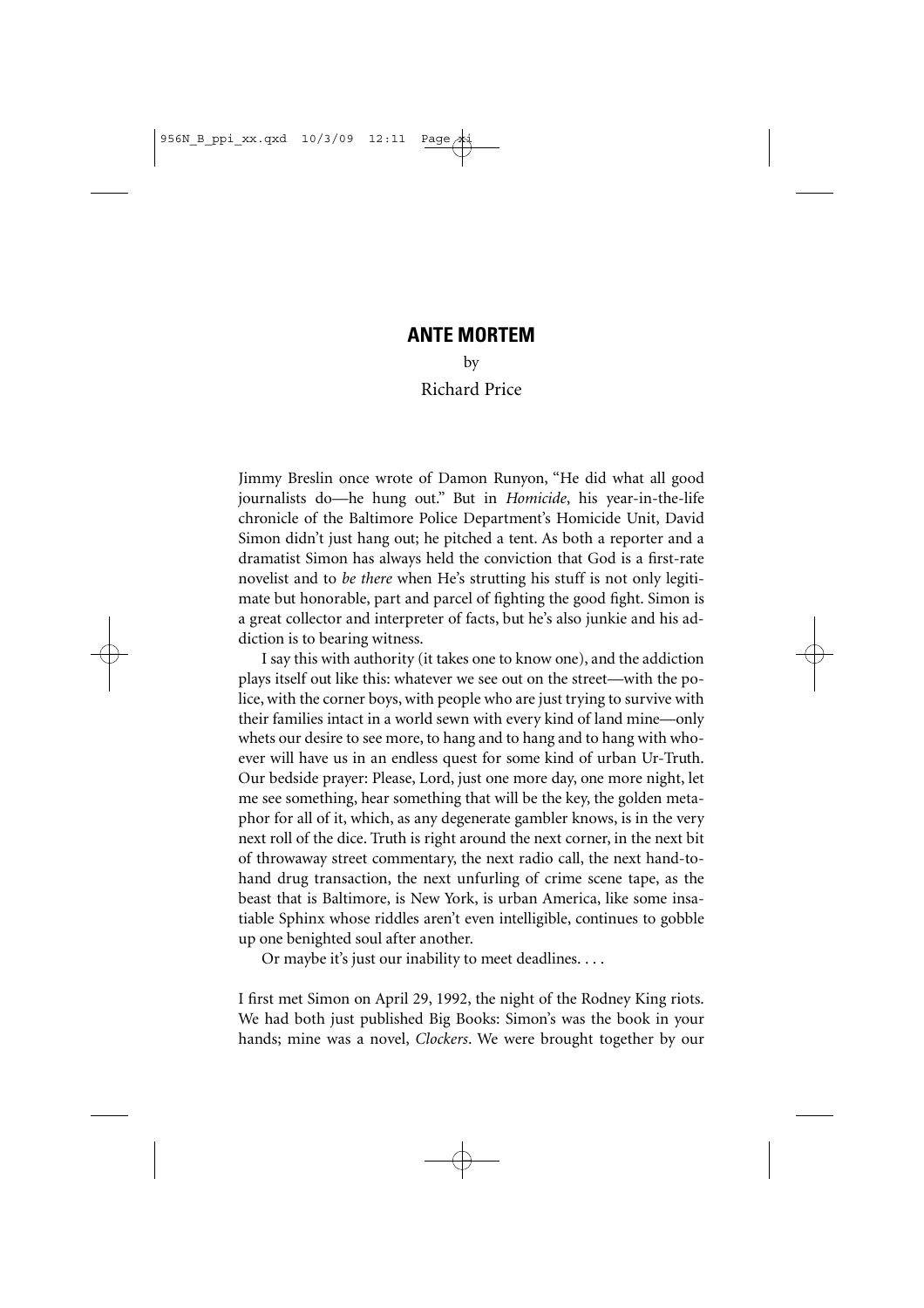#### xii **ANTE MORTEM**

mutual editor, John Sterling. The moment was almost comical: "David this is Richard; Richard, David. You guys should be friends—you have so much in common." And so of course the first thing we did was make a beeline over the river to Jersey City, one of the hot spots that night, where we were met by Larry Mullane, a Hudson County Homicide detective and my ace Virgil for the previous three years of my writing life. David's father had grown up in JC, the Mullanes and Simons had likely crossed paths over the generations, and so it went. The JC riots themselves proved elusive, perpetually around the corner but offstage, and my main recollection of that night is Simon's compulsion to *be there*, which for me was like running into my long-lost Siamese twin.

Our second encounter was a few years later when, in the aftermath of the Susan Smith horror in South Carolina, I was on something of a Medea tour laying the groundwork for my novel *Freedomland.* There had been a vaguely similar tragedy in Baltimore: the white mother of two biracial girls had torched her rowhouse while her young daughters were asleep. Her alleged motive was to clear any obstacles from the path of true love with her new boyfriend, who she said was less than thrilled about her two kids (a suggestion he later denied).

Working the phones, David hooked me up with whatever principals were available to be interviewed—the arresting detectives, the mother's boyfriend, the thrice-bereaved grandmother, the Arab who owned the corner store across the street where the mother had fled, ostensibly to call 911. (Her first call, the store owner said, was to her mother, her second to report the fire.) Journalistically, the story was past its expiration date, but Simon, in his willingness to get *me* the story, reverted to work mode. It was the first time I ever had to keep pace with a street reporter both mentally and physically; in addition to securing all the interviews, this also involved unsuccessfully trying to jive and con our way past the uniform still guarding the crime scene; shrugging off the straight-arm and working an end run; circling around and scaling backyard fences until we found ourselves inside the blackened rowhouse; and climbing what was left of the stairs to enter the small bedroom where the two girls died of smoke inhalation. At last we were there, and it was like standing inside the gut of a translucent tiger, the two of us staring everywhere walls, ceiling, floor—at the charred striations left by the flames. A devastating little chip of hell.

But let's go back to that first night in Jersey City. At one point during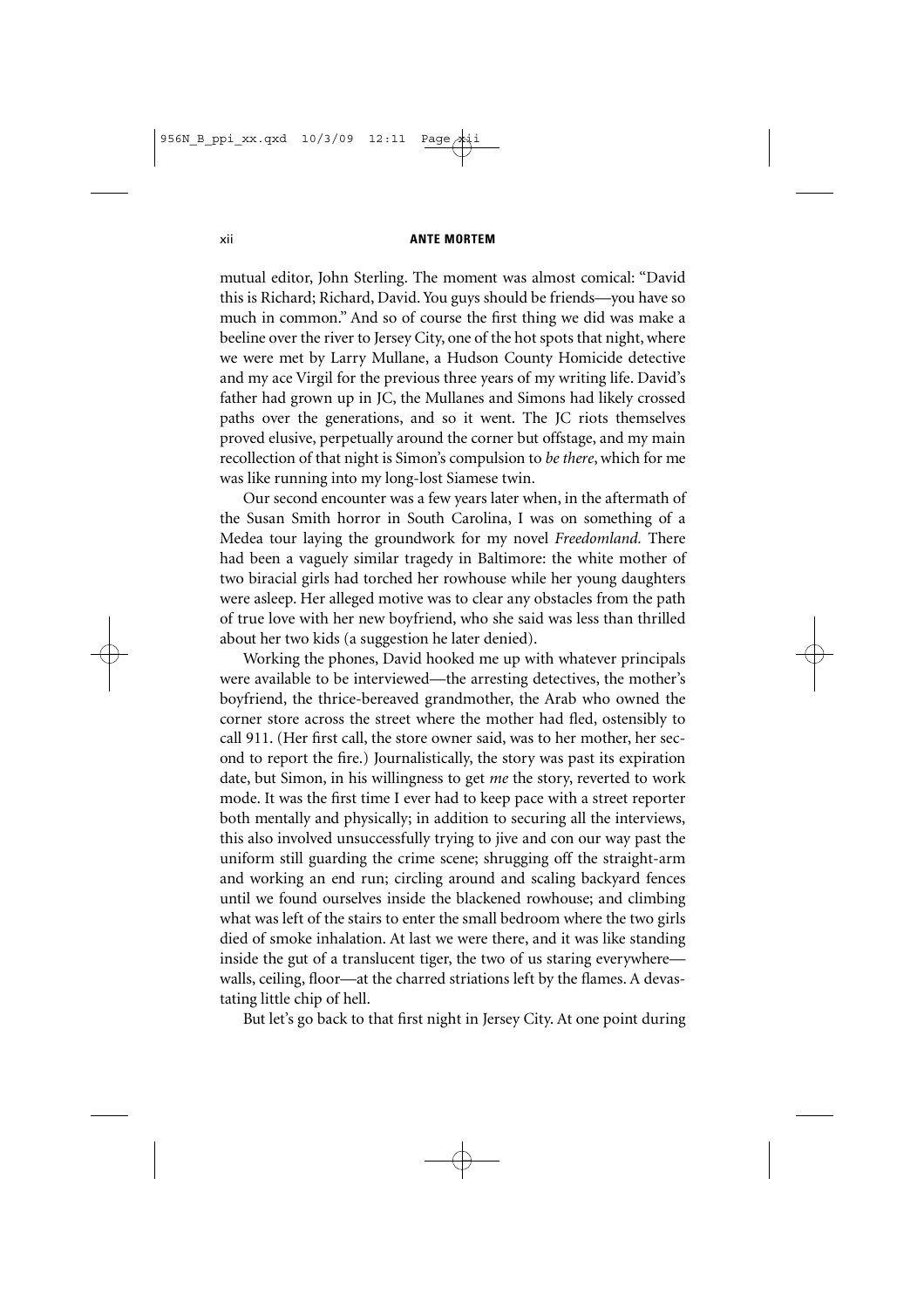#### **ANTE MORTEM** xiii

the evening there were rumors that the rioters were stringing piano wire across the streets to decapitate motorcycle cops, and Larry Mullane, an ex–motorcycle cop himself, abruptly had to leave us. We found ourselves alone in an unmarked police car (an oxymoron if there ever was one), with me behind the wheel and Simon in the passenger seat. Mullane's advice to us was, "Keep it moving—and if anybody comes up on you, just try to look pissed off and floor it." That's basically what we did, which brings me to a question that has always plagued me: Are writers like us, writers who are obsessed with chronicling in fact and fiction the minutiae of life in the urban trenches of America, writers who are dependent in large part on the noblesse of the cops to see what we have to see, are we (oh shit . . . ) police buffs?

And the answer I've come to believe is: No more than we are criminal buffs or civilian buffs. But for whoever allows us to walk a mile in their shoes, on either side of the law, we do feel an unavoidable empathy—in essence we become "embedded." But it's not as sinister as it sounds as long as your Thank You mantra goes something like this: As a chronicler I will honor you with the faithful reporting of what I see and hear while a guest in the house of your life. As for how you come off, you dig your own grave or build your own monument by being who you are, so good luck and thanks for your time.

Simon writes with great thoroughness and clarity about the impossibility of the job of homicide investigator. For the murder police in the field, it's not only the body lying before them that has to be dealt with but also what they carry on their backs, which is the entire hierarchy of bosses who answer to bosses—the weight of bureaucratic self-preservation. Despite the overpopularization of *CSI*-style forensic advances, at times it must seem like the only reliable science for these investigators at the bottom of the food chain is the physics of careerism, which simply and reliably states that once a murder hits the papers or touches any kind of political nerve, the shit will always roll downhill. The best of them those who more often than not, under great if superfluous pressure, turn the red names on the board to black—are left with an air of worldweariness and well-earned elitist pride.

*Homicide* is a day-in, day-out journal, an intermingling of the mundane and the biblically heinous, and Simon's eagerness and avidity to absorb, to digest, to *be there* and convey the world before his eyes to the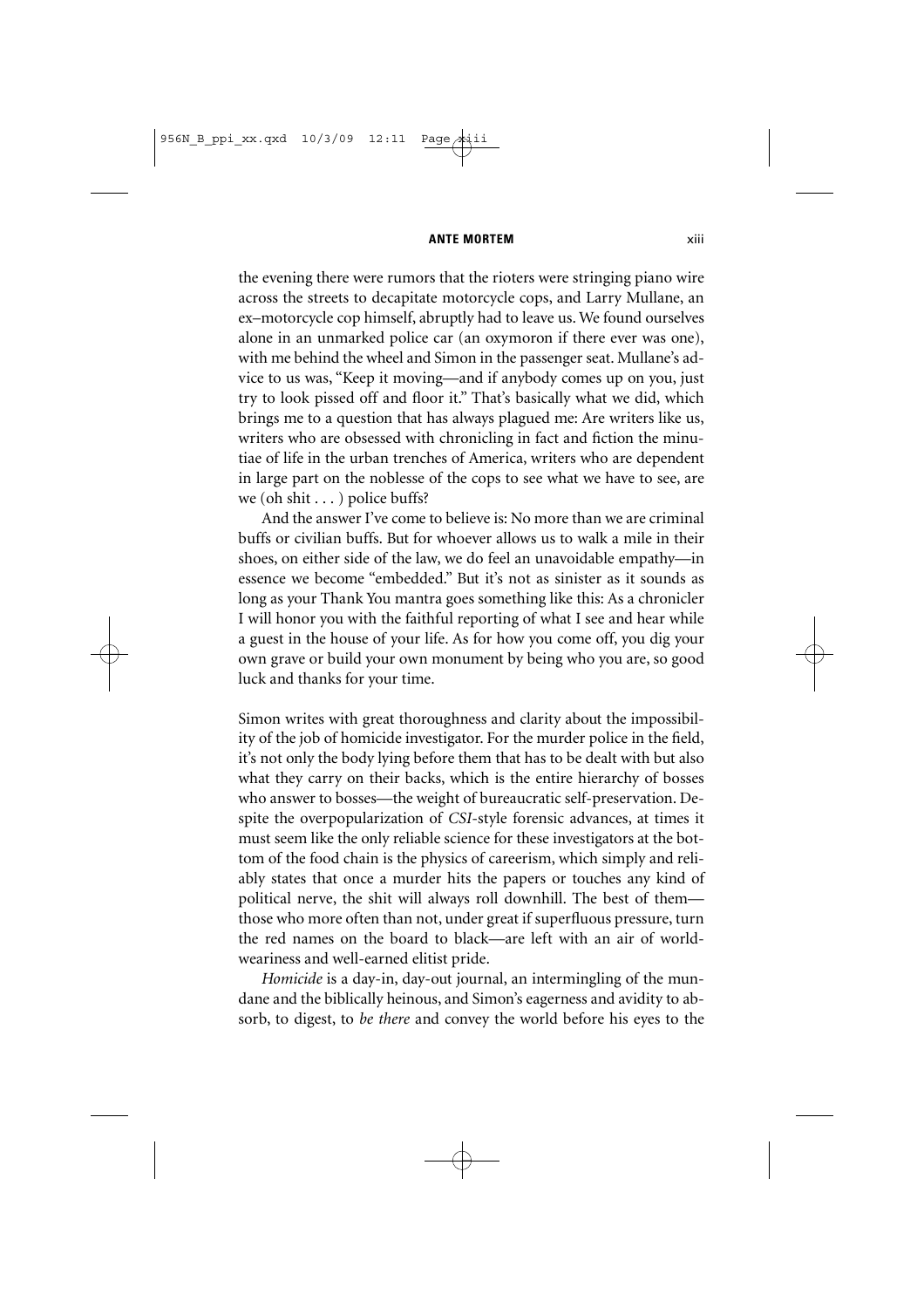#### xiv **ANTE MORTEM**

universe beyond, runs through every page. There is a love for everything he witnesses, an implicit belief in the beauty of simply stating that whatever he sees playing itself out in real time is "The Truth" of a world—this is how it is, this is how it works, this is what people say, how they act, act out, dissociate, justify, where they come up short, transcend themselves, survive, go under.

Simon also exhibits a knack for keying in on the enormity of little things: the quality of mild surprise in the half-closed eyes of the freshly dead, the ineffable poetry of a throwaway non sequitur, the physical ballet of aimlessness on the corners, the unconscious dance of rage and boredom and joy. He documents the gestures, the rueful misnomers, the way the eyes cut, the mouth tightens. He records the unexpected civilities between adversaries, the gallows humor that allegedly saves one's sanity or humanity or whatever the excuse is for making jokes at the expense of the recently murdered, the breathtaking stupidity that propels most homicidal actions, the survival strategies adopted by people living in the most dire circumstances in order simply to make it through one more day. He captures how the streets themselves are a narcotic for the cops as well as the street soldiers (and the occasional writer), everyone jacked for the next predictable yet unexpected bit of drama that will put both sides in motion and send the innocents caught in the middle dropping for cover beneath the bedroom window or huddling in the supposedly bulletproof bathtub—the family that ducks together stays together. And time after time he hammers home the fact that there's very little Black and White out there, and a hell of a lot of Gray.

*Homicide* is a war story, and the theater of engagement stretches from the devastated rowhouses of East and West Baltimore to the halls of the state legislature in Annapolis. It reveals with no small irony how survival games on the streets mirror survival games in city hall, how all who engage in the drug war live and die by the numbers—kilos, ounces, grams, pills, profits for one side; crimes, arrests, solve rates, and budget cuts for the other. The book is a realpolitik examination of a municipality in the midst of a slow-motion riot, but through the steadfastness of Simon's presence *Homicide* offers us the patterns hidden within the chaos. Baltimore, in fact, is Chaos Theory incarnate.

With the success of the television adaptation of this book, Simon has been able to branch out into drama—the brilliant six-part miniseries based on his follow-up book, *The Corner* (co-written with Ed Burns),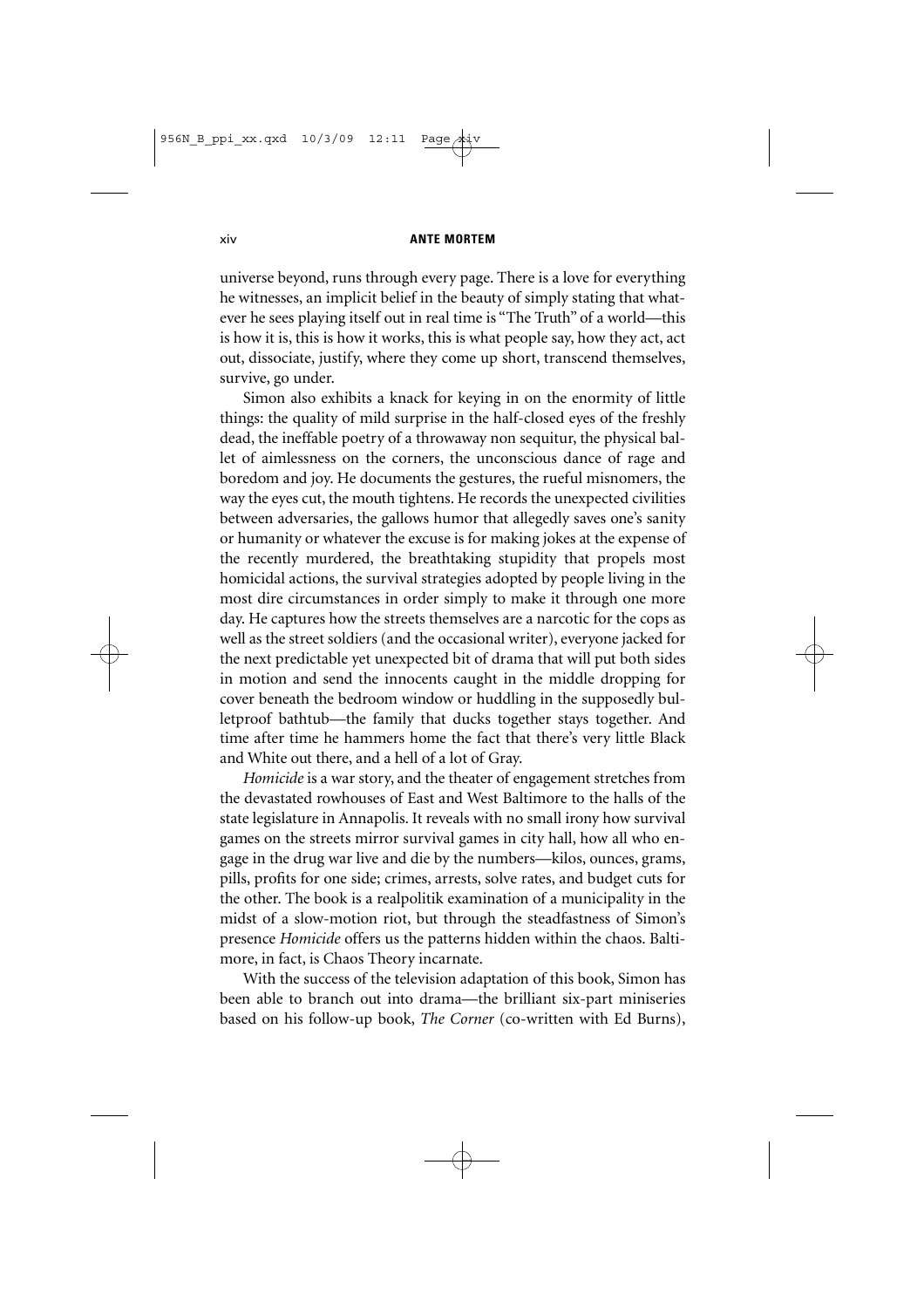#### **ANTE MORTEM** xv

and the Russian novel of an HBO series, *The Wire.* With these later projects he gets to kick out the jams a little, to nudge and mastermind the truth into a slightly artificial shapeliness to heighten the big-ticket social issues. But even with the creative freedom of fiction, his work remains an exaltation of nuance, a continuing exploration of how the smallest external act can create the greatest internal revolution—in the life of a single marginalized person or in the spiritual and political biorhythm of a major American city.

All of which is to say that if Edith Wharton came back from the dead, developed a bent for municipal power brokers, cops, crackheads and reportage, and didn't really care what she wore to the office, she'd probably look a little something like David Simon.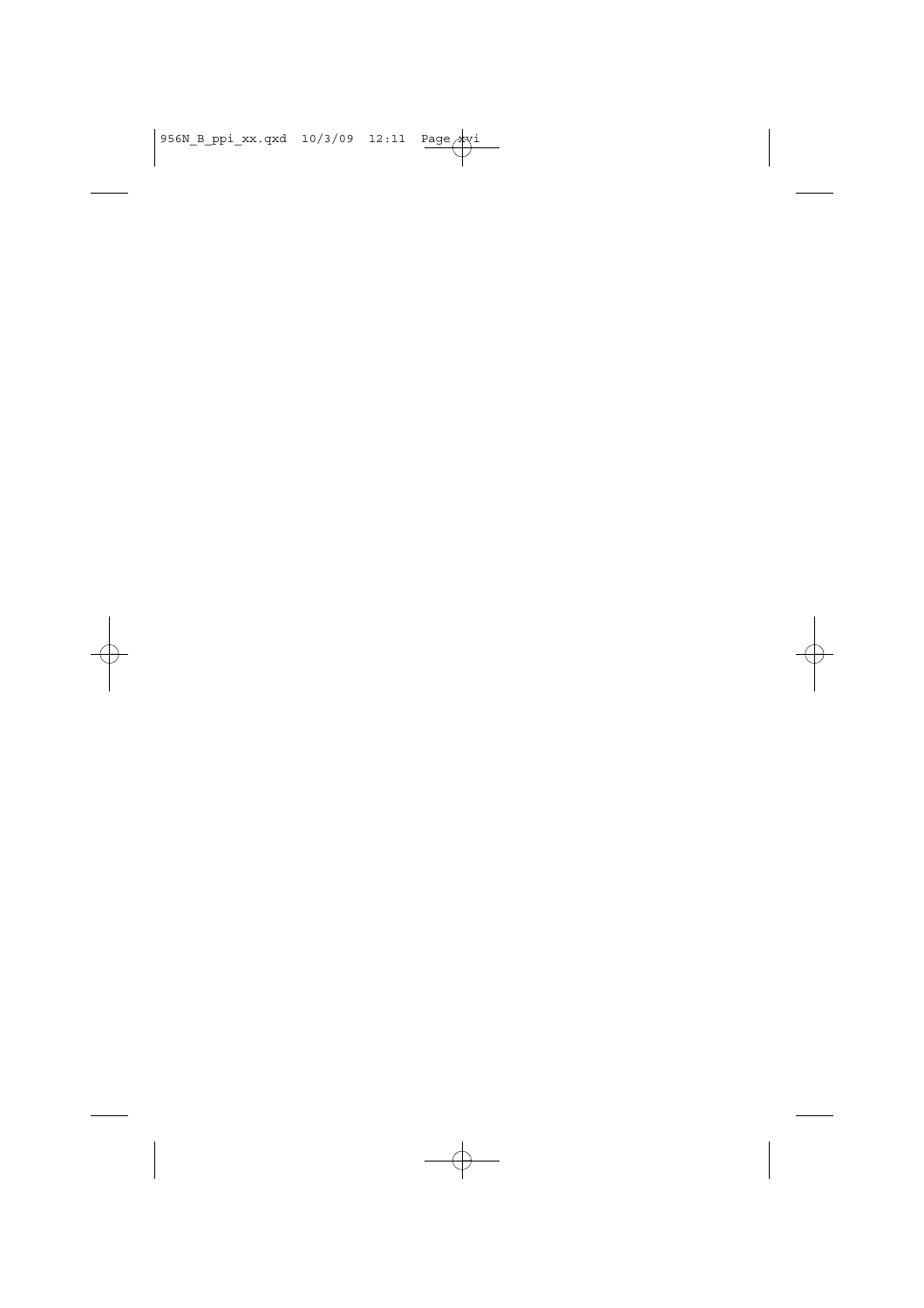# **The Players**

Lieutenant Gary D'Addario *Shift Commander*

Detective Sergeant Terrence McLarney *Squad Supervisor*

> Detective Donald Worden Detective Rick James Detective Edward Brown Detective Donald Waltemeyer Detective David John Brown

Detective Sergeant Roger Nolan *Squad Supervisor*

Detective Harry Edgerton Detective Richard Garvey Detective Robert Bowman Detective Donald Kincaid Detective Robert McAllister

Detective Sergeant Jay Landsman *Squad Supervisor*

Detective Tom Pellegrini Detective Oscar Requer Detective Gary Dunnigan Detective Richard Fahlteich Detective Fred Ceruti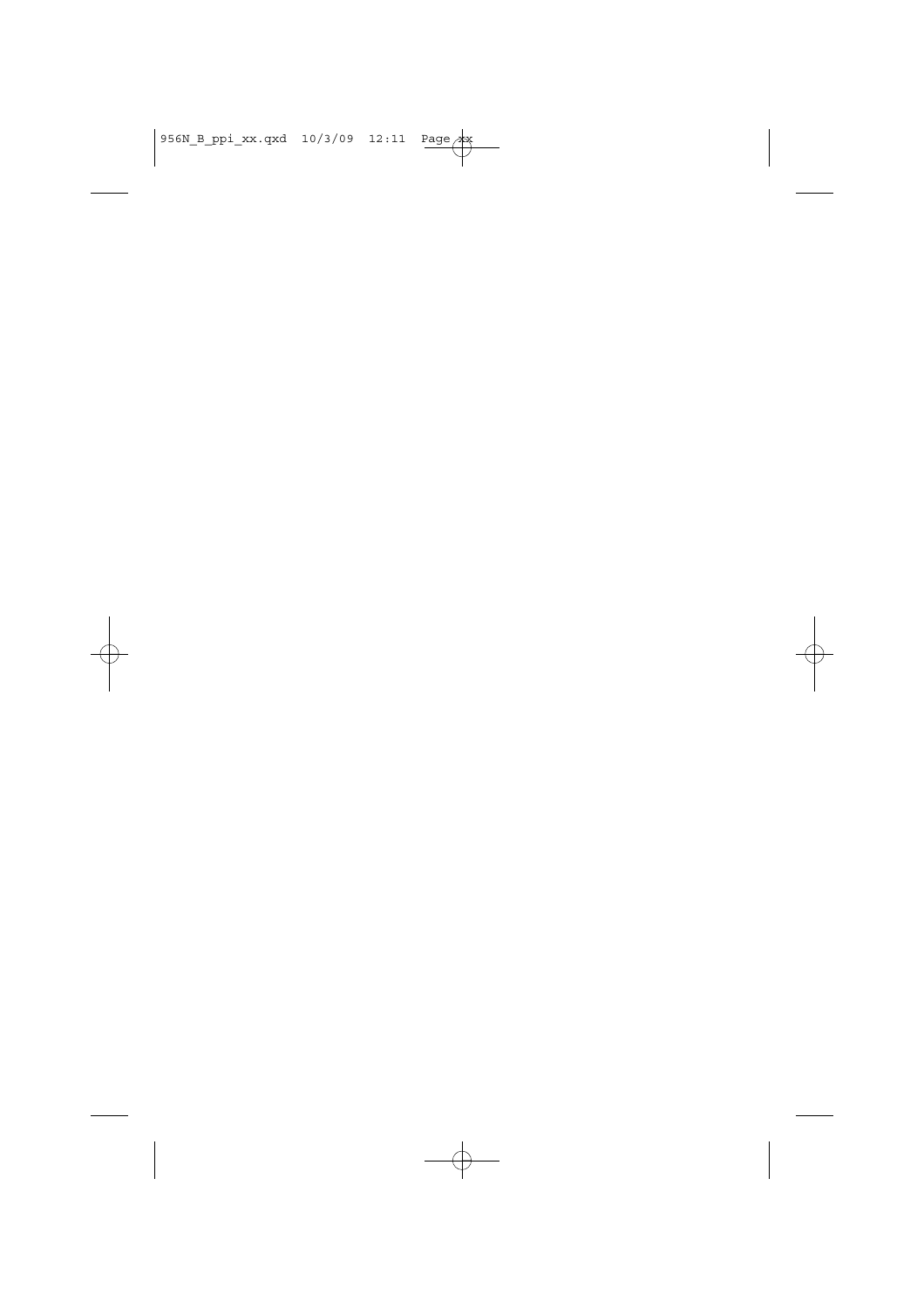## Tuesday, January 19

Pulling one hand from the warmth of a pocket, Jay Landsman squats down to grab the dead man's chin, pushing the head to one side until the wound becomes visible as a small, ovate hole, oozing red and white.

"Here's your problem," he said. "He's got a slow leak."

"A leak?" says Pellegrini, picking up on it.

"A slow one."

"You can fix those."

"Sure you can," Landsman agrees. "They got these home repair kits  $now \dots$ "

"Like with tires."

"Just like with tires," Landsman says. "Comes with a patch and everything else you need. Now a bigger wound, like from a thirty-eight, you're gonna have to get a new head. This one you could fix."

Landsman looks up, his face the very picture of earnest concern.

Sweet Jesus, thinks Tom Pellegrini, nothing like working murders with a mental case. One in the morning, heart of the ghetto, half a dozen uniforms watching their breath freeze over another dead man—what better time and place for some vintage Landsman, delivered in perfect deadpan until even the shift commander is laughing hard in the blue strobe of the emergency lights. Not that a Western District midnight shift is the world's toughest audience; you don't ride a radio car for any length of time in Sector 1 or 2 without cultivating a diseased sense of humor.

"Anyone know this guy?" asks Landsman."Anyone get to talk to him?" "Fuck no," says a uniform. "He was ten-seven when we got here."

Ten-seven. The police communication code for "out of service" artlessly applied to a human life. Beautiful. Pellegrini smiles, content in the knowledge that nothing in this world can come between a cop and his attitude.

"Anyone go through his pockets?" asks Landsman.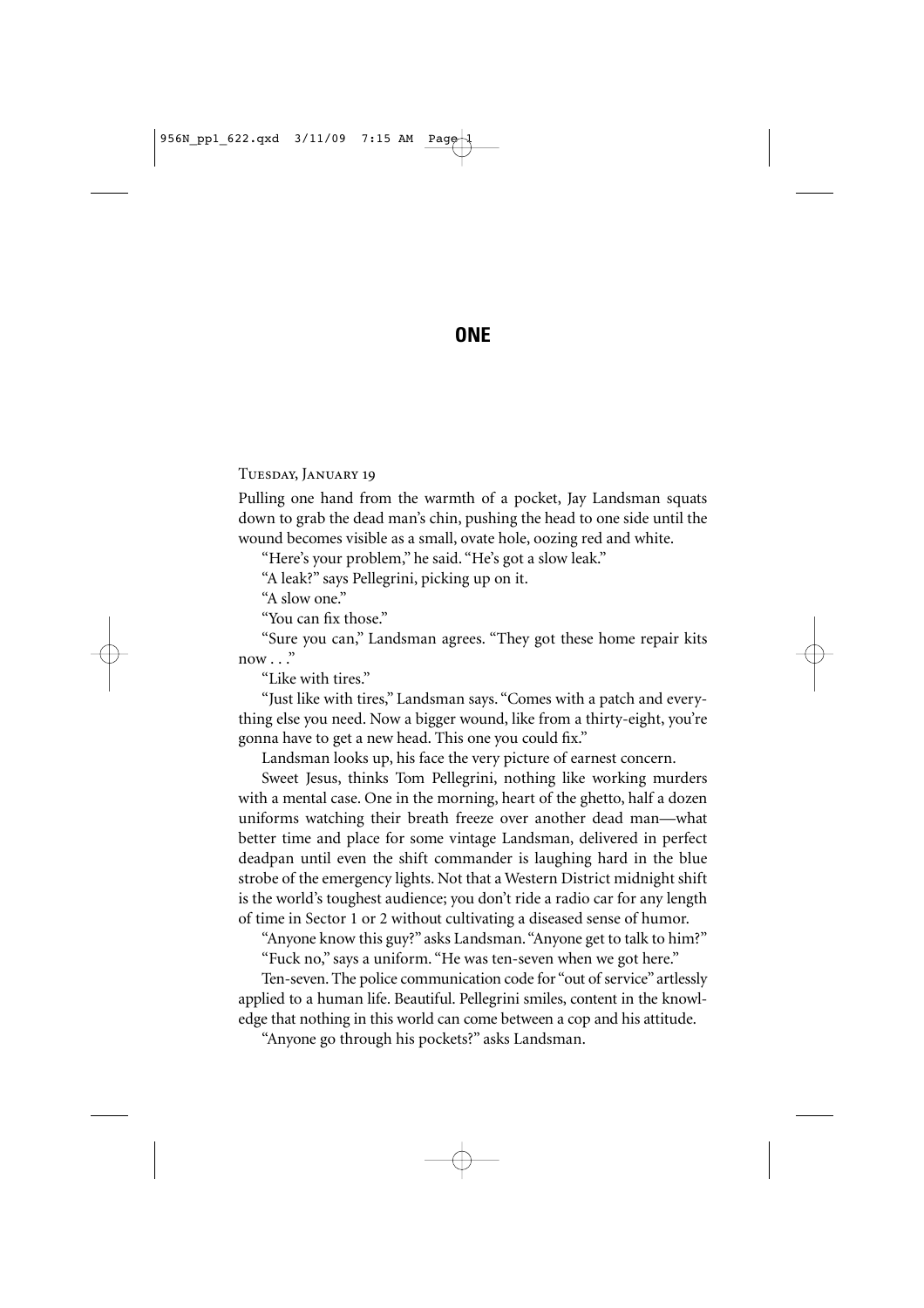"Not yet."

"Where the fuck are his pockets?"

"He's wearing pants underneath the sweatsuit."

Pellegrini watches Landsman straddle the body, one foot on either side of the dead man's waist, and begin tugging violently at the sweatpants. The awkward effort jerks the body a few inches across the sidewalk, leaving a thin film of matted blood and brain matter where the head wound scrapes the pavement. Landsman forces a meaty hand inside a front pocket.

"Watch for needles," says a uniform.

"Hey," says Landsman. "Anyone in this crowd gets AIDS, no one's gonna believe it came from a fucking needle."

The sergeant pulls his hand from the dead man's right front pocket, causing perhaps a dollar in change to fall to the sidewalk.

"No wallet in front. I'm gonna wait and let the ME roll him. Somebody's called the ME, right?"

"Should be on the way," says a second uniform, taking notes for the top sheet of an incident report. "How many times is he hit?"

Landsman points to the head wound, then lifts a shoulder blade to reveal a ragged hole in the upper back of the dead man's leather jacket.

"Once in the head, once in the back." Landsman pauses, and Pellegrini watches him go deadpan once again. "It could be more."

The uniform puts pen to paper.

"There is a possibility," says Landsman, doing his best to look professorial, "a good possibility, he was shot twice through the same bullethole."

"No shit," says the uniform, believing.

A mental case. They give him a gun, a badge and sergeant's stripes, and deal him out into the streets of Baltimore, a city with more than its share of violence, filth and despair. Then they surround him with a chorus of bluejacketed straight men and let him play the role of the lone, wayward joker that somehow slipped into the deck. Jay Landsman, of the sidelong smile and pockmarked face, who tells the mothers of wanted men that all the commotion is nothing to be upset about, just a routine murder warrant. Landsman, who leaves empty liquor bottles in the other sergeants'desks and never fails to turn out the men's room light when a ranking officer is indisposed. Landsman, who rides a headquarters elevator with the police commissioner and leaves complaining that some sonofabitch stole his wallet. Jay Landsman, who as a Southwestern patrolman parked his radio car at Edmondson and Hilton, then used a Quaker Oatmeal box covered in aluminum foil as a radar gun.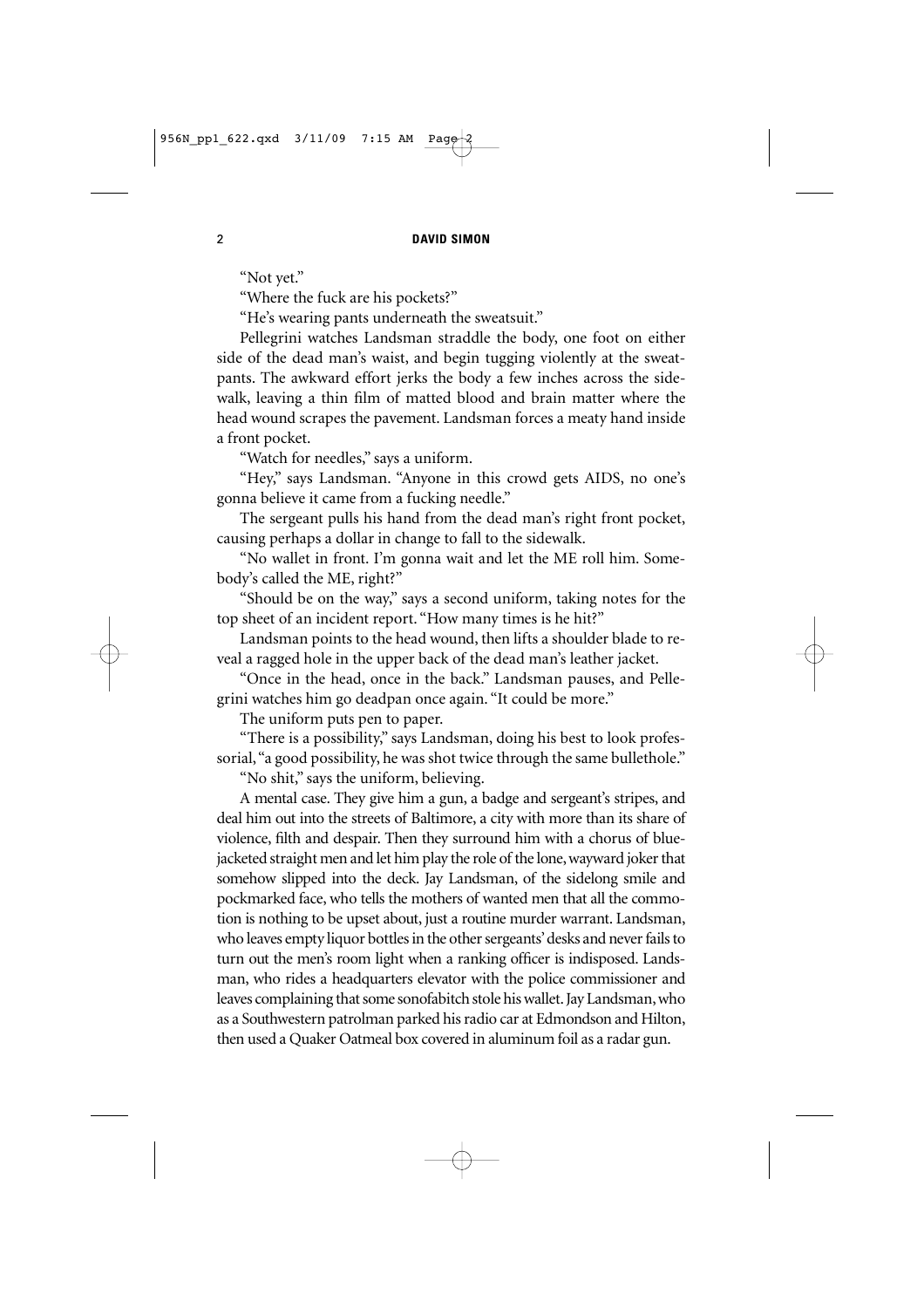"I'm just giving you a warning this time," he would tell grateful motorists. "Remember, only you can prevent forest fires."

And now, but for the fact that Landsman can no longer keep a straight face, there might well be an incident report tracked to Central Records in the departmental mail, complaint number 88-7A37548, indicating that said victim appeared to be shot once in the head and twice in the back through the same bullethole.

"No, hey, I'm joking," he says finally. "We won't know anything for sure until the autopsy tomorrow."

He looks at Pellegrini.

"Hey, Phyllis, I'm gonna let the ME roll him."

Pellegrini manages a half-smile. He's been Phyllis to his squad sergeant ever since that long afternoon at Rikers Island in New York, when a jail matron refused to honor a writ and release a female prisoner into the custody of two male detectives from Baltimore; the regulations required a policewoman for the escort. After a sufficient amount of debate, Landsman grabbed Tom Pellegrini, a thick-framed Italian born to Allegheny coal miner stock, and pushed him forward.

"Meet Phyllis Pellegrini," Landsman said, signing for the prisoner. "She's my partner."

"How do you do?" Pellegrini said with no hesitation.

"You're not a woman," said the matron.

"But I used to be."

With the blue strobe glancing off his pale face, Tom Pellegrini moves a step closer to take stock of what half an hour earlier had been a twentysix-year-old street dealer. The dead man is sprawled on his back, legs in the gutter, arms partly extended, head facing north near the side door of a corner rowhouse. Dark brown eyes are fixed under half-lids in that expression of vague recognition so common to the newly and suddenly departed. It is not a look of horror, consternation, or even distress. More often than not, the last visage of a murdered man resembles that of a flustered schoolchild to whom the logic of a simple equation has just been revealed.

"If you're okay here," says Pellegrini, "I'm gonna go across the street." "What's up?"

"Well  $\ldots$ "

Landsman moves closer and Pellegrini lowers his voice, as if the spoken suggestion that there may be a witness to this murder would be an embarrassing display of optimism.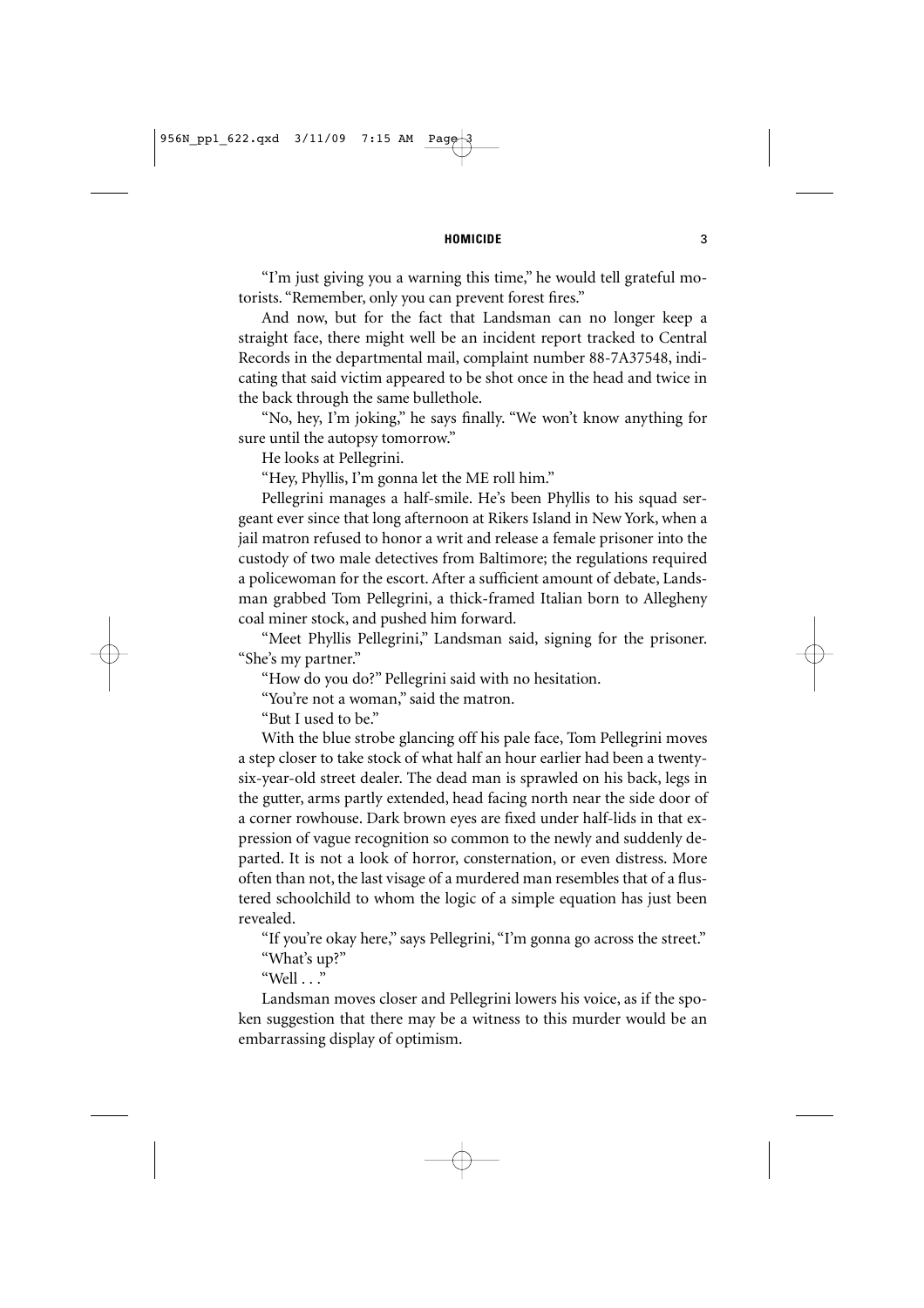"There's a woman who went into a house across the street. Someone told one of the first officers she was outside when the shooting started."

"She saw it?"

"Well, supposedly she told people it was three black males in dark clothes. They ran north after the shots."

It isn't much, and Pellegrini can read his sergeant's mind: three yos wearing black, a description that narrows the list to about half the fucking city. Landsman nods vaguely and Pellegrini begins making his way across Gold Street, stepping carefully around the patches of ice that cover much of the intersection. It is early morning now, half past two, and the temperature is well below freezing. A bracing wind catches the detective in the center of the street, cutting through his overcoat. On the other side of Etting, the locals have gathered to mark the event, younger men and teenagers signifying, scoping the unexpected entertainment, each one straining to catch a glimpse of the dead man's face across the street. Jokes are exchanged and stories whispered, but even the youngest knows to avert his eyes and fall silent at a first question from a uniform. There is no good reason to do otherwise, because in a half hour the dead man will be laid out on a table for one at the ME's chop shop on Penn Street, the Western men will be stirring coffee at the Monroe Street 7-Eleven and the dealers will be selling blue-topped caps again at this godforsaken crossroads of Gold and Etting. Nothing said now is going to change any of that.

The crowd watches Pellegrini cross the street, eyefucking him in a way that only the west side corner boys can as he walks to a painted stone stoop and hits a wood door with a rapid, three-beat motion. Waiting for a response, the detective watches a battered Buick roll west on Gold, idling slowly toward and then past him. Brake lights flash for a moment as the car approaches the blue strobes on the other side of the street. Pellegrini turns to watch the Buick roll a few blocks farther west to the Brunt Street corners, where a small coterie of runners and touts have resumed work, selling heroin and cocaine a respectful distance from the murder scene. The Buick shows its taillights again, and a lone figure slips from one corner and leans into the driver's window. Business is business, and the Gold Street market waits for no man, certainly not the dead dealer across the street.

Pellegrini knocks again and steps close to the door, listening for movement inside. From upstairs comes a muffled sound. The detective exhales slowly and raps again, bringing a young girl to a second-floor window in the next rowhouse.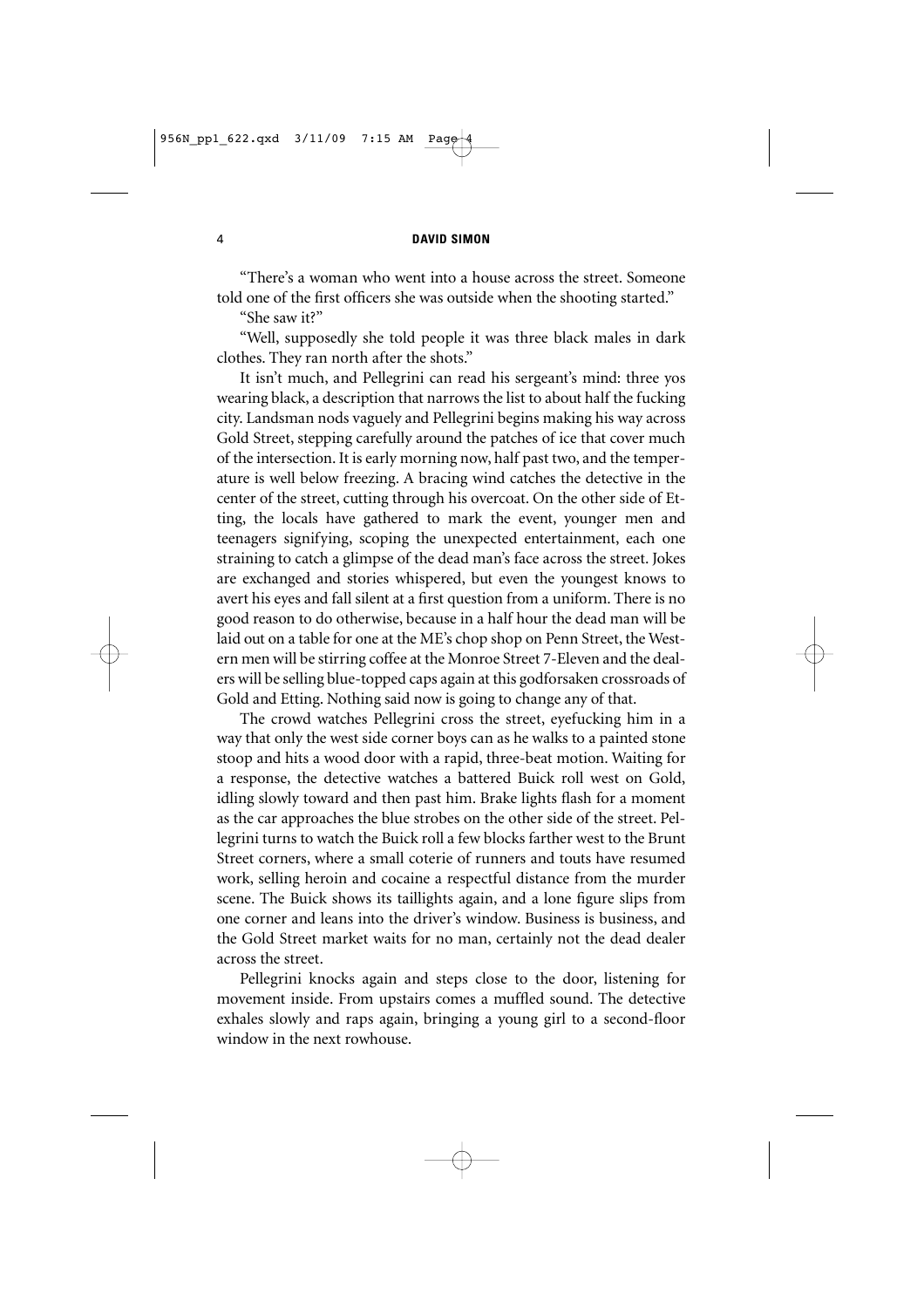"Hey there," Pellegrini says, "police department."

"Uh-huh."

"Do you know if Katherine Thompson lives next door?"

"Yeah, she do."

"Is she home now?"

"Guess so."

Heavy pounding on the door is answered at last by a light from upstairs, where a frame window is suddenly and violently wrenched upward. A heavyset, middle-aged woman—fully dressed, the detective notes pushes head and shoulders across the sill and stares down at Pellegrini.

"Who the hell is knocking on my door this late?"

"Mrs. Thompson?"

"Yeah"

"Police"

"Poh-leece?"

Jesus Christ, Pellegrini thinks, what else would a white man in a trenchcoat be doing on Gold Street after midnight? He pulls the shield and holds it toward the window.

"Could I talk to you for a moment?"

"No, you can't," she says, expelling the words in a singsong, slow enough and loud enough to reach the crowd across the street. "I got nothing to say to you. People be trying to sleep and you knocking on my door this late."

"You were asleep?"

"I ain't got to say what I was."

"I need to talk with you about the shooting."

"Well, I ain't got a damn thing to say to you."

"Someone died . . ."

"I know it."

"We're investigating it."

"So?"

Tom Pellegrini suppresses an almost overwhelming desire to see this woman dragged into a police wagon and bounced over every pothole between here and headquarters. Instead, he looks hard at the woman's face and speaks his last words in a laconic tone that betrays only weariness.

"I can come back with a grand jury summons."

"Then come on back with your damn summons. You come here this time a night telling me I got to talk to you when I don't want to."

Pellegrini steps back from the front stoop and looks at the blue glow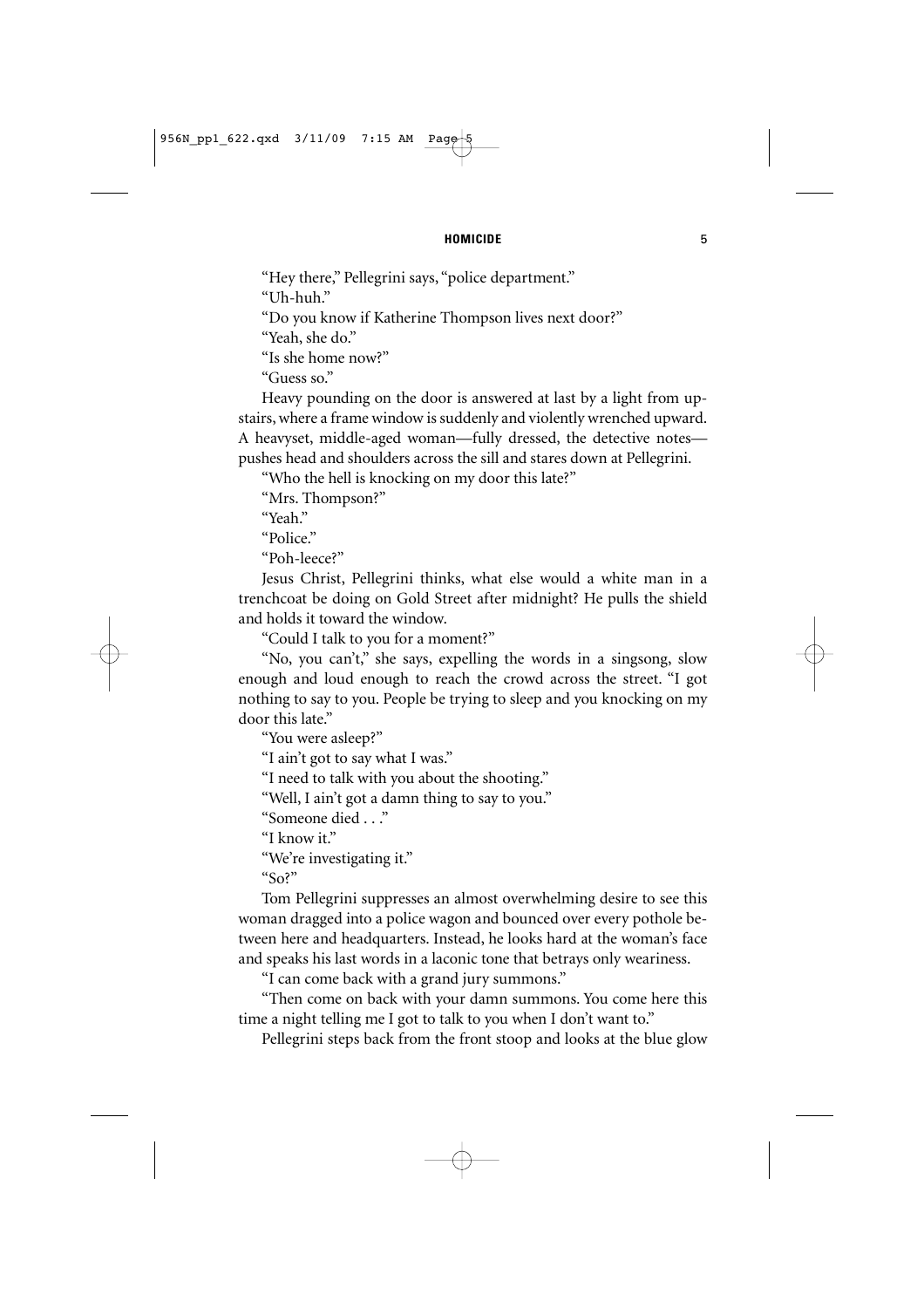from the emergency lights. The morgue wagon, a Dodge van with blacked-out windows, has pulled to the curb, but every kid on every corner is now gazing across the street, watching this woman make it perfectly clear to a police detective that under no circumstances is she a living witness to a drug murder.

"It's your neighborhood."

"Yeah, it is," she says, slamming the window.

Pellegrini shakes his head gently, then walks back across the street, arriving in time to watch the crew of the morgue wagon roll the body. From a jacket pocket comes a wristwatch and keys. From a rear pants pocket comes an identification card. Newsome, Rudolph Michael, male, black, date of birth 3/5/61, address 2900 Allendale.

Landsman pulls the white rubber gloves from his hands, drops them in the gutter and looks at his detective.

"Anything?" he asks.

"No," says Pellegrini.

Landsman shrugs. "I'm glad it's you that got this one."

Pellegrini's chiseled face creases into a small, brief smile, accepting his sergeant's declaration of faith for the consolation prize it is. With less than two years in homicide, Tom Pellegrini is generally regarded to be the hardest worker in Sergeant Jay Landsman's squad of five detectives. And that matters now, because both men know that Baltimore's thirteenth homicide of 1988, handed to them on the second leg of a midnight shift at the corner of Gold and Etting, is an exceptionally weak sister: a drug killing with no known witnesses, no specific motive and no suspects. Perhaps the only person in Baltimore who might have managed some real interest in the case is at this moment being shoveled onto a body litter. Rudy Newsome's brother will make the identification later that morning outside a freezer door across from the autopsy room, but after that the boy's family will offer little else. The morning newspaper will print not a line about the killing. The neighborhood, or whatever is left around Gold and Etting that resembles a neighborhood, will move on. West Baltimore, home of the misdemeanor homicide.

All of which is not to say that any man in Landsman's squad wouldn't give Rudy Newsome's murder a shake or two. A police department is fueled by its own stats, and a homicide clearance—any clearance—will always earn a detective some court time and a few attaboys. But Pellegrini is playing the game for more than that: He's a de-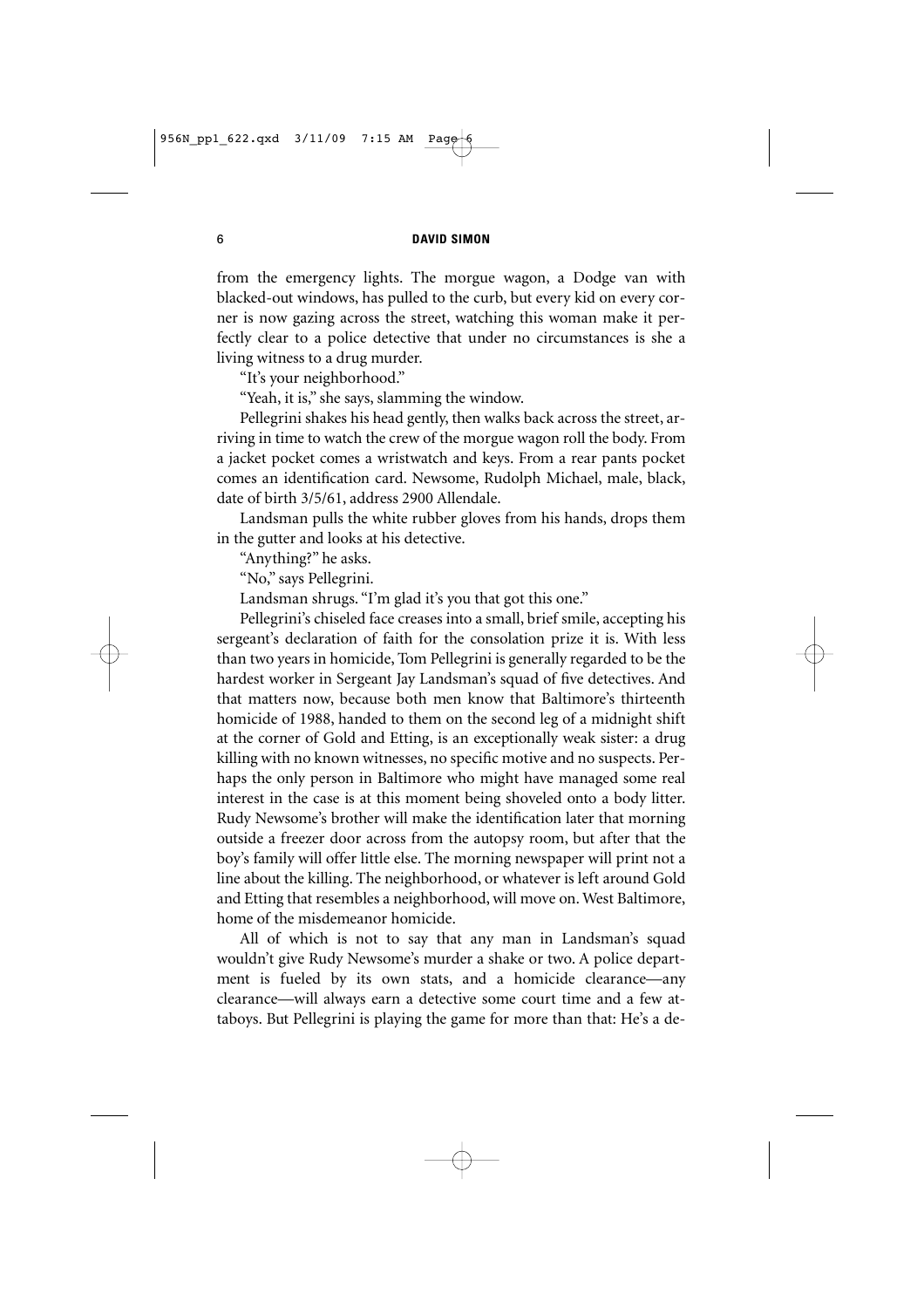tective still in the process of proving things to himself, hungry for more experience and fresh to the daily grind. Landsman has watched him build cases on murders about which nothing should have been learned. The Green case from the Lafayette Court projects. Or that shooting outside Odell's up on North Avenue, the one where Pellegrini walked up and down a bombed-out alley, kicking trash until he found a spent .38 slug that put the case down. To Landsman, the amazing thing is that Tom Pellegrini, a ten-year veteran of the force, came to homicide straight from the City Hall security detail only weeks after the mayor became the odds-on favorite for governor in a Democratic primary landslide. It was a political appointment, plain and simple, handed down from the deputy commissioner for services as if the governor himself had poured the oil on Pellegrini's head. Everyone in homicide assumed that the new man would need about three months to prove himself an absolute hump.

"Well," says Pellegrini, squeezing behind the wheel of an unmarked Chevy Cavalier, "so far so good."

Landsman laughs. "This one will go down, Tom."

Pellegrini shoots back a look that Landsman ignores. The Cavalier slips past block after block of rowhouse ghetto, rolling down Druid Hill Avenue until it crosses Martin Luther King Boulevard and the Western District gives way to the early morning emptiness of downtown. The chill is keeping them in; even the drunks are gone from the Howard Street benches. Pellegrini slows before running every light until he catches the red signal at Lexington and Calvert, a few blocks from headquarters, where a lone whore, unmistakably a transvestite, gestures furtively at the car from the doorway of a corner office. Landsman laughs. Pellegrini wonders how any prostitute in this city could fail to understand the significance of a Chevy Cavalier with a six-inch antenna on its ass.

"Look at this pretty motherfucker," says Landsman. "Let's pull over and fuck with him."

The car eases through the intersection and pulls to the curb. Landsman rolls down the passenger window. The whore's face is hard, a man's face.

"Hey, sir."

The whore looks away in cold rage.

"Hey, mister," yells Landsman.

"I ain't no mister," the whore says, walking back to the corner.

"Sir, would you have the time?"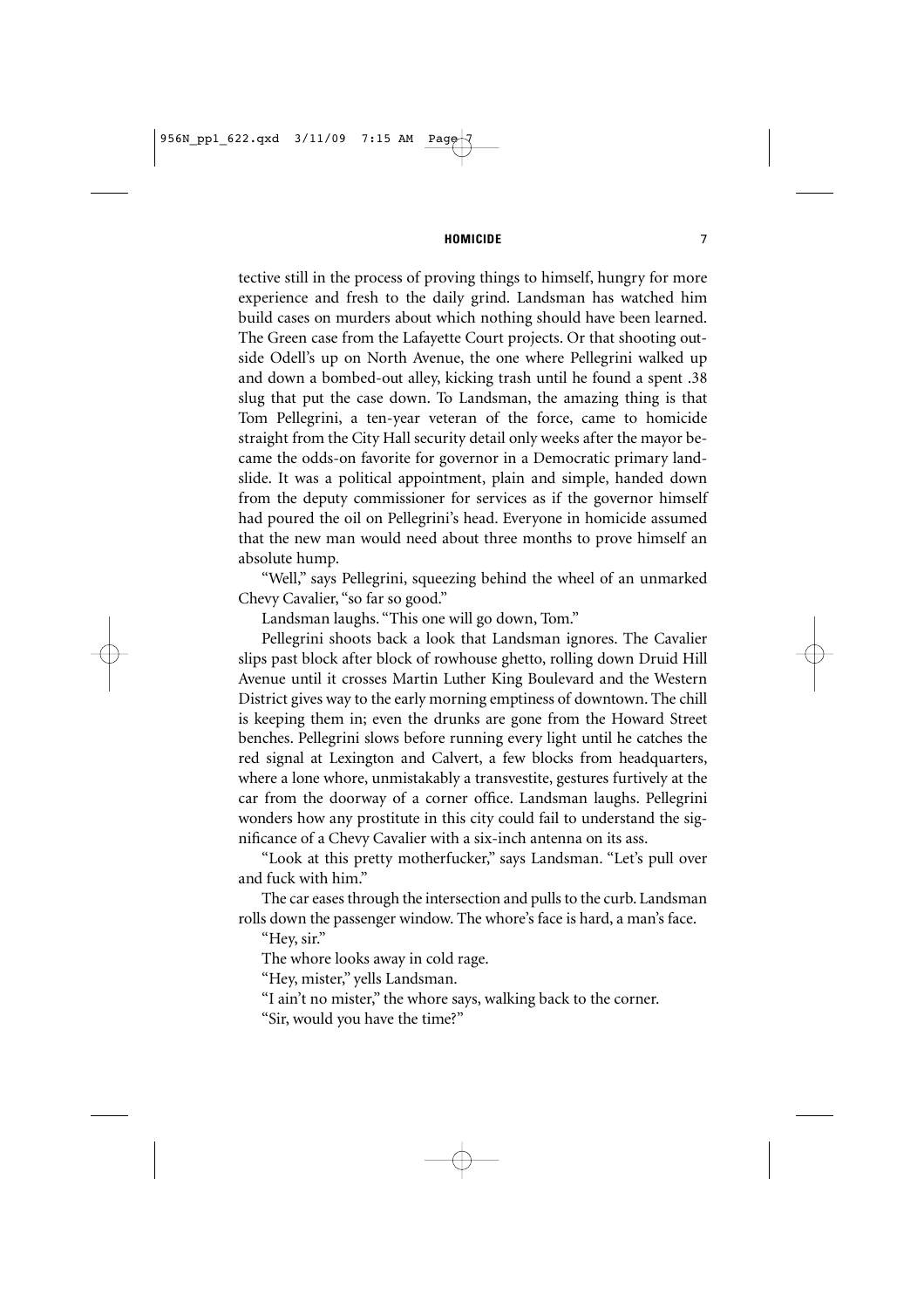"Go fuck yourself."

Landsman laughs malevolently. One of these days, Pellegrini knows, his sergeant will say something bizarre to someone who matters and half the squad will be writing reports for a week.

"I think you hurt his feelings."

"Well," says Landsman, still laughing, "I didn't mean to."

A few minutes later, the two men are backed into a parking space on the second tier of the headquarters garage. On the bottom of the same page recording the particulars of Rudy Newsome's death, Pellegrini writes the number of the parking space and the mileage on the odometer, then circles the two figures. Murders come and go in this town, but God forbid you should forget to write the correct mileage on your activity sheet or, worse yet, forget to note the parking space so that the next man out spends fifteen minutes walking up and down the headquarters garage, trying to figure out which Cavalier matches the ignition key in his hand.

Pellegrini follows Landsman across the garage and through a metal bulkhead door to the second-floor hallway. Landsman punches the elevator button.

"I wonder what Fahlteich got from Gatehouse Drive."

"Was that a murder?" asks Pellegrini.

"Yeah. It sounded like it on the radio."

The elevator slowly ascends, opening on another, similar corridor with waxed linoleum and hospital blue walls, and Pellegrini follows his sergeant down the long hall. From inside the aquarium—the soundproof room of metal and plate glass where witnesses sit before being interviewed—comes the sound of young girls laughing softly.

Hail Mary. Here be witnesses from Fahlteich's shooting at the city's other end—living, breathing witnesses brought forth by the gods from the scene of the new year's fourteenth homicide. What the hell, thinks Pellegrini, at least somebody in the squad had a little luck tonight.

The voices in the aquarium slip away as the two men move down the hall. Just before turning the corner into the squadroom, Pellegrini looks into the darkened aquarium's side door and glimpses the orange glow of a cigarette and the outline of the woman seated closest to the door. He sees a hard face, the deep brown features fixed like granite, the eyes offering only seasoned contempt. Helluva body, too: nice chest, good legs, yellow miniskirt. Someone probably would have said something by now if she wasn't all attitude.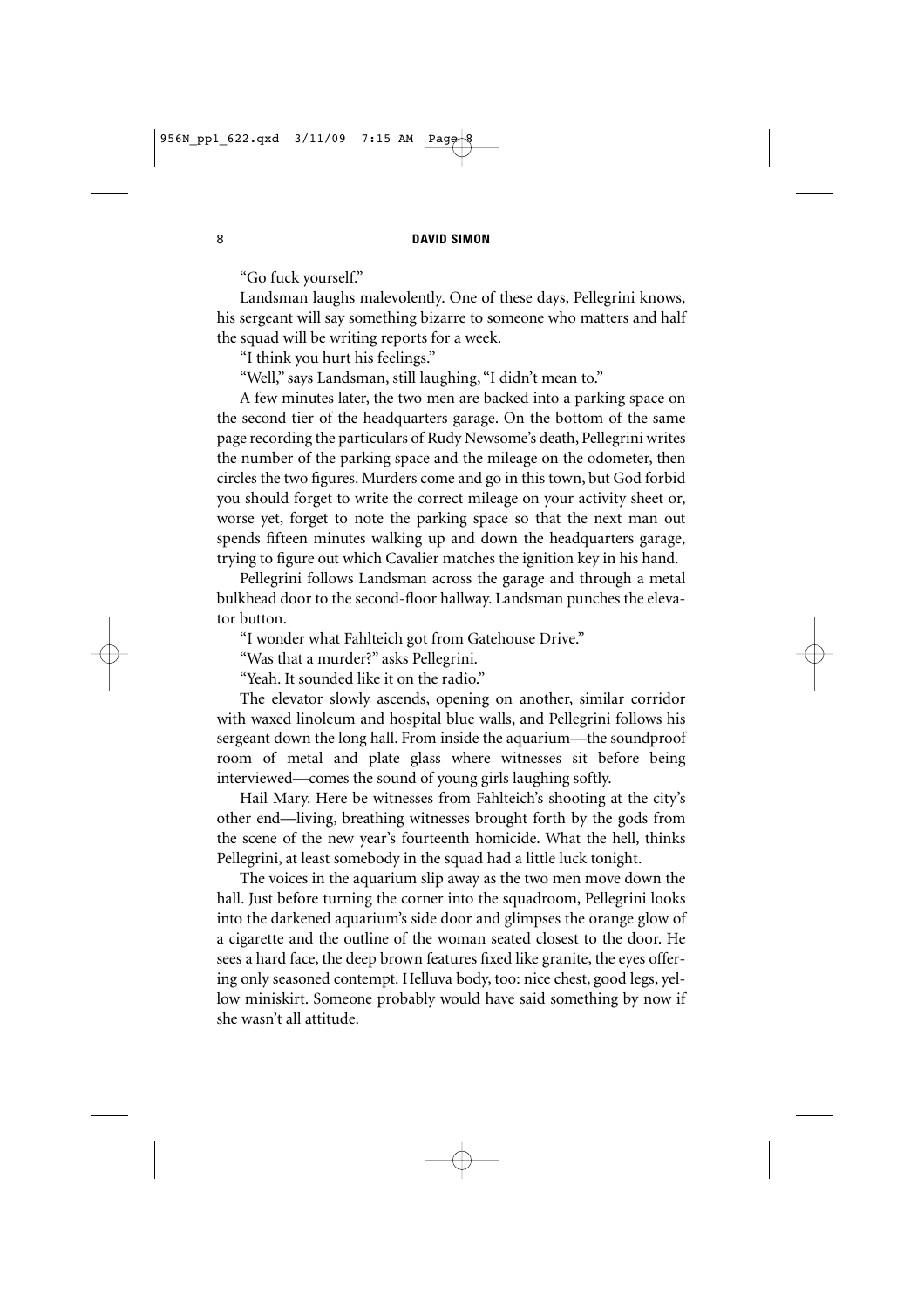Mistaking this casual assessment for genuine opportunity, the girl saunters from the aquarium to the edge of the office, then knocks lightly on the metal frame.

"Can I make a call?"

"Who do you want to talk to?"

"My ride."

"No, not now. After you're interviewed."

"What about my ride?"

"One of the uniformed officers will take you home."

"I've been here an hour," she says, crossing her legs in the doorway. The woman has the face of a teamster, but she's giving this her best shot. Pellegrini is unimpressed. He can see Landsman smiling at him wickedly from the other side of the office.

"We'll get to you as fast as we can."

Abandoning any thought of seduction, the woman walks back to join her girlfriend on the fishbowl's green vinyl couch, crosses her legs again and lights another cigarette.

The woman is here because she had the misfortune to be inside a garden apartment in the Purnell Village complex on Gatehouse Drive, where a Jamaican drug dealer named Carrington Brown played host to another Jake by the name of Roy Johnson. There was some preliminary talk, a few accusations delivered in a lilting West Indian accent, and then a considerable amount of gunfire.

Dick Fahlteich, a balding, bantam-size veteran of Landsman's squad, got the call minutes after the dispatcher sent Pellegrini and his sergeant to Gold Street. He arrived to find Roy Johnson dead in the living room with more than a dozen gunshot wounds afflicting every conceivable part of his body. His host, Carrington Brown, was on the way to the University Hospital emergency room with four chest wounds. There were bulletholes in the walls, bulletholes in the furniture, automatic .380 casings and hysterical women scattered across the apartment. Fahlteich and two crime lab techs would spend the next five hours pulling evidence out of the place.

That leaves Landsman and Pellegrini to sort through the witnesses sent downtown. Their interviews begin reasonably and orderly enough; taking turns, the detectives escort each witness into a separate office, fill out an information sheet and write out a statement of several pages for the witness to sign and date. The work is routine and repetitive; in the last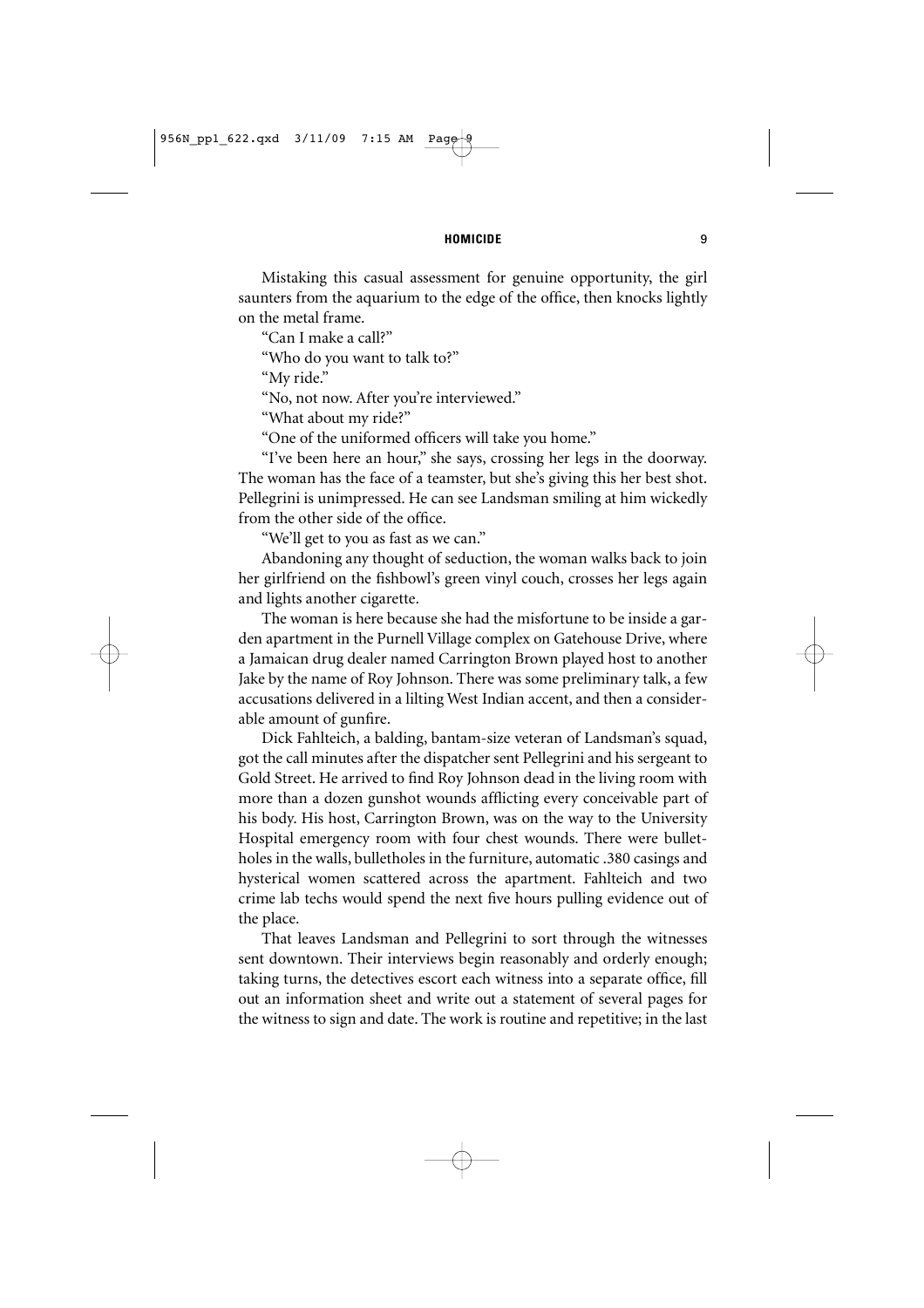year alone, Pellegrini has probably debriefed a couple hundred witnesses, most of them liars, all of them reluctant.

The process abruptly enters its second, more intensive phase a half hour later when an enraged Landsman hurls a four-page statement to the floor of a back office, slams his hand on a desk, and screams for the girl in the yellow miniskirt to get her ugly, untruthful, drug-ridden self out of his office. Well, thinks Pellegrini, listening at the other end of the hall, it isn't taking Landsman long to get down to business.

"YOU'RE A LYING BITCH," Landsman shouts, slamming the office door against its rubber stop. "DO YOU THINK I'M STUPID? DO YOU FUCKING THINK I'M STUPID?"

"What did I lie about?"

"Get the fuck out of here. You're charged."

"Charged with what?"

Landsman's face contorts into pure rage.

"YOU THINK THIS IS BULLSHIT? DO YOU?"

The girl says nothing.

"You just got a charge, you lying piece of shit."

"I didn't lie."

"Fuck you. You're charged."

The sergeant points the woman toward the small interrogation room, where she slumps into a chair and stretches her legs up over a Formica table. The miniskirt rides down toward her waist, but Landsman is in no mood to enjoy the fact that the woman wears nothing under her skirt. He leaves the door slightly ajar as he yells to Pellegrini across the squadroom.

"NEUTRON THIS BITCH," he shouts before closing the soundproof door to the small interrogation room, leaving the girl to wonder what sort of technological torture awaits. A neutron activation test requires only a painless swab of the hands to determine the presence of barium and antimony, elements deposited after a handgun is fired, but Landsman wants to leave her stewing on it, hoping she's in that box imagining that someone's about to irradiate her until she glows. The sergeant slams his open palm against the metal door one last time for proper emphasis, but the rage is gone even as he walks back into the main office. A staged performance—more vintage Landsman—delivered with gusto and sincerity for the lying bitch in the yellow miniskirt.

Pellegrini comes out of the coffee room and closes the door.

"What does yours say?"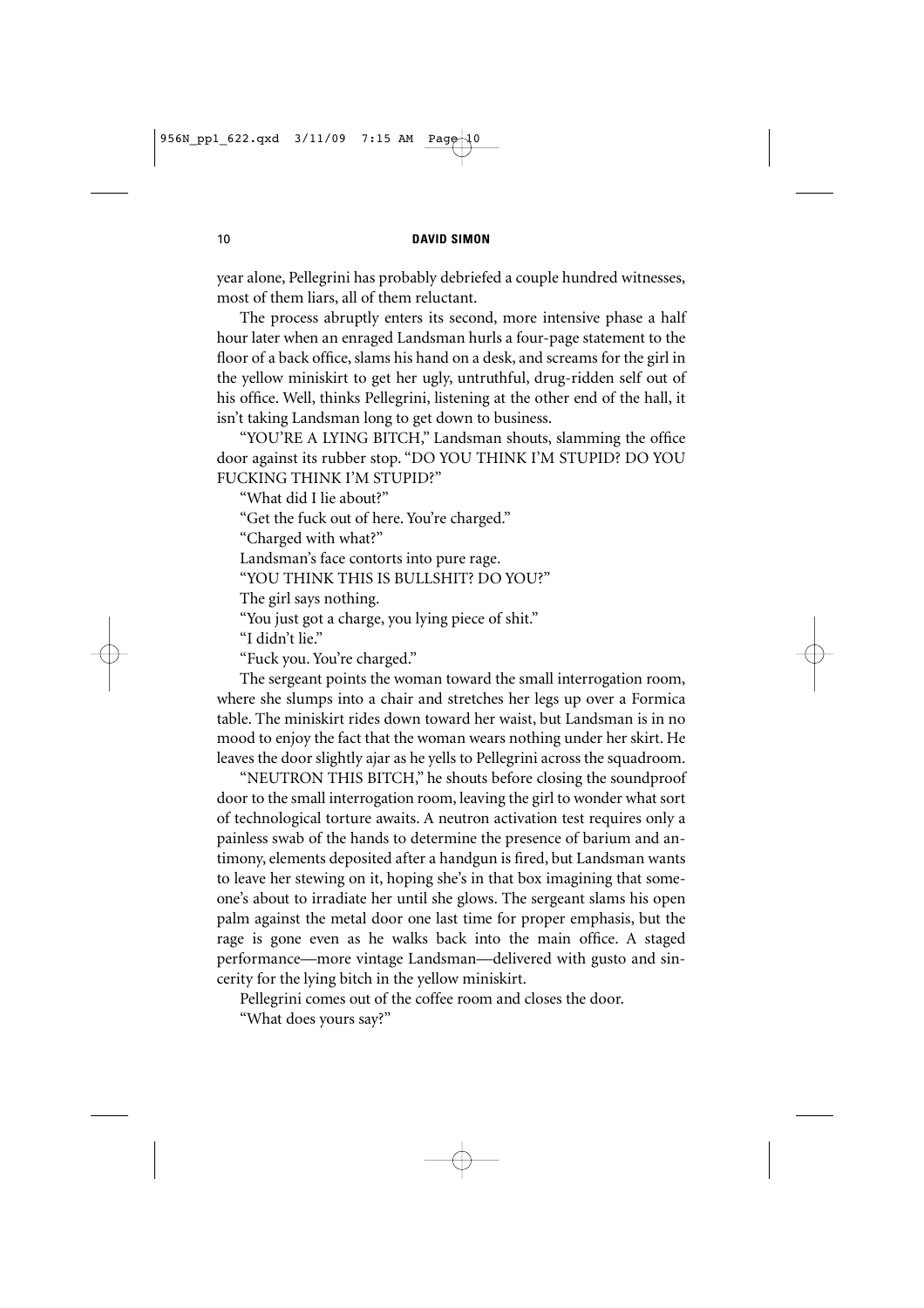"She didn't see it," says Pellegrini. "But she said your girl knows what happened."

"I fucking know she does."

"What do you want to do?"

"Take the statement from your girl," says Landsman, bumming a cigarette from his detective. "I'm gonna let this one sit for a while, then go back in and fuck with her."

Pellegrini returns to the coffee room and Landsman slumps into a desk chair. Cigarette smoke slips from the side of his mouth.

"Fuck this," says Jay Landsman to no one in particular. "I'm not gonna swallow two open cases in one night."

And so a graceless, nocturnal ballet resumes, with witnesses gliding past one another beneath the washed-out glare of tube lighting, each flanked by a tired, impassive detective cradling black coffee and enough blank statement forms to record the next round of half-truths. Pages are collated, initialed, and signed, Styrofoam coffee cups are refilled and cigarettes bartered until the detectives again assemble in the squadroom to compare notes and decide who's lying, who's lying more, and who's lying the most. In another hour, Fahlteich will return from the murder scene and hospital with enough details to vouch for the one honest witness brought downtown that night—a woman who happened to be walking across the parking lot and recognized one of the two gunmen as he entered the apartment. The woman knows what it means to talk about a drug murder and soon wishes she could take back everything she said to Fahlteich at the scene. Sent downtown immediately, she has been kept at a distance from the occupants of the apartment and is interviewed by Landsman and Fahlteich only after the detective returns from Gatehouse Drive. She shakes violently when the detectives bring up the subject of grand jury testimony.

"I can't do that," she says, breaking into tears.

"There's no choice."

"My children . . ."

"We're not going to let anything happen."

Landsman and Fahlteich leave the office to talk softly in the hallway.

"She's fucking terrified," says Landsman.

"No shit."

"We gotta grand jury her first thing tomorrow, before she has a chance to start backing up."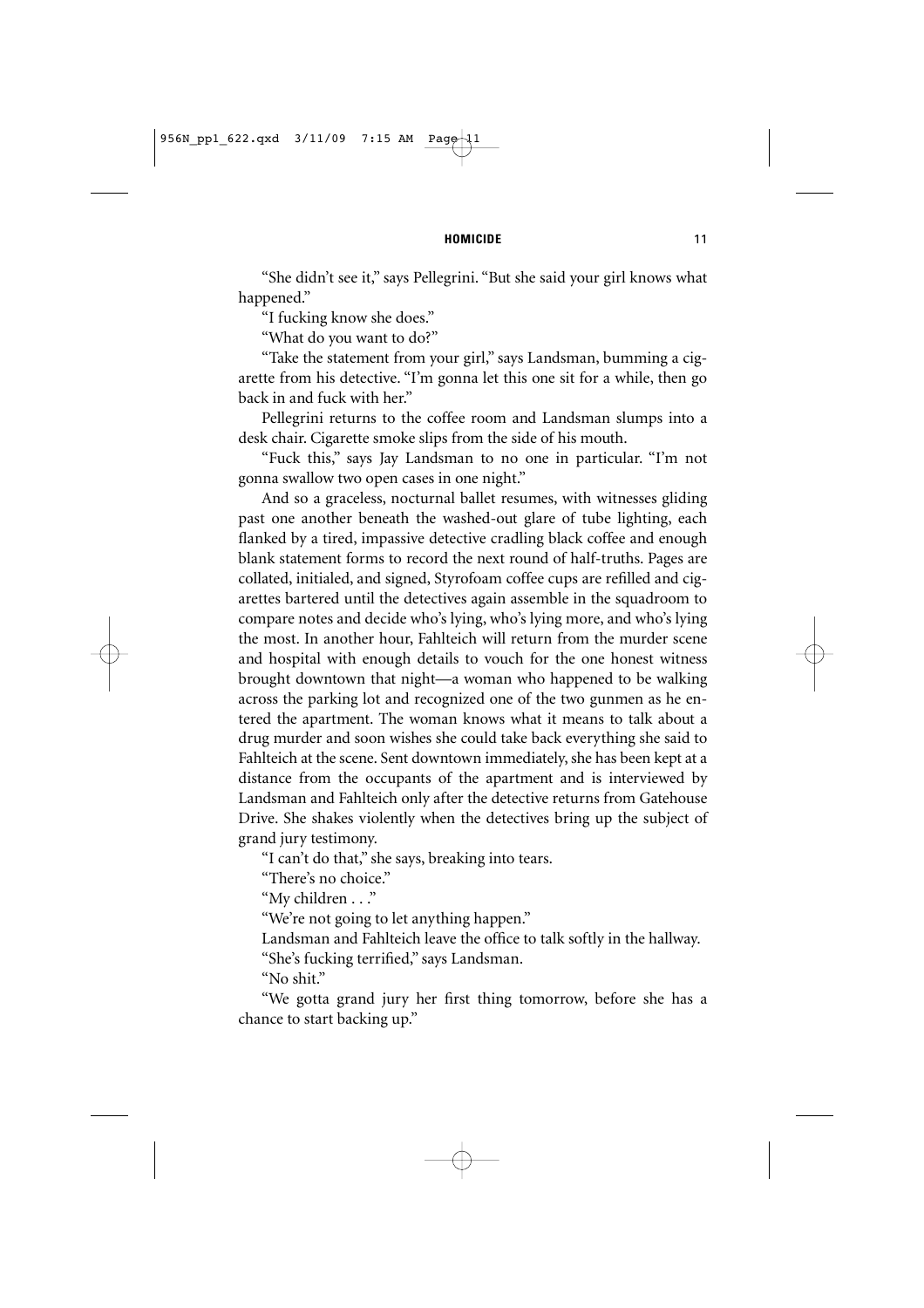"We also got to keep her separate from the others," says Fahlteich, throwing a finger toward the witnesses in the fishbowl. "I don't want any of them to get a look at her."

By morning, they will have a nickname and general description for the missing gunman, and by the end of the week, his full name, police identification number, mug shot and the address of the North Carolina relatives who are hiding him. A week more and the kid is back in Baltimore, charged with first-degree murder and a weapons violation.

The story of Roy Johnson's murder is brutal in its simplicity, simple in its brutality. The shooter is Stanley Gwynn, an eighteen-year-old moonfaced kid who served as bodyguard to Johnson, a New York cocaine connect who had armed his true and loyal subordinate with an Ingram Mac-11 .380 machine pistol. Johnson visited the Gatehouse Drive apartment because Carrington Brown owed him money for cocaine, and when Brown wouldn't pay, Gwynn ended the negotiations with a long burst from the Ingram, a weapon capable of firing six rounds a second.

It was an impulsive, awkward performance, the sort of thing to be expected from a teenager. The attack was so clearly telegraphed that Carrington Brown was afforded more than enough time to grab Roy Johnson and use him as a shield. Before the scene in front of him registered in Stanley Gwynn's brain, he had machine-gunned the man he was supposed to protect. The intended target, Carrington Brown, lay bleeding from four bullets that had somehow found their way past the dead man, and Stanley Gwynn—who will later take a second-degree plea and twenty-five years—ran in panic from the apartment building.

When the dayshift detectives bring early relief at 6:30, the Roy Johnson murder, case H88014, is tucked neatly inside a manila folder on the administrative lieutenant's desk. An hour later, Dick Fahlteich is headed home for a quick shower before returning downtown to attend the autopsy. For his part, Landsman will be in his own bed by 8:00 a.m.

But as sunlight and the sounds of the morning rush hour seep through the sixth-floor windows, the flotsam and jetsam of H88013—the murder at Gold and Etting—are still scattered in front of Tom Pellegrini, a coffee-logged wraith who stares vacantly at the first officer's report, at supplementals, evidence submission slips, body custody and fingerprint forms for the person of Rudolph Newsome. Fifteen minutes either way and Pellegrini could have been dispatched to the Gatehouse Drive shooting, where a living victim and living witnesses were waiting to give up a murder and add one more to the list of clearances. Instead, Pellegrini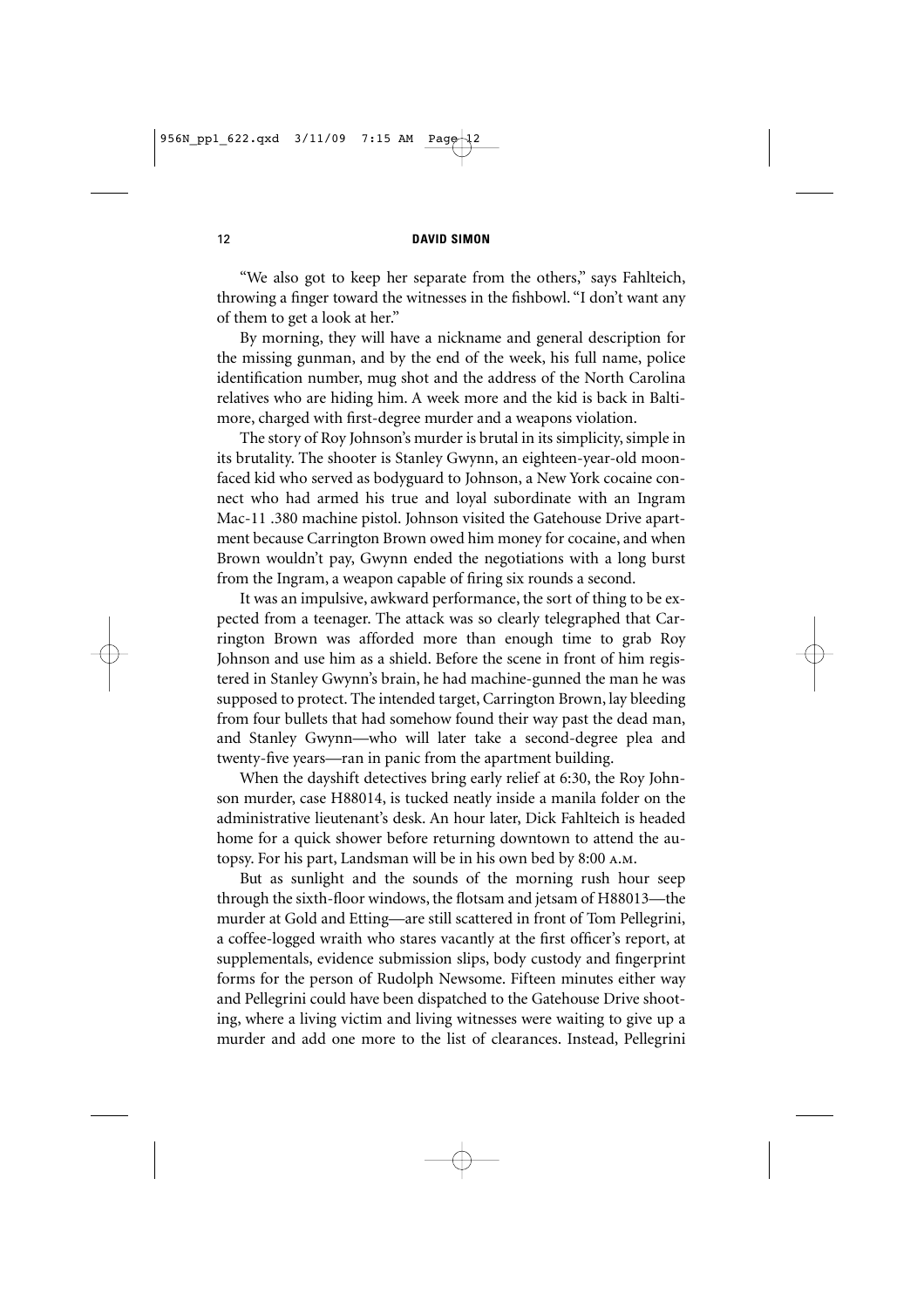went to Gold and Etting, where a twenty-six-year-old dead man stared up at him with sudden, silent comprehension. Luck of the draw.

After Landsman's departure, Pellegrini works the edges of his little disaster for another ten hours—pulling the paperwork together, calling an assistant state's attorney about a grand jury summons for the Thompson woman and submitting the victim's effects to the evidence control unit in the basement of headquarters. Later that morning, a Western District patrolman calls the homicide unit about some corner boy who got locked up for drugs by the midnight shift and claimed to know about the Gold Street shooting. Seems the kid is willing to talk if he can make a lower bail on the drug charge. Pellegrini finishes his fifth cup of coffee before going back out to the Western to take a brief statement from the boy, who claims to have seen three men running north off Gold Street after hearing shots. The kid says he knows one of the men, but only by the name Joe—a statement just specific enough to match the true scenario, just vague enough to be of no practical use to the detective. Pellegrini wonders whether the kid was even there or whether he picked up what he could about the Gold Street murder while sitting in the lockup overnight, then did his best to turn the information around and try to barter out from under the drug charge.

Back in homicide, the detective slips the notes from the interview inside the case file for H88013 and then slides the folder underneath the Roy Johnson file on the desk of the administrative lieutenant, who has come and gone on the eight-to-four shift. Good news before bad. Then Pellegrini gives a man on four-to-twelve the keys to his Cavalier and goes home. It is a little after 7:00 p.m.

Four hours later, he's back for the midnight shift, hovering like a moth around the red pilot light of the coffee machine. Pellegrini takes a full cup into the squadroom, where Landsman begins playing with him.

"Hey, Phyllis," says the sergeant.

"Hey, Sarge."

"Your case is down, isn't it?"

"My case?"

"Yeah."

"Which case would that be?"

"The new one," says Landsman. "From Gold Street."

"Well," says Pellegrini, the words rolling out slowly, "I am ready to get a warrant."

"Oh yeah?"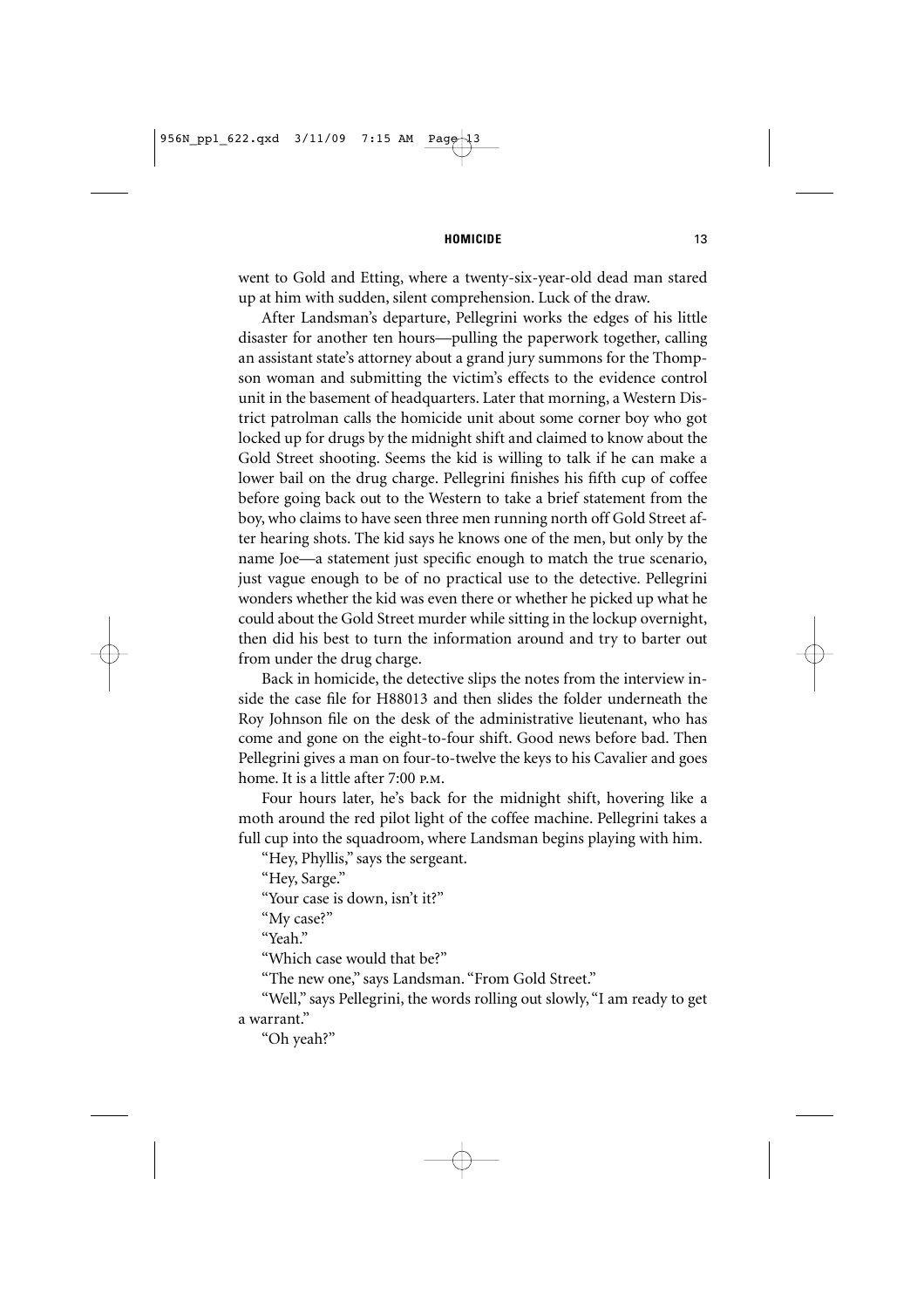"Yeah."

"Hmmm," says Landsman, blowing cigarette smoke at the television screen.

"Only one problem, though."

"What's that," says the sergeant, now smiling.

"I don't know who the warrant is for."

Landsman laughs until the cigarette smoke makes him cough.

"Don't worry, Tom," he says finally. "It'll go down."

This is the job:

You sit behind a government-issue metal desk on the sixth of ten floors in a gleaming, steel-frame death trap with poor ventilation, dysfunctional air conditioning, and enough free-floating asbestos to pad the devil's own jumpsuit. You eat \$2.50 pizza specials and Italian cold cuts with extra hots from Marco's on Exeter Street while watching reruns of *Hawaii Five-O* on the communal nineteen-inch set with insubordinate horizontal hold. You answer the phone on the second or third bleat because Baltimore abandoned its AT&T equipment as a cost-saving measure and the new phone system doesn't ring so much as it emits metallic, sheeplike sounds. If a police dispatcher is on the other end of the call, you write down an address, the time, and the dispatcher's unit number on a piece of scratch paper or the back of a used three-by-five pawn shop submission card.

Then you beg or barter the keys to one of a half-dozen unmarked Chevrolet Cavaliers, grab your gun, a notepad, a flashlight and a pair of white rubber gloves and drive to the correct address where, in all probability, a uniformed police officer will be standing over a cooling human body.

You look at that body. You look at that body as if it were some abstract work of art, stare at it from every conceivable point of view in search of deeper meanings and textures. Why, you ask yourself, is this body here? What did the artist leave out? What did he put in? What was the artist thinking of? What the hell is wrong with this picture?

You look for reasons. Overdose? Heart attack? Gunshot wounds? Cutting? Are those defense wounds on the left hand? Jewelry? Wallet? Pockets turned inside out? Rigor mortis? Lividity? Why is there a blood trail, with droplets spattering in a direction away from the body?

You walk around the edges of the scene looking for spent bullets, casings, blood droplets. You get a uniform to canvass the houses or busi-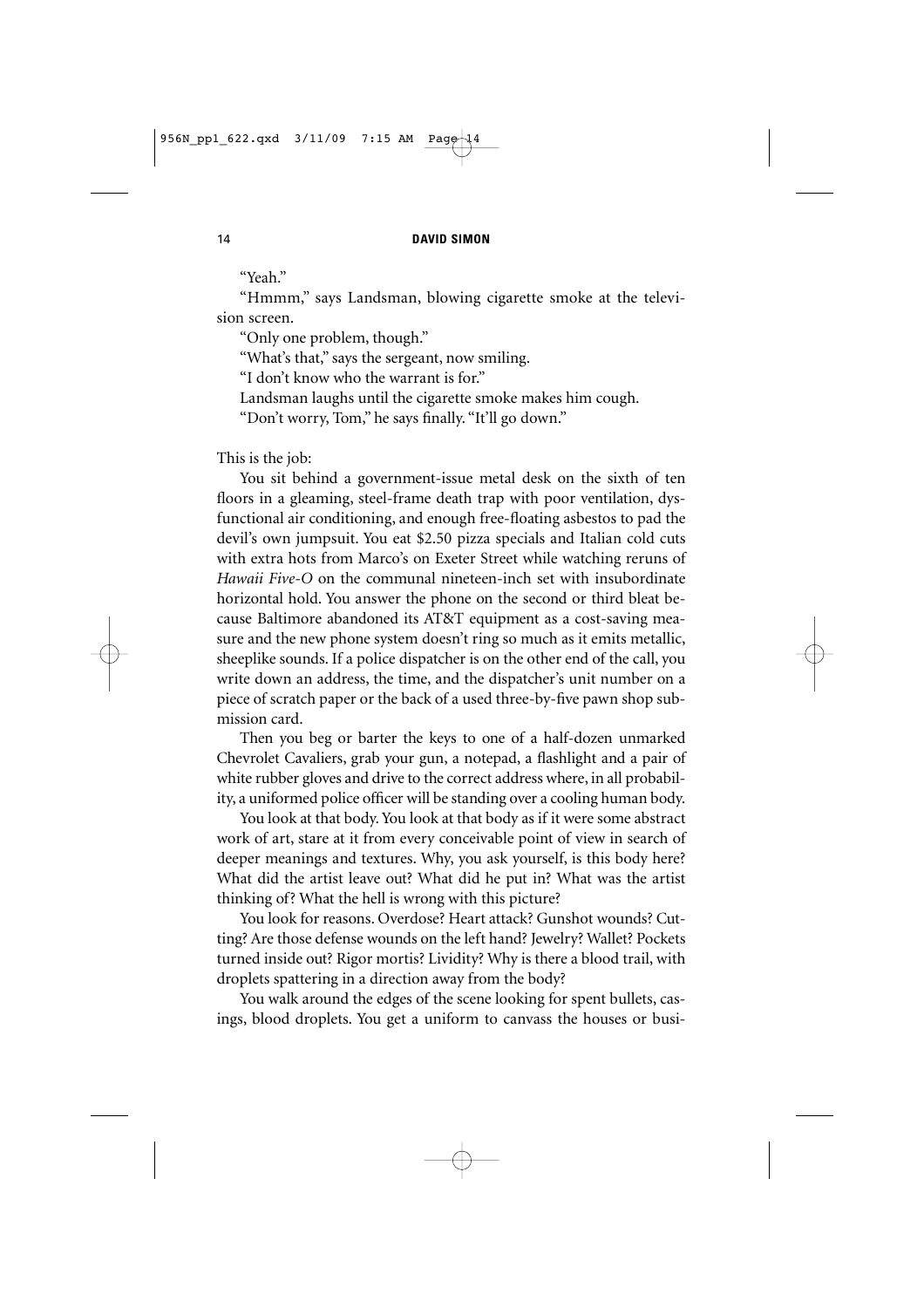nesses nearby, or if you want it done right, you go door-to-door yourself, asking questions that the uniforms might never think to ask.

Then you use everything in the arsenal in the hope that something anything—will work. The crime lab technicians recover weapons, bullets and casings for ballistic comparisons. If you're indoors, you have the techs take prints from doors and door handles, furniture and utensils. You examine the body and its immediate surroundings for loose hairs or fibers on the off chance that the trace evidence lab might actually put down a case now and then. You look for any other signs of disturbance, anything that doesn't appear to conform to its surroundings. If something strikes you—a loose pillowcase, a discarded beer can—you have a technician take it down to evidence control as well. Then you have the techs measure key distances and photograph the entire scene from every conceivable angle. You sketch the death scene in your own notebook, using a crude stickman for the victim and marking the original location of every piece of furniture and every piece of evidence recovered.

Assuming that the uniforms, upon arriving at the scene, were sharp enough to grab anyone within sight and send them downtown, you then go back to your office and throw as much street-corner psychology as you can at the people who found the body. You do the same thing with a few others who knew the victim, who rented a room to the victim, who employed the victim, who fucked, fought or fired drugs with the victim. Are they lying? Of course they're lying. Everyone lies. Are they lying more than they ordinarily would? Probably. Why are they lying? Do their halftruths conform to what you know from the crime scene or is it complete and unequivocal bullshit? Who should you yell at first? Who should you scream at loudest? Who gets threatened with an accessory to murder charge? Who gets the speech about leaving the interrogation room as either a witness or a suspect? Who gets offered the excuse—The Out—the suggestion that this poor bastard needed to be murdered, that anyone in their circumstance would have murdered him, that they only killed the bastard because he provoked them, that they didn't mean it and the gun went off accidentally, that they only fired in self-defense?

If all goes well, you lock someone up that night. If all goes not so well, you take what you know and run with it in the most promising direction, kicking a few more facts loose in the hope that something will give. When nothing gives, you wait a few weeks for the lab work to come back with a positive on the ballistics or the fibers or the semen. When the lab reports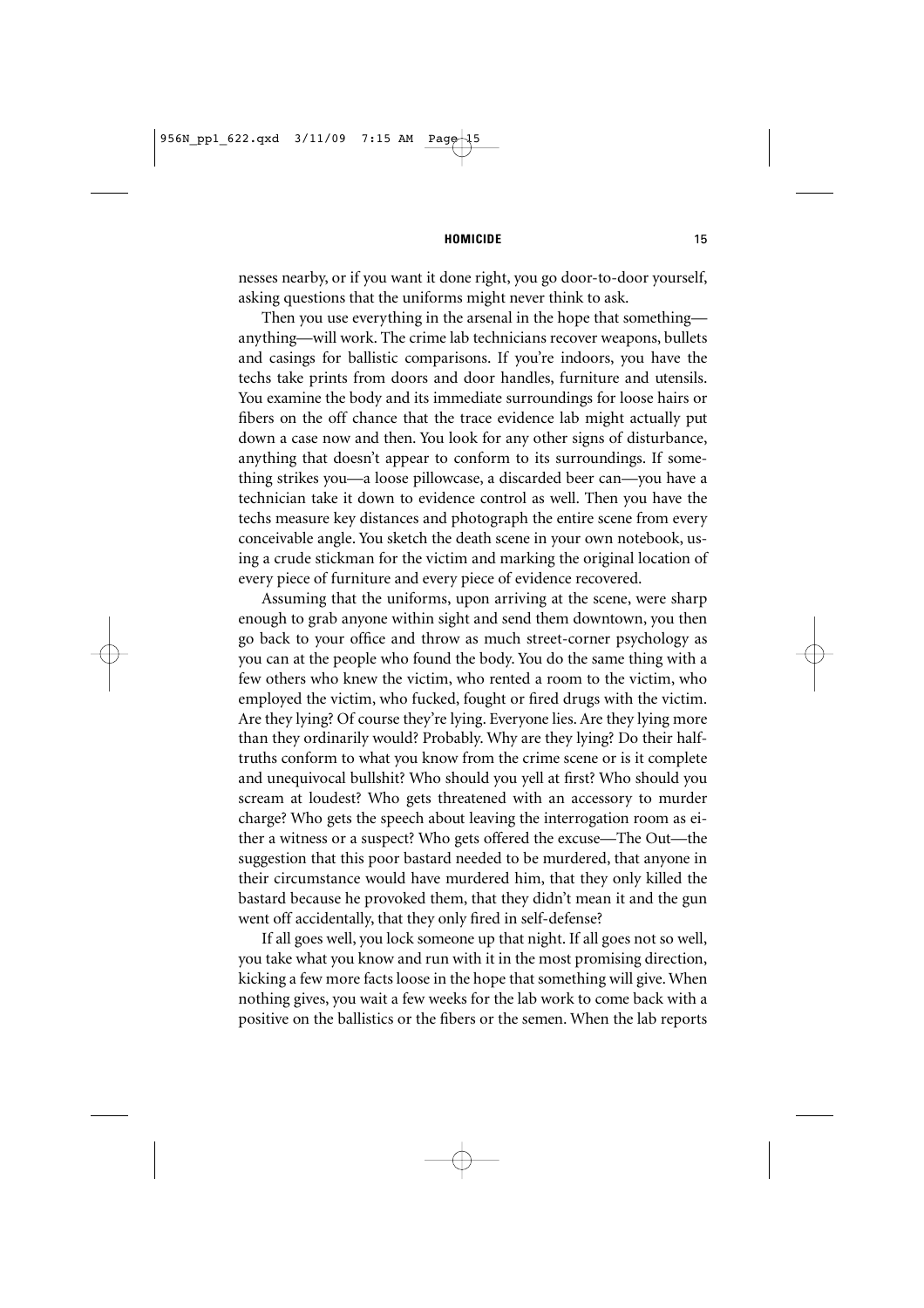come back negative, you wait for the phone to ring. And when the phone doesn't ring, you let a little piece of you die. Then you go back to your desk and wait for another call from the dispatcher, who sooner or later will send you out to look at another body. Because in a city with 240 murders a year, there will always be another body.

Television has given us the myth of the raging pursuit, the high-speed chase, but in truth there is no such thing; if there were, God knows the Cavalier would throw a rod after a dozen blocks and you'd be writing a Form 95 in which you respectfully submit to your commanding officer the reasons why you drove a city-owned four-cylinder wonder into an early grave. And there are no fistfights or running gun battles: The glory days of thumping someone on a domestic call or letting a round or two fly in the heat of some gas station holdup ended when you came downtown from patrol. The murder police always get there after the bodies fall and a homicide detective leaving the office has to remind himself to take his .38 out of the top right desk drawer. And, most certainly, there are no perfectly righteous moments when a detective, a scientific wizard with uncanny powers of observation, leans down to examine a patch of bloody carpet, plucks up a distinctive strand of red-brown caucasoid hair, gathers his suspects in an exquisitely furnished parlor, and then declares his case to be solved. The truth is that there are very few exquisitely furnished parlors left in Baltimore; even if there were, the best homicide detectives will admit that in ninety cases out of a hundred, the investigator's saving grace is the killer's overwhelming predisposition toward incompetence or, at the very least, gross error.

More often than not, the murderer has left behind living witnesses or even bragged to someone about the crime. In a surprising number of cases, the killer—particularly one unfamiliar with the criminal justice system—can be manipulated into a confession in the interrogation rooms. On rare occasions, a latent print taken from a drinking glass or knife hilt will match up with someone's print card on the Printrak computer, but most detectives can count on one hand the number of cases made by lab work. A good cop goes to the crime scene, gathers the available evidence, talks to the right people and with any luck discovers the murderer's most glaring mistakes. But in that alone there is talent and instinct enough.

If the pieces do fall into place, some unlucky citizen gets a pair of silver bracelets and a wagon ride to an overcrowded tier of the Baltimore City Jail. There he sits as his trial date is postponed for eight or nine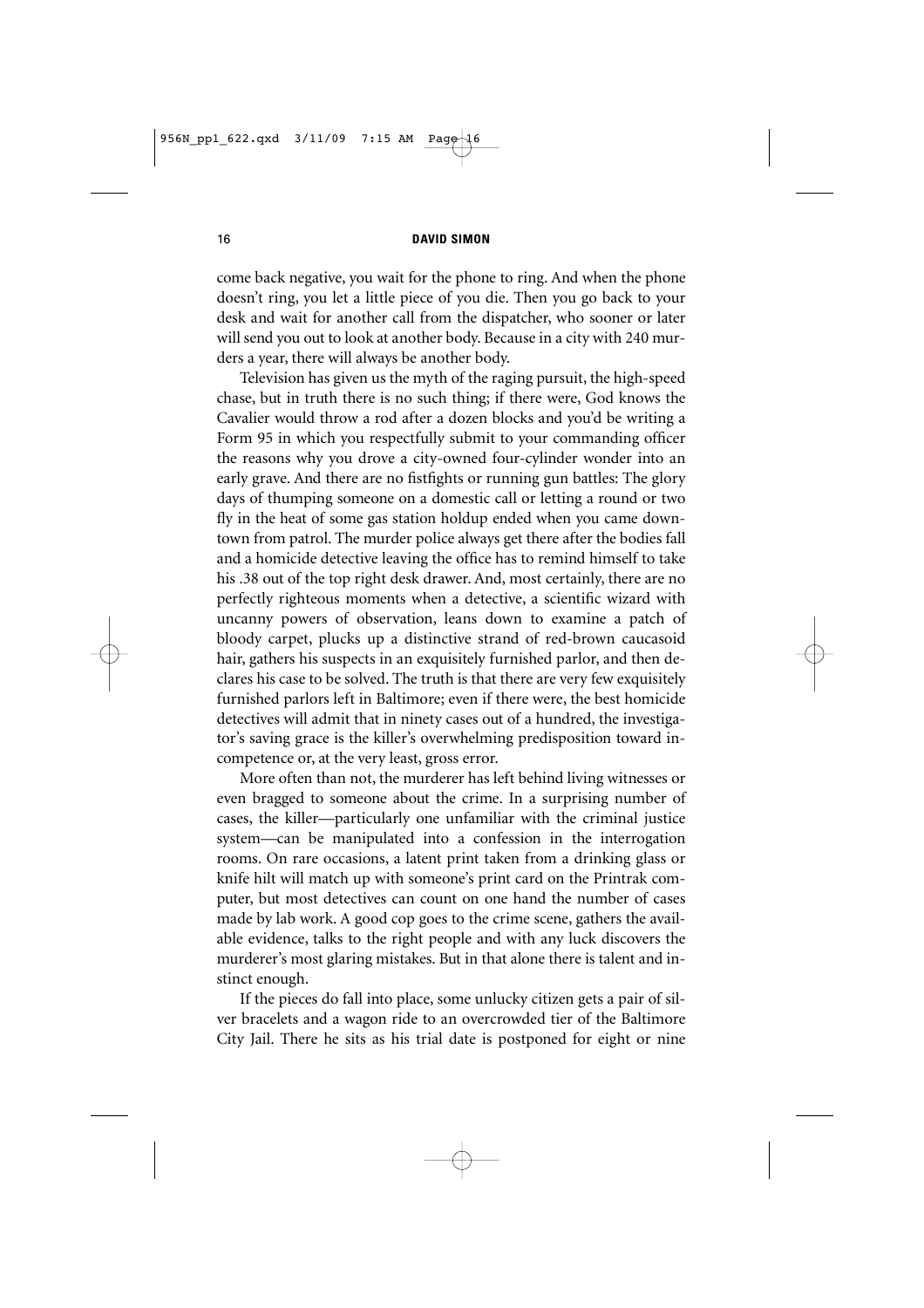months or however long it takes your witnesses to change addresses two or three times. Then an assistant state's attorney, who has every intention of maintaining a better than average conviction rate so that he can one day come to rest in a better than average criminal law firm, calls you on the telephone. He assures you that this is the weakest homicide indictment he has ever had the misfortune to prosecute, so weak that he cannot believe it to be the work of a legitimate grand jury, and could you please round up the brain-dead cattle you call witnesses and bring them down for pretrial interviews because this thing is actually going to court on Monday. Unless, of course, he can convince the defense attorney to swallow manslaughter with all but five years suspended.

If the case isn't plea-bargained, dismissed or placed on the inactive docket for an indefinite period of time, if by some perverse twist of fate it becomes a trial by jury, you will then have the opportunity of sitting on the witness stand and reciting under oath the facts of the case—a brief moment in the sun that clouds over with the appearance of the aforementioned defense attorney who, at worst, will accuse you of perjuring yourself in a gross injustice or, at best, accuse you of conducting an investigation so incredibly slipshod that the real killer has been allowed to roam free.

Once both sides have loudly argued the facts of the case, a jury of twelve men and women picked from computer lists of registered voters in one of America's most undereducated cities will go to a room and begin shouting. If these happy people manage to overcome the natural impulse to avoid any act of collective judgment, they just may find one human being guilty of murdering another. Then you can go to Cher's Pub at Lexington and Guilford, where that selfsame assistant state's attorney, if possessed of any human qualities at all, will buy you a bottle of domestic beer.

And you drink it. Because in a police department of about three thousand sworn souls, you are one of thirty-six investigators entrusted with the pursuit of that most extraordinary of crimes: the theft of a human life. You speak for the dead. You avenge those lost to the world. Your paycheck may come from fiscal services but, goddammit, after six beers you can pretty much convince yourself that you work for the Lord himself. If you are not as good as you should be, you'll be gone within a year or two, transferred to fugitive, or auto theft or check and fraud at the other end of the hall. If you are good enough, you will never do anything else as a cop that matters this much. Homicide is the major leagues, the center ring, the show. It always has been. When Cain threw a cap into Abel, you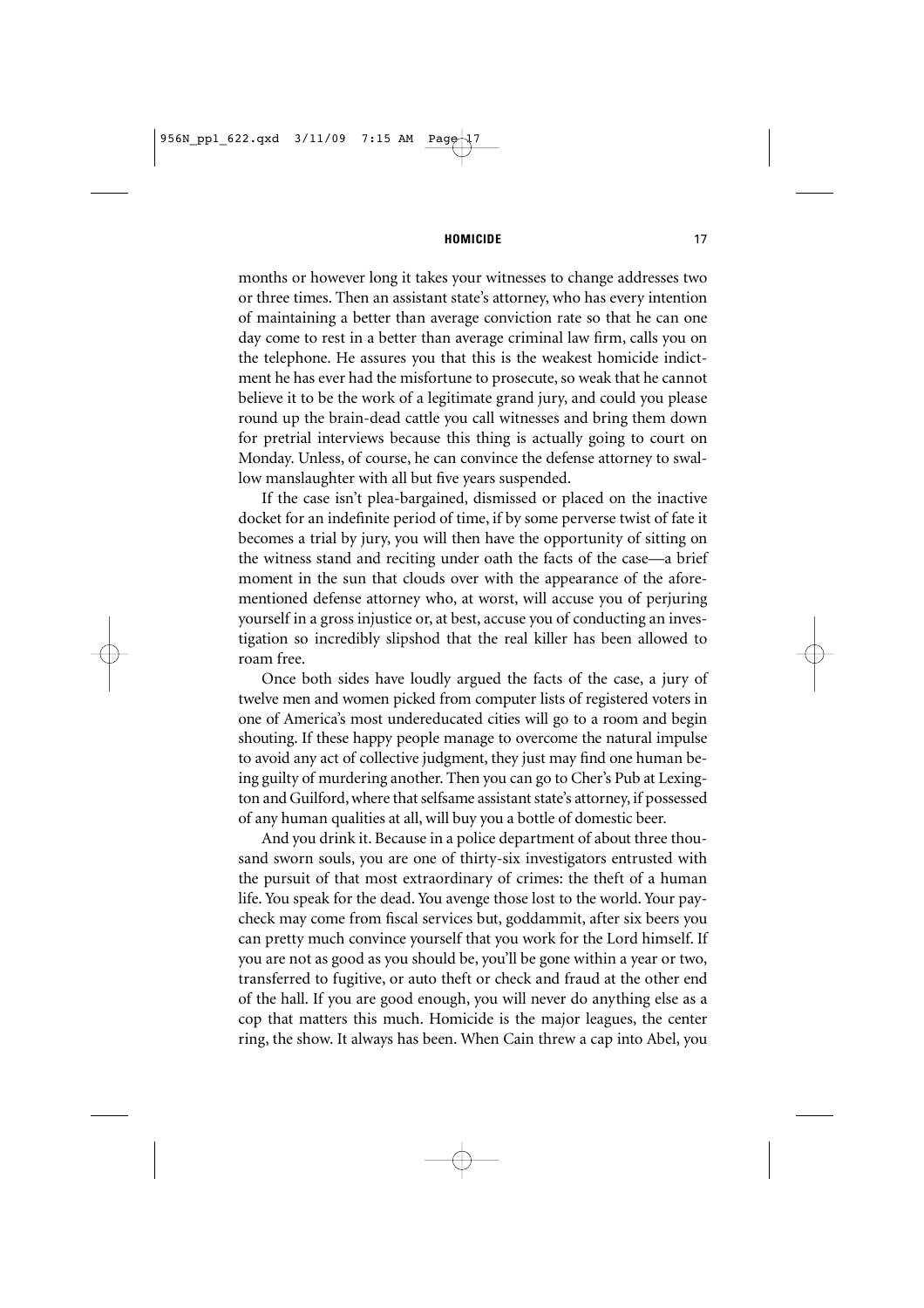don't think the Big Guy told a couple of fresh uniforms to go down and work up the prosecution report. Hell no, he sent for a fucking detective. And it will always be that way, because the homicide unit of any urban police force has for generations been the natural habitat of that rarefied species, the thinking cop.

It goes beyond academic degrees, specialized training or book learning, because all the theory in the world means nothing if you can't read the street. But it goes beyond that, too. In every ghetto precinct house, there are aging patrolmen who know everything a homicide man knows, yet somehow they spend their careers in battered radio cars, fighting their battles in eight-hour installments and worrying about a case only until the next shift change. A good detective begins as a good patrolman, a soldier who has spent years clearing corners and making car stops, breaking in on domestics and checking the back doors of warehouses until the life of a city becomes second nature to him. And that detective is further honed as a plainclothesman, working enough years of burglary or narcotics or auto until he understands what it means to do surveillance, to use and not be used by an informant, to write a coherent search and seizure warrant. And of course there is the specialized training, the solid grounding in forensic science, in pathology, criminal law, fingerprints, fibers, blood typing, ballistics, and DNA-genetic coding. A good detective also has to fill his head with enough knowledge of the existing police information data base—arrest records, jail records, weapons registrations, motor vehicle information—to qualify for a minor in computer science. And yet, given all that, a good homicide man has something more, something as internalized and instinctive as police work itself. Inside every good detective are hidden mechanisms—compasses that bring him from a dead body to a living suspect in the shortest span of time, gyroscopes that guarantee balance in the worst storms.

A Baltimore detective handles about nine or ten homicides a year as the primary investigator and another half dozen as the secondary detective, although FBI guidelines suggest half that workload. He handles fifty to sixty serious shootings, stabbings and bludgeonings. He investigates any questionable or suspicious death not readily explained by a victim's age or medical condition. Overdoses, seizures, suicides, accidental falls, drownings, crib deaths, autoerotic strangulations—all receive the attention of the same detective who has, at any given moment, case files for three open homicides on his desk. In Baltimore, investigations of all shootings involving police officers are conducted by homicide detectives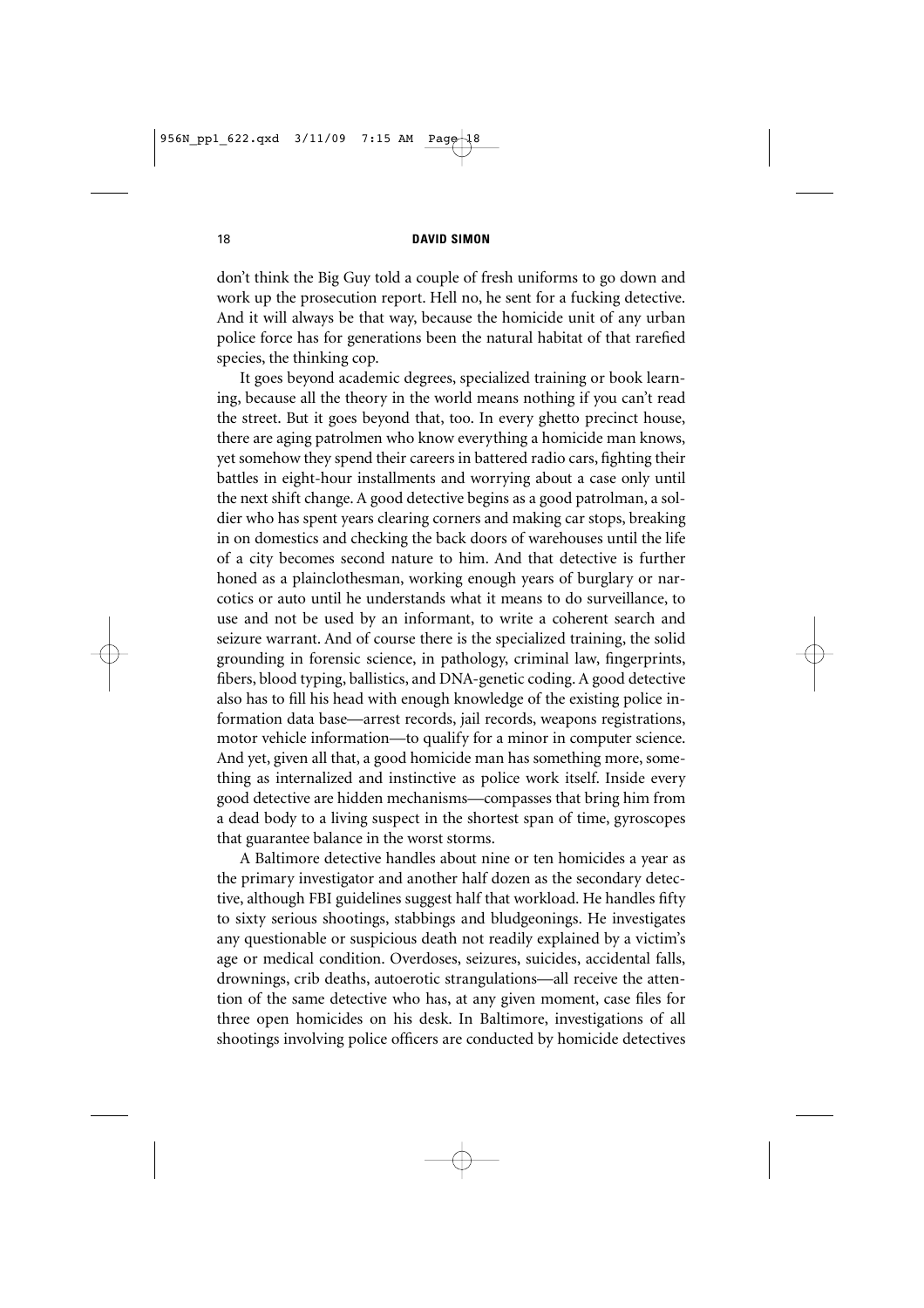rather than internal affairs men; a sergeant and a squad of detectives are assigned to probe every such incident and present a comprehensive report to the departmental brass and the state's attorney's office the following morning. Any threat on any police officer, state's attorney or public official is channeled through the homicide unit, as is any report of an attempt to intimidate a state's witness.

And there is more. The homicide unit's proven ability to investigate any incident and then document that investigation means that it is likely to be called on to handle politically sensitive investigations: a drowning at a city swimming pool where civil liability might result, a series of harassing phone calls to the mayor's chief of staff, a lengthy probe of a state legislator's bizarre claim that he was abducted by mysterious enemies. In Baltimore, the general rule is that if something looks like a shitstorm, smells like a shitstorm and tastes like a shitstorm, it goes to homicide. The headquarters food chain demands it.

Consider:

Commanding the homicide unit's two shifts of eighteen detectives and detective sergeants are a pair of long-suffering lieutenants who answer to the captain in charge of the Crimes Against Persons section. The captain, who wishes to retire with a major's pension, does not want his name associated with anything that gives pain to the colonel in charge of the Criminal Investigation Division. That is not just because the colonel is well liked, intelligent and black, and stands a good chance of getting kicked upstairs to a deputy commissioner's post or higher in a city with a new black mayor and a majority black population that has little faith in, or regard for, its police department. The colonel is also shielded from pain because whatever may arouse his displeasure requires only a brief elevator ride before it reaches the attention of Yahweh himself, Deputy Commissioner for Operations Ronald J. Mullen, who sits like a colossus astride the Baltimore Police Department, demanding to know everything about anything five minutes after it happens.

To mid-level supervisors, the deputy is simply the Great White Mullen, a man whose consistent escalation in rank began after a brief stint in Southwestern District patrol and continued unabated until he came to rest on the eighth floor of headquarters. It is there that Mullen has made his home for nearly a decade as the department's second-incommand, secured in his post by unswerving caution, good political sense and genuine administrative gifts, yet denied the police commissioner's office because he is white in a city that is not. The result is that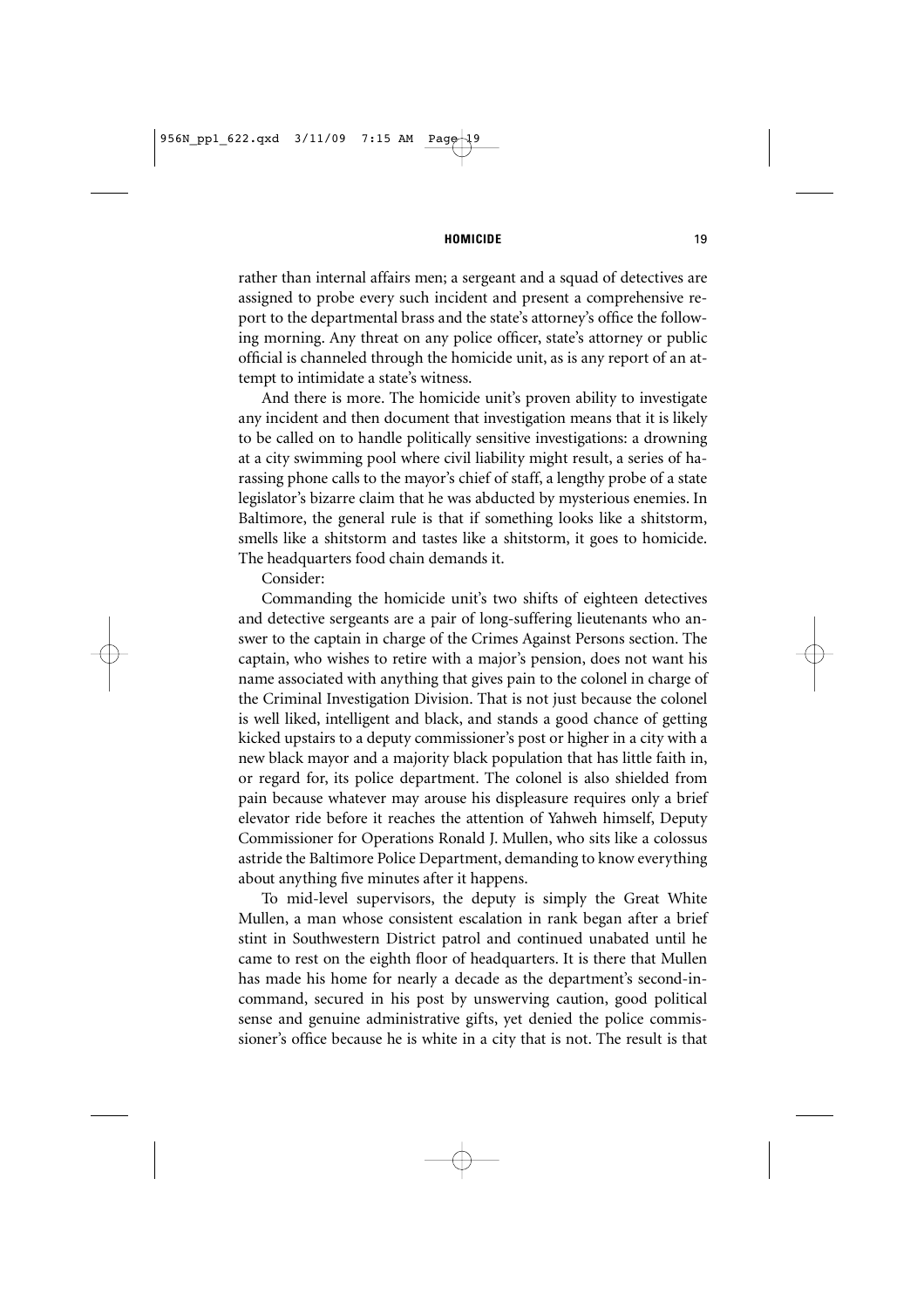commissioners have come and gone, but Ronald Mullen remains to keep track of who put which skeletons in which closet. Every link in the chain, from sergeant on up, can tell you that the deputy knows much of what goes on in the department and can guess most of the rest. With one phone call, he can have what he doesn't know and can't guess reduced to a memorandum and brought upstairs before lunch. Deputy Commissioner Mullen is therefore a pain in the ass to street police everywhere and an invaluable resource to Police Commissioner Edward J. Tilghman, a veteran cop who spent three decades amassing enough political capital to warrant appointment by his mayor to a five-year term. And, in a oneparty town such as Baltimore, the mayor's office at City Hall is a heavenkissed summit, a place of unfettered political power currently occupied by one Kurt L. Schmoke, a black, Yale-educated incumbent blessed with an overwhelmingly Democratic, overwhelmingly black metropolis. Naturally, the commissioner is only permitted to breathe air after first responding to the needs of the mayor, who can better contemplate reelection when His police department causes Him no humiliation or scandal, serves Him in whatever manner He sees fit, and fights crime for the common good, in approximately that order.

Underneath this towering pyramid of authority squats the homicide detective, laboring in anonymity over some bludgeoned prostitute or shot-to-shit narcotics trafficker until one day the phone bleats twice and the body on the ground is that of an eleven-year-old girl, an all-city athlete, a retired priest, or some out-of-state tourist who wandered into the projects with a Nikon around his neck.

Red balls. Murders that matter.

In this town, a detective lives or dies on the holy-shit cases that make it clear who runs the city and what they want from their police department. Majors, colonels and deputy commissioners who never uttered a word when bodies were falling all over Lexington Terrace in the summer drug war of '86 are now leaning over the shoulder of a detective sergeant, checking the fine print. The deputy wants to be briefed. The mayor needs an update. Channel 11 is on line 2. Some asshole from the *Evening Sun* is on hold for Landsman. Who's this guy Pellegrini working the case? New guy? Do we trust him? Does he know what he's doing? Do you need more men? More overtime? You do understand that this thing is a priority, right?

In 1987, two parking attendants were murdered at 4:00 a.m. in the garage of the Hyatt Hotel at the Inner Harbor—the glittering waterfront development on which Baltimore has pinned its future—and by early af-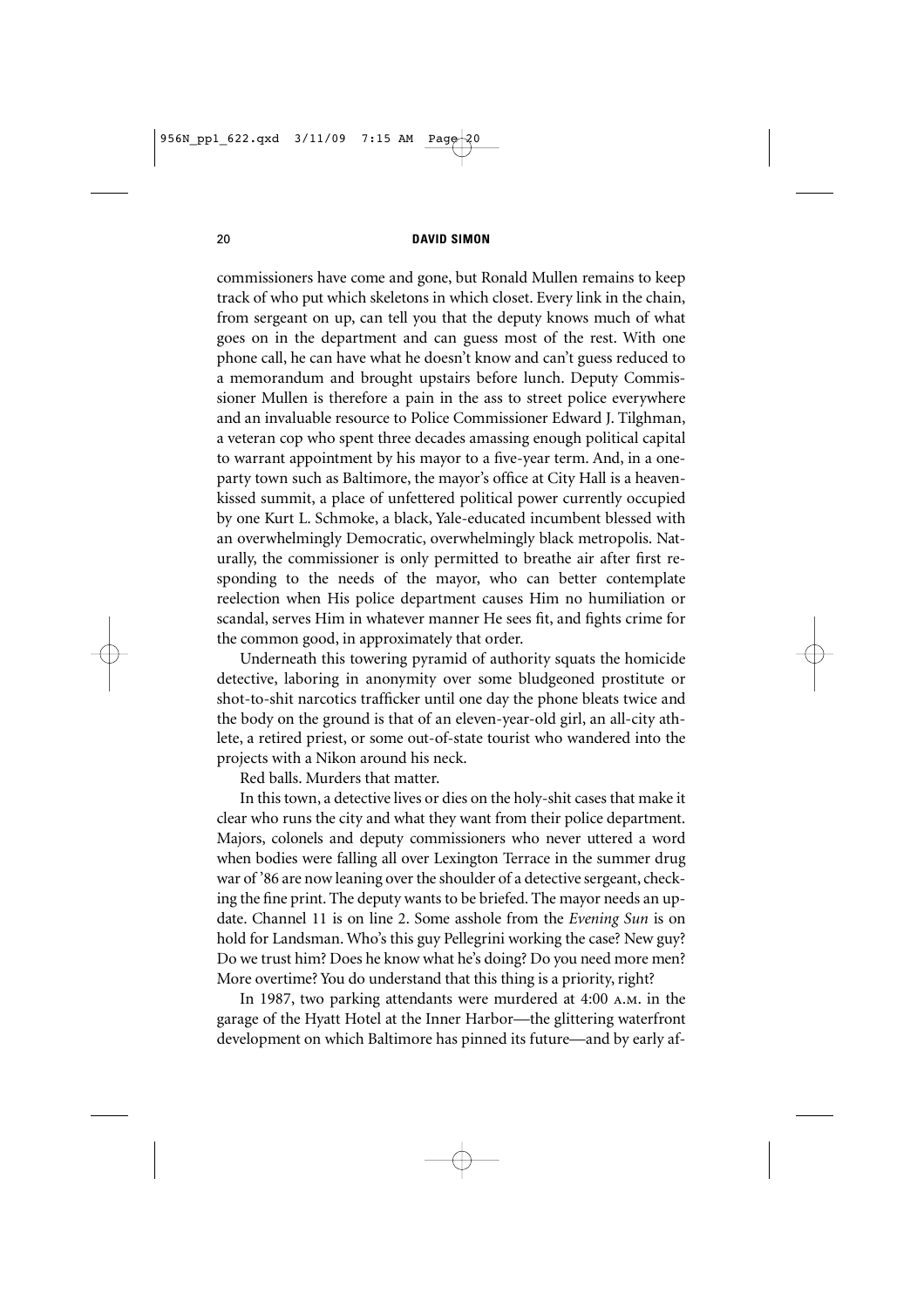ternoon the governor of Maryland was barking loudly at the police commissioner. An impatient man given to sudden, spectacular histrionics, William Donald Schaefer is generally regarded to be the most consistently annoyed governor in the nation. Elected to Maryland's highest office in no small part because of the restored harbor's symbolic appeal, Schaefer made it clear in a brief phone call that people are not to be killed at the Inner Harbor without his permission and that this crime would be solved instantly—which, in fact, it pretty much was.

A red-ball case can mean twenty-hour days and constant reports to the entire chain of command; it can become a special detail, with detectives pulled out of the regular rotation and other cases put on indefinite hold. If the effort results in an arrest, then the detective, his sergeant, and his shift lieutenant can rest easy until the next major case, knowing that their captain's ear will not be gnawed upon by the colonel, who is no longer worried about turning his back on the deputy, who at this very moment is on the phone to City Hall telling Hizzoner that all is well in the harbor town. But a red-ball case that won't go down creates the opposite momentum, with colonels kicking majors kicking captains until a detective and his squad sergeant are covering themselves with office reports, explaining why someone the colonel thinks is a suspect was never questioned further about some incoherent statement, or why a tip from this brain-dead informant was discounted, or why the technicians weren't ordered to dust their own assholes for fingerprints.

A homicide man survives by learning to read the chain of command the way a Gypsy reads tea leaves. When the brass is asking questions, he makes himself indispensable with the answers. When they're looking for a reason to reach down somebody's throat, he puts together a report so straight they'll think he sleeps with a copy of the general orders. And when they're simply asking for a piece of meat to hang on the wall, he learns how to make himself invisible. If a detective has enough moves to still be standing after the occasional red ball, the department gives him some credit for brains and leaves him alone so he can go back to answering the phone and staring at bodies.

And there is much to see, beginning with the bodies battered by twoby-fours and baseball bats, or bludgeoned with tire irons and cinder blocks. Bodies with gaping wounds from carving knives or from shotguns fired so close that the shell wadding is lodged deep in the wounds. Bodies in public housing project stairwells, with the hypodermic still in their forearm and that pathetic look of calm on their faces; bodies pulled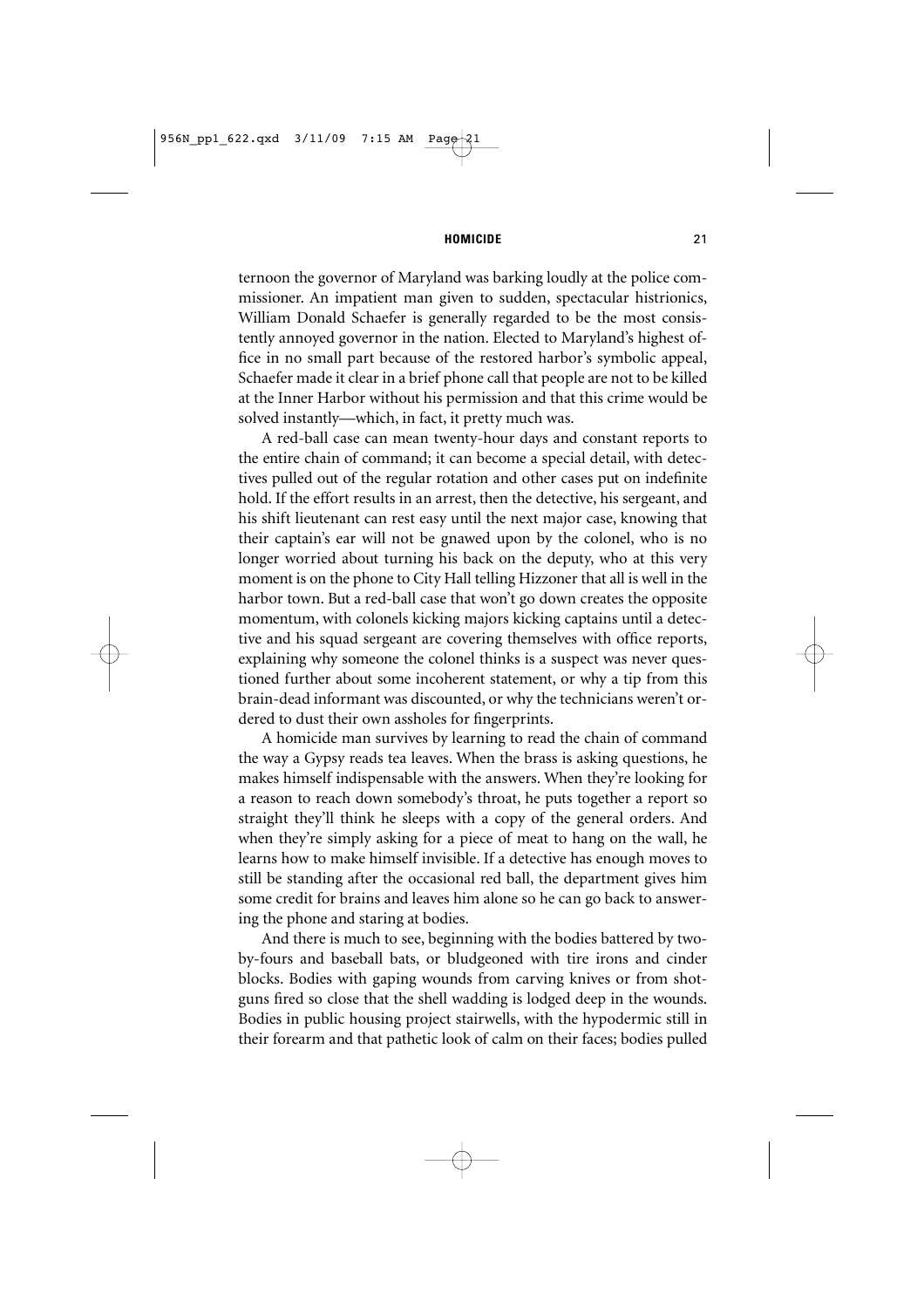out of the harbor with reluctant blue crabs clinging to hands and feet. Bodies in basements, bodies in alleys, bodies in beds, bodies in the trunk of a Chrysler with out-of-state tags, bodies on gurneys behind a blue curtain in the University Hospital emergency room, with tubes and catheters still poking out of the carcasses to mock medicine's best arguments. Bodies and pieces of bodies that fell from balconies, from rooftops, from marine terminal loading cranes. Bodies crushed by heavy machinery, suffocated by carbon monoxide or suspended by a pair of sweatsocks from the top of a Central District holding cell. Bodies on crib mattresses surrounded by stuffed animals, tiny bodies in the arms of grieving mothers who can't understand that there is no reason, that the baby just stopped breathing air.

In the winter, the detective stands in water and ash and smells that unmistakable odor as firefighters pry rubble off the bodies of children left behind when a bedroom space heater shorted. In the summer, he stands in a third-floor apartment with no windows and bad ventilation, watching the ME's attendants move the bloated wreck of an eighty-sixyear-old retiree who died in bed and stayed there until neighbors could no longer stand the smell. He steps back when they roll the poor soul, knowing that the torso is ripe and ready to burst and knowing, too, that the stench is going to be in the fibers of his clothes and on the hairs of his nose for the rest of the day. He sees the drownings that follow the first warm spring days and the senseless bar shootings that are a rite of the first July heat wave. In early fall, when the leaves turn and the schools open their doors, he spends a few days at Southwestern, or Lake Clifton, or some other high school where seventeen-year-old prodigies come to class with loaded .357s, then end the school day by shooting off a classmate's fingers in the faculty parking lot. And on select mornings, all year long, he stands near the door of a tiled room in the basement of a state office building at Penn and Lombard, watching trained pathologists disassemble the dead.

For each body, he gives what he can afford to give and no more. He carefully measures out the required amount of energy and emotion, closes the file and moves on to the next call. And even after years of calls and bodies and crime scenes and interrogations, a good detective still answers the phone with the stubborn, unyielding belief that if he does his job, the truth is always knowable.

A homicide detective endures.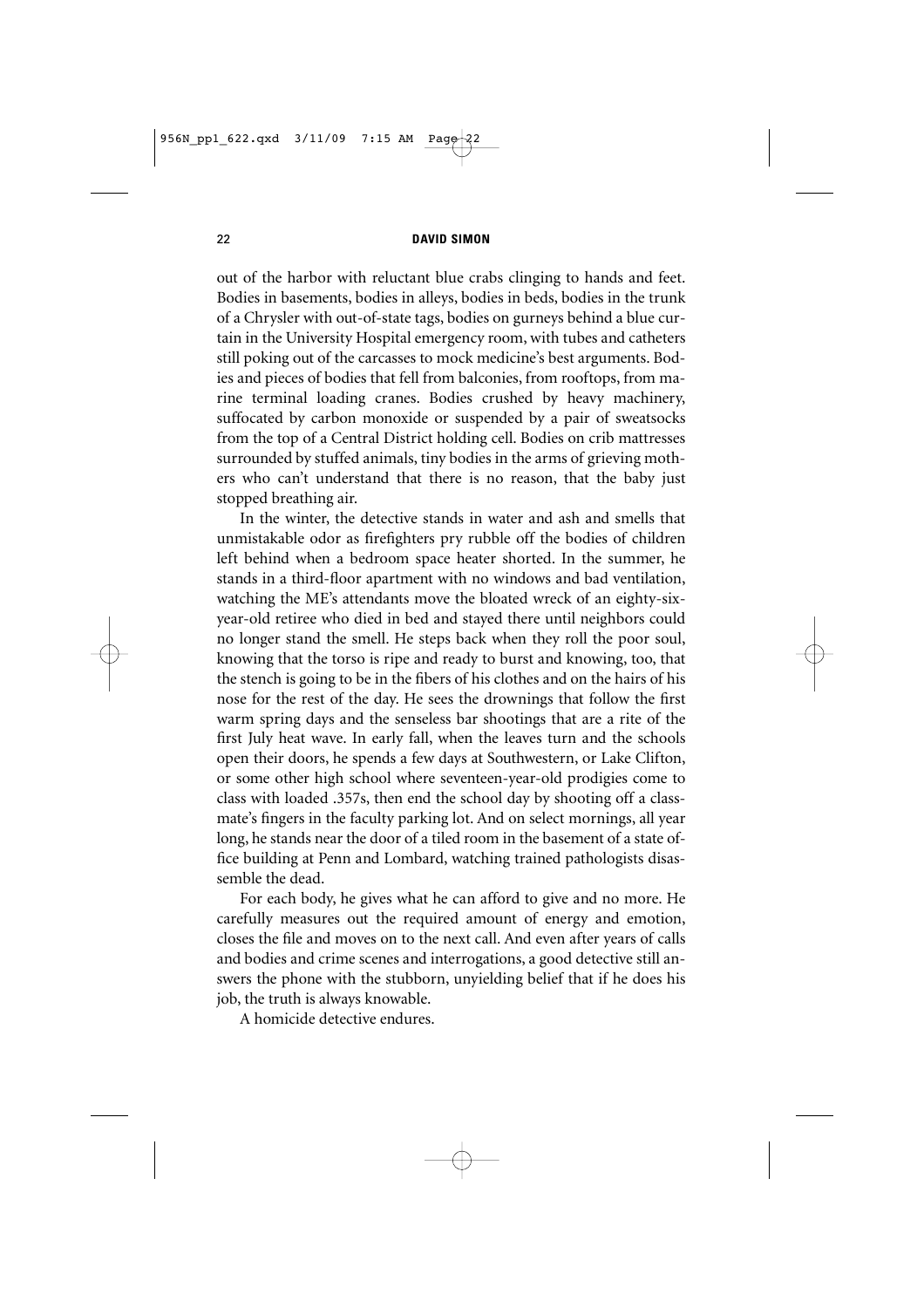# Monday, January 18

The Big Man sits with his back to the green metal bulkhead that separates the homicide and robbery offices, staring abstractedly at the city's skyline through the corner window. His left hand cradles a glass mug in the shape of a globe, filled to the Arctic Circle with brown bile from the very bottom of the office coffeepot. On the desk in front of him is a thick red binder with the notation H8152 stamped on the front cover. He turns away from the window and stares at the binder with malevolence. The binder stares back.

It is a four-to-twelve shift, and for Donald Worden—the Big Man, the Bear, the only surviving natural police detective in America—it is the first day back from a long weekend that did nothing to change his disposition. The rest of his squad senses this and gives him wide berth, venturing into the coffee room only on errands.

"Hey, Donald," offers Terry McLarney during one such sortie. "How was the weekend?"

Worden shrugs at his sergeant.

"Did you do anything?"

"No," says Worden.

"Okay," says McLarney. "So much for small talk."

The Monroe Street shooting did this to him, stranding him at a corner desk in the coffee room like some iron-bottom dreadnought run aground in the shallows, waiting for a tide that might never come.

Five weeks old and no closer to a resolution than the morning after the murder, the death of John Randolph Scott in an alley off West Baltimore's Monroe Street remains the police department's first priority. Reports written by Worden and his partner are copied not to his sergeant and lieutenant, as with any other investigation, but to the administrative lieutenant and the captain who commands Crimes Against Persons. From there, the reports travel down the hall to the colonel, then to Deputy Commissioner Mullen, two floors above.

The reports suggest little that can be called progress. And in every conversation with a superior, a sense of paranoia is palpable. Donald Worden can almost feel the department's chain of command rustling nervously. In Worden's mind, too, the Monroe Street case is a tinderbox, waiting only for the right community activist or storefront preacher to grab hold of it and scream racism or police brutality or cover-up loud enough and long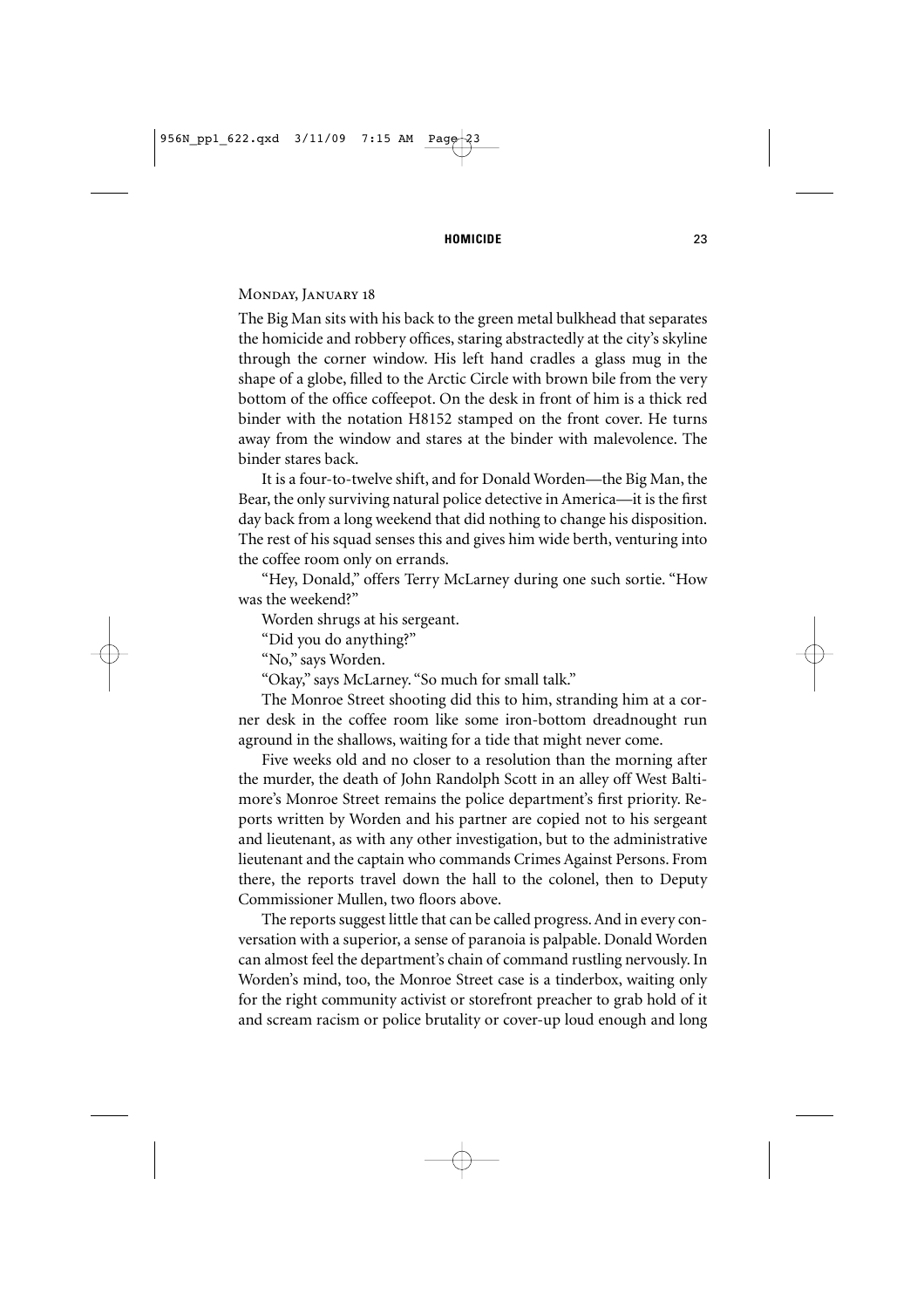enough for the mayor or the police commissioner to start calling for heads. Worden often finds himself wondering why it hasn't happened yet.

Looking west out the coffee room window, Worden watches the winter sky fade to dark blue as the pink-orange light of the falling sun slips behind the skyline. The detective finishes his first cup of coffee, lumbers over to the metal coat rack and pulls a cigar from the inside pocket of a beige overcoat. His brand is Backwoods, a mean, black cigar sold at fine 7-Elevens everywhere.

A thin curl of acrid smoke follows Worden as he walks back to the desk and opens the red binder.

H8152 Homicide/Police Shooting John Randolph Scott B/M/22 3022 Garrison Boulevard, Apt. 3 CC# 87-7L-13281

"What a piece of shit this turned out to be," Worden says softly, leafing through the office reports at the front of the file. Pushing back in his chair, he props one leg on the desk and opens a second binder to a series of color photographs, stapled two to a page on a set of manila dividers.

John Randolph Scott lies on his back in the center of the alley. His face is smooth and unworn; he looks younger than his twenty-two years. Locked, empty eyes stare south toward the red brick side of a rowhouse. His clothes are those of any kid on any corner: black leather jacket, blue jeans, beige shirt, white tennis shoes. Another photo shows the victim rolled on his side, the rubber-gloved hand of a detective pointing to the small hole in the back of the leather jacket. An entrance wound, with the corresponding exit found in the left center chest. Above the young man's eye is a bloody contusion caused by his fall to the concrete.

The medical examiner later determined that the bullet that killed John Randolph Scott fully penetrated his heart at a slightly downward angle, consistent with the downward slope of the alley in which he was found. Scott died almost instantly, the pathologists agreed, shot in the back while fleeing from officers of the Baltimore Police Department.

In its earliest hours, the Scott case was regarded not as a murder but as a police-involved shooting—a bad police shooting that would require some careful writing if a cop wasn't going to be torn apart by a grand jury, but nothing that anyone was going to start calling a crime.

The victim was one of two young men in a Dodge Colt that a two-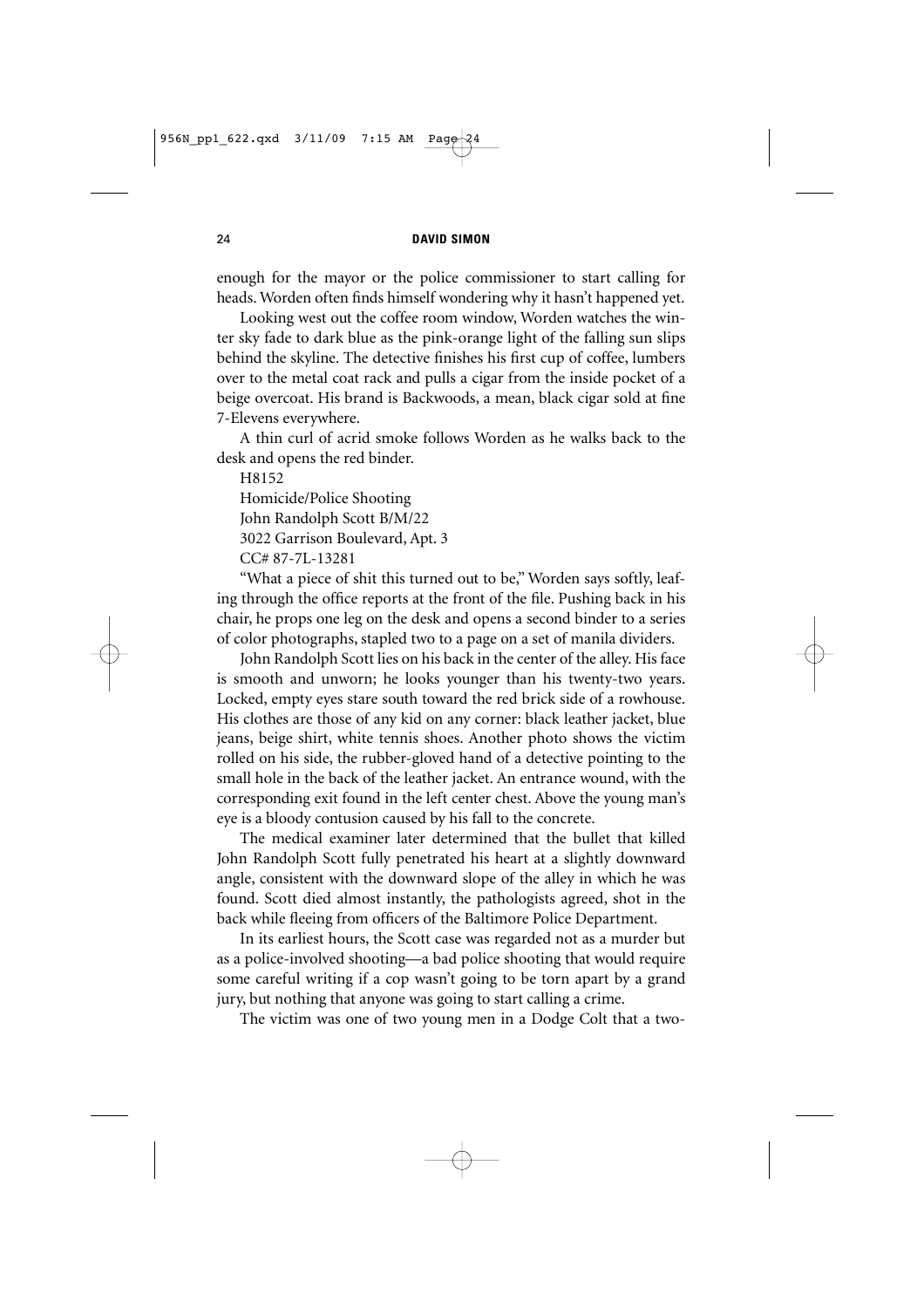man Central District car made for stolen and chased from Martin Luther King Boulevard down I-170 and then onto Raynor Avenue, where Scott and a twenty-one-year-old companion bailed out and ran in separate directions through the alleys of the rowhouse ghetto. As the two Central uniforms jumped from the radio car to begin a foot chase, one of the officers, twenty-seven-year-old Brian Pedrick, stumbled and fired one shot from his service revolver. Pedrick later told investigators that the shot was an accident, a wayward round fired when he lost his footing while staggering from his car. Pedrick believed that his gun was pointed down and that the bullet struck the asphalt in front of him; in any event, the round seemed to have no effect on the suspect he was chasing, who disappeared into the labyrinth of back alleys. Pedrick lost sight of the kid, but by then other cars from the Central, Western and Southern districts were rolling through the nearby side streets and alleys.

Minutes later, a Central District sergeant called for an ambulance and a homicide unit as he stood over a body in an alley off Monroe Street, about three blocks from where Pedrick had fired his one round. Was this a policeinvolved shooting? the dispatcher asked. No, said the sergeant. But then Pedrick himself walked up to the scene and admitted letting one go. The sergeant keyed his mike again. Correction, he said, this is police-involved.

Worden and his partner, Rick James, arrived at the scene minutes later, looked over the dead man, talked with the Central District sergeant and then inspected Pedrick's service revolver. One round spent. The patrolman was relieved of the weapon and taken to the homicide unit, where he acknowledged that he had fired one shot but declined to make any other statement until he had talked with a police union lawyer. Worden knew what that meant.

A union lawyer has a standard response to a detective's request to interview a police officer as part of a criminal investigation. If ordered to do so, the officer will submit a report explaining his actions during a shooting incident; otherwise, he will make no statement. Because when such a report is written in response to a direct order, it cannot constitute a voluntary statement and therefore cannot be used in court against the officer. In this case, the state's attorney on duty that night refused to order the report and, as a consequence of the legal impasse, the investigation fixed itself on an obvious course: proving that Officer Brian Pedrick—a five-year veteran with no prior record of brutality or excessive force had shot a fleeing man in the back with his service revolver.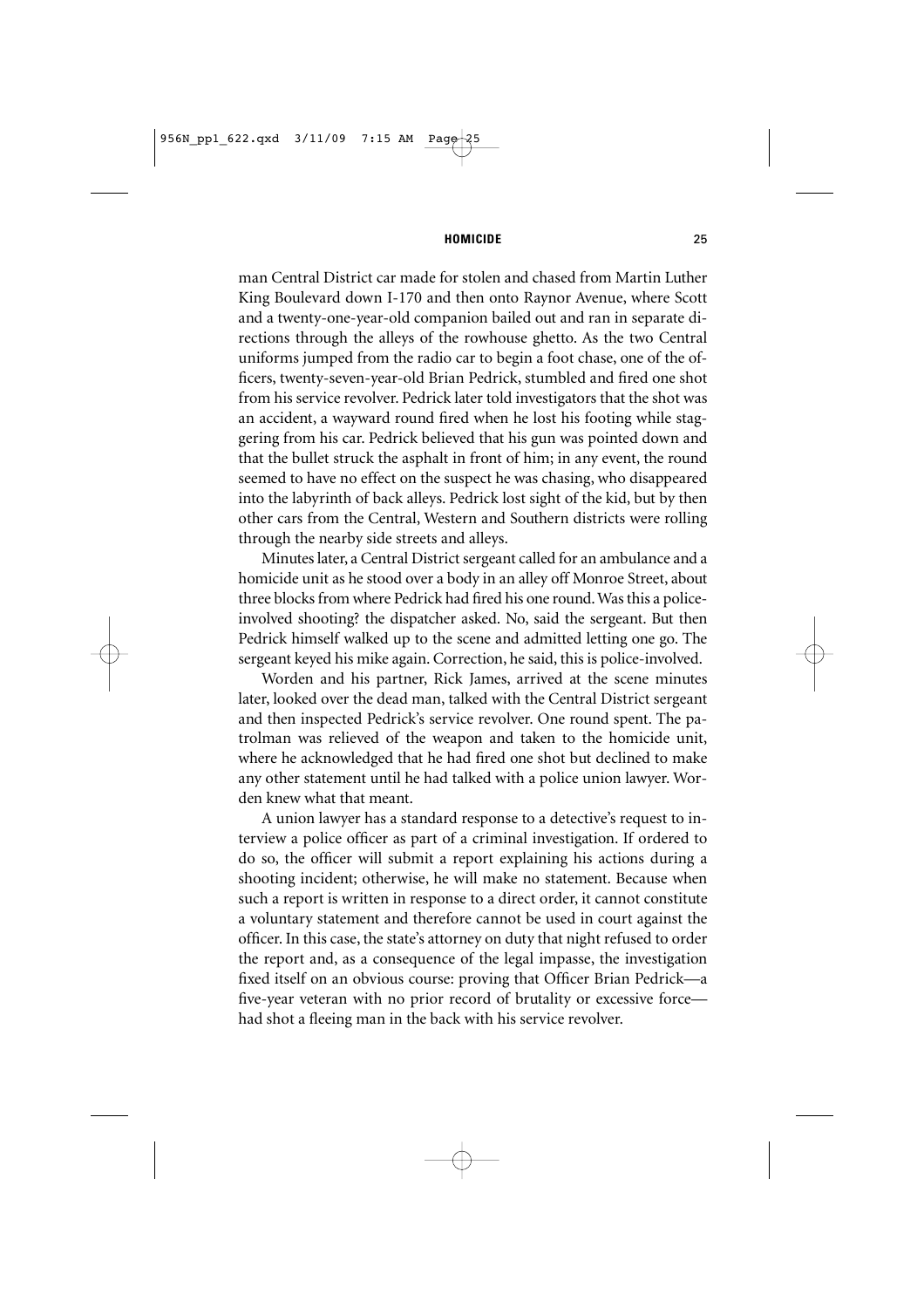For twelve hours, the Monroe Street investigation was certainty and cohesion, and it would have remained so except for one critical fact: Officer Pedrick did not shoot John Randolph Scott.

On the morning after the shooting, the medical examiner's attendants undressed Scott's body and found a spent .38 slug still lodged in the bloody clothing. That bullet was compared by the ballistics lab later that afternoon, but it could not be matched with Pedrick's revolver. In fact, the bullet that killed Scott was a 158-grain roundnose, a common type of Smith & Wesson ammunition that hadn't been used by the police department in more than a decade.

Worden and several other detectives then returned to the scene of the pursuit and in daylight carefully searched the alley where Pedrick was believed to have fired his weapon. Picking through trash in that alley off Raynor Avenue, they found a mark in the pavement that appeared to have lead residue from a bullet ricochet. The detectives followed the likely trajectory of the slug across the alley and came to an adjacent lot where, incredibly, a resident was cleaning debris on that very morning. Of all the trash-strewn lots in all the ghettos in all the world, Worden thought, this guy's gotta be cleaning ours. Just as the detectives were about to begin emptying every one of the half-dozen trash bags filled by West Baltimore's last Good Samaritan, they discovered the spent .38 slug, still partially buried in the dirt lot. Ballistics then matched that bullet to Brian Pedrick's weapon.

But if Pedrick wasn't the shooter, who was?

Worden had no taste for the obvious answer. He was a cop and he had spent his adult life in the brotherhood of cops—in station houses and radio cars, in courthouse corridors and district lockups. He didn't want to believe that someone wearing the uniform could be so stupid as to shoot someone and then run away, leaving the body in a back alley like any other murdering bastard. And yet he couldn't turn away from the fact that John Randolph Scott was killed with a .38 slug while running from men with .38 revolvers. In any other investigation, there would be no debate as to where and how a homicide detective should begin. In any other case, a detective would start with the men who had the guns.

Worden being Worden, he had done precisely that, compelling nearly two dozen police from three districts to submit their service revolvers to evidence control in exchange for replacement weapons. But for each .38 submitted, a corresponding ballistics report indicated that the fatal bullet had not come from this officer's duty weapon. Another dead end.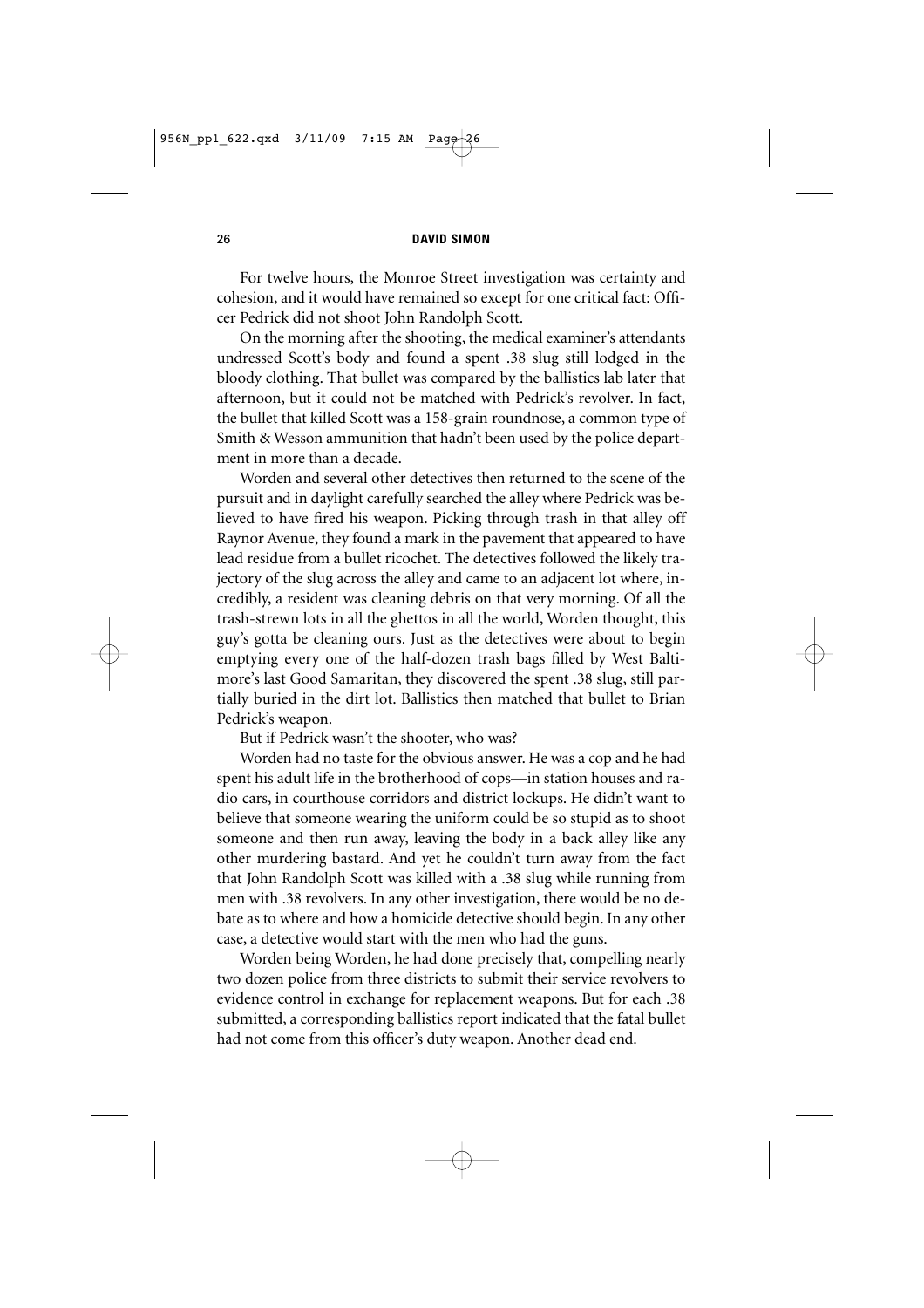Was a cop carrying a secondary weapon, another .38 that had since been thrown off some Canton pier? Or maybe the kid was running from police and tried to steal another car, only to get himself shot by some irate civilian who then disappeared into the night. That was a long shot, Worden had to admit, but in this neighborhood nothing was impossible. A more likely scenario had the kid getting aced with a gun of his own, a .38 taken off him in a struggle with an arresting officer. That could explain why the spent bullet wasn't department issue, just as it could explain the torn buttons.

Worden and Rick James had recovered four of them at or near the victim's body. One button appeared to have nothing to do with the victim; three were determined to be from the dead man's shirt. Two of those buttons were found near the body and were bloodied; the third was found near the mouth of the alley. To Worden and James both, the torn buttons indicated that the victim had been grabbed in a struggle, and the presence of the button near the mouth of the alley suggested that the struggle had begun only a few feet from where the victim fell. More than a straight shooting by a civilian suspect, that scenario suggested an attempted street arrest, an effort to grab or halt the victim.

For Donald Worden, the death of John Randolph Scott had become a dirty piece of business, with each possible outcome more unsettling than the last.

If the murder remained unsolved, it would resemble a departmental cover-up. But if a cop was indicted, Worden and James would become, as the men responsible for the prosecution, pariahs to the people in patrol. Already, the police union lawyers were telling members not to talk to homicide, that the Crimes Against Persons section was synonymous with IID. How the hell would they work murders with patrol against them? But in some ways the third alternative, the slim possibility of civilian involvement—that John Randolph Scott was shot by a local while trying to break into a home or steal a second car to elude the pursuing officers was the worst of all. Worden reasoned that if he ever came up with a civilian suspect, the brass would go out of their minds trying to sell it to the city's political leadership, not to mention the powers-that-be in the black community. Well, Mr. Mayor, we thought the white officers chasing Mr. Scott may have done it, but now we're pretty much convinced that a black guy from the 1000 block of Fulton Street is responsible.

Yeah. Sure. No problem.

Twenty-five years in the Baltimore Police Department and Donald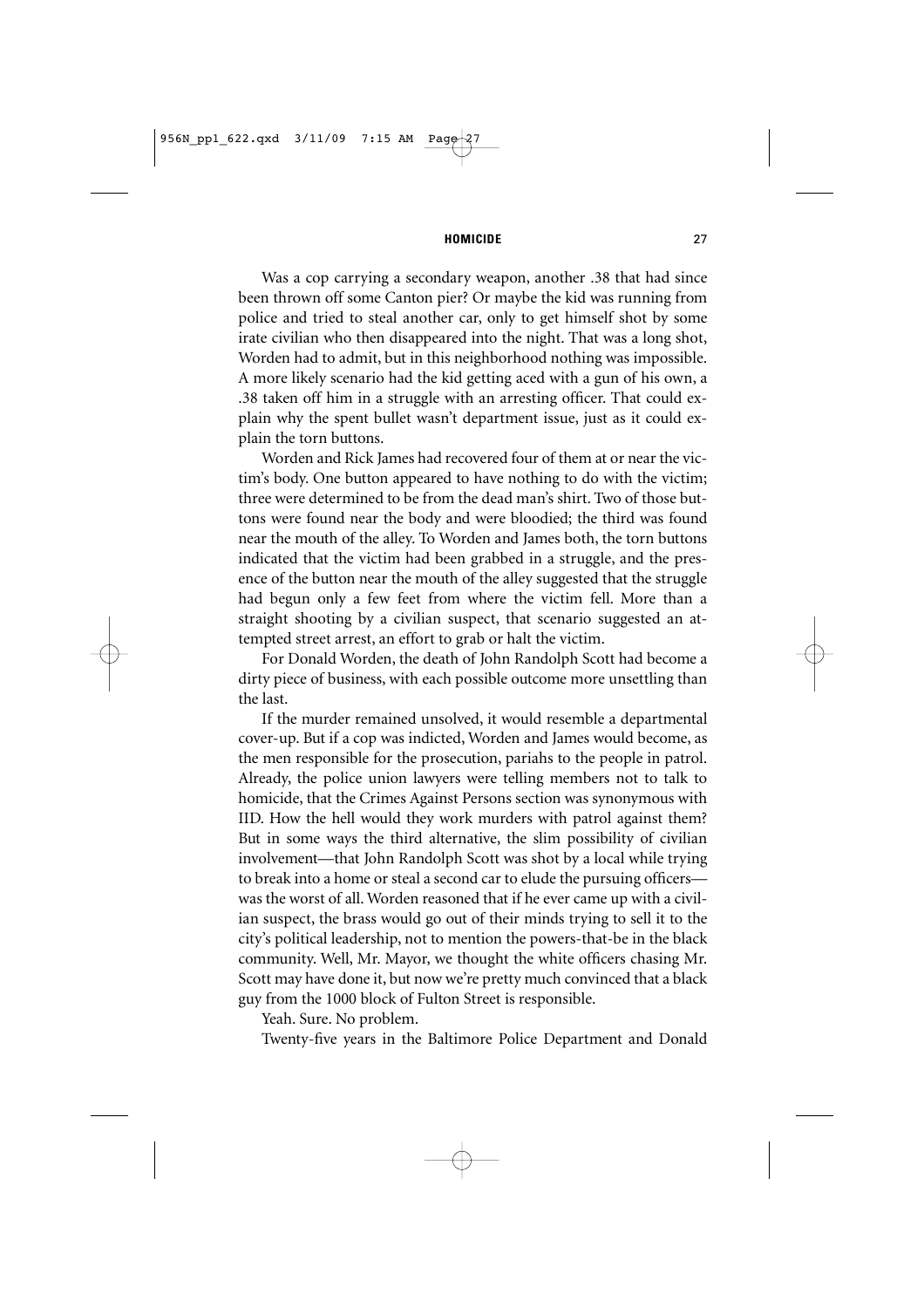Worden was now being asked to put the crown on his career by solving a case that could put cops in prison. In the beginning, the notion had seemed abhorrent—Worden was as much or more of a street police than any man out there. He had gone downtown after more than a decade in the Northwest District's operations unit and then only reluctantly. And now, because of this thieving kid with the bullethole in his back, patrolmen in three districts were idling their radio cars side by side, hood to trunk, in vacant parking lots, talking in hushed tones about a man who was on the street when they were hurling spitballs in grade school. Who the fuck is this guy Worden? Is he really gonna go after a police on this Monroe Street thing? He's gonna try and fuck over another police because of some dead yo? What is he, a rat or something?

"Uh-oh, Worden be looking at that nasty file."

Worden's partner stands in the doorway of the coffee room, holding a piece of scratch paper. Rick James is ten years younger than Donald Worden and has neither his instincts nor his savvy, but then again, few people in this world do. Worden works with the younger detective because James can manage a homicide scene and write a good, coherent report, and for all his virtues, Donald Worden would rather eat his gun than sit at a typewriter for two hours. In his better moments, Worden regards James as a worthy project, an apprentice on whom to bestow the lessons of a quarter century of policing.

The Big Man looks up slowly and sees the scrap paper in the younger man's hand.

"What's that?"

"It's a call, babe."

"We're not supposed to be taking calls. We're detailed."

"Terry says we should go on it."

"What is it?"

"Shooting."

"I don't handle homicides anymore," says Worden dryly."Just give me a fucked-up police shooting any day."

"C'mon, babe, let's go make some money."

Worden downs the last of his coffee, throws the remains of the cigar into a can, and for a second or two allows himself to believe that there may just be life after Monroe Street. He walks to the coat rack.

"Don't forget your gun, Donald."

The Big Man smiles for the first time.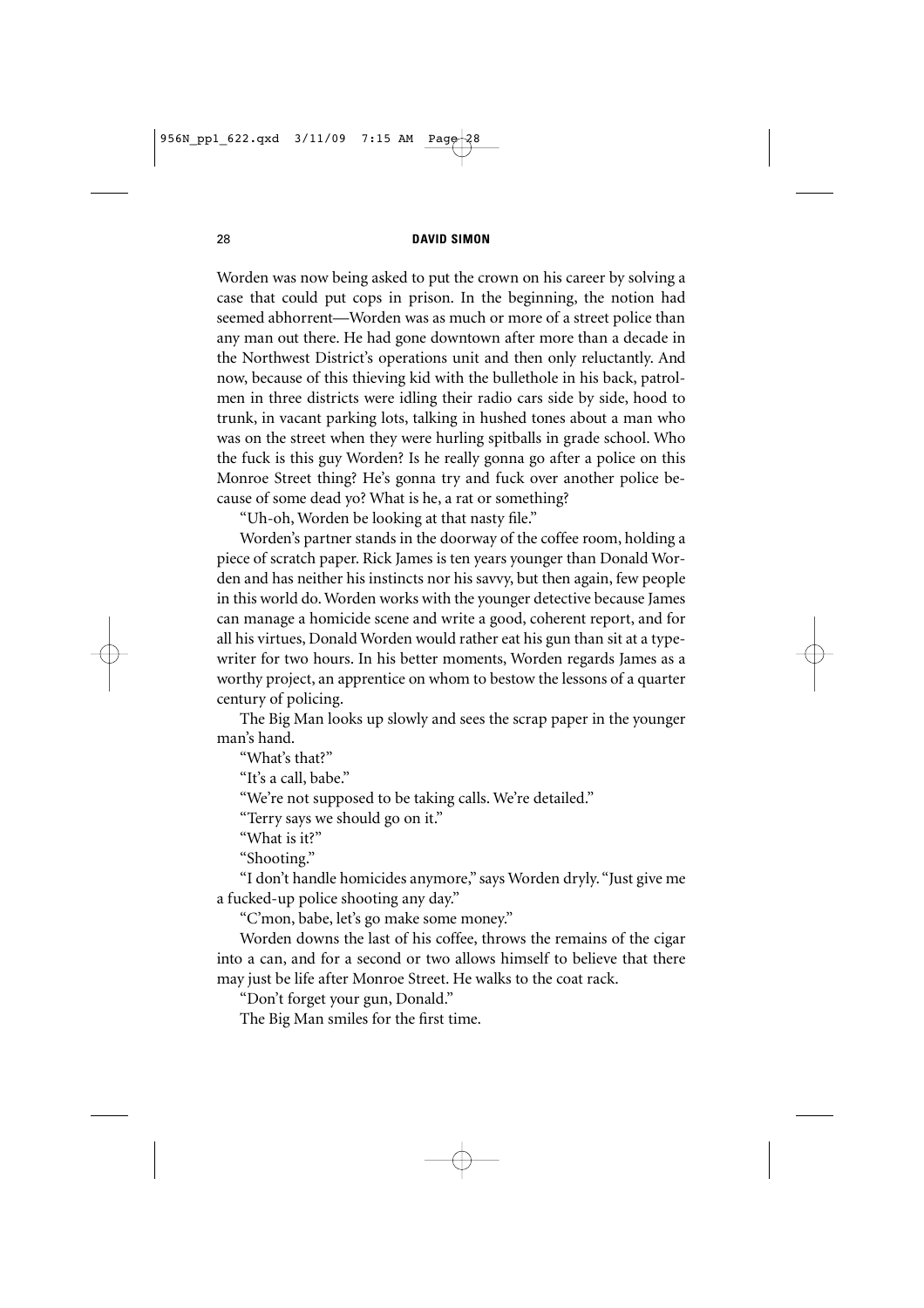"I sold my gun. Pawned it for some power tools down on Baltimore Street. Where's this here shooting?"

"Greenmount. Thirty-eight hundred block."

Detective Sergeant Terrence Patrick McLarney watches the two men prepare to leave and nods his head in satisfaction. It's been more than a month since the Monroe Street shooting and McLarney wants his two men back in the rotation, handling calls. The trick is to do it gradually, so as not to suggest to the chain of command that the Monroe Street detail is in fact on its last legs. With any luck, McLarney figures, Worden will catch a murder with this call and the admin lieutenant will get off his ass about the Scott case.

"Detail leaving, sergeant," says Worden.

Inside the elevator, Rick James fingers the car keys and stares at his blurred reflection in the metal doors. Worden watches the indicator lights.

"McLarney's happy, ain't he?"

Worden says nothing.

"You're a bear and a half today, Donald."

"You drive, bitch."

Rick James rolls his eyes and looks at his partner. He sees a six-footfour, 240-pound polar bear masquerading as a gap-toothed forty-eightyear-old man with deep blue eyes, a rapidly receding line of white hair and rising blood pressure. Yes, he is a bear, but the best part of working with Donald Worden is easily understood: The man is a natural policeman.

"I'm just a poor, dumb white boy from Hampden, trying to make his way through this world and into the next," Worden would often say by way of introduction. And on paper, he appeared to be exactly that: Baltimore born and bred, he had a high school education, a few years of navy service, and a police service record of impressive length but with no greater rank than patrolman or detective. On the street, however, Worden was one of the most instinctive, inspired cops in the city. He had spent over a quarter of a century in the department and knew Baltimore like few others ever would. Twelve years in the Northwest District, three in escape and apprehension, another eight working in the robbery unit, and now three years in homicide.

He hadn't come to the unit without second thoughts. Time and again, squad sergeants in homicide had urged him to make the switch, but Worden was a man of the old school and loyalty counted for a lot. The same lieutenant who brought him to the robbery unit wanted to keep him, and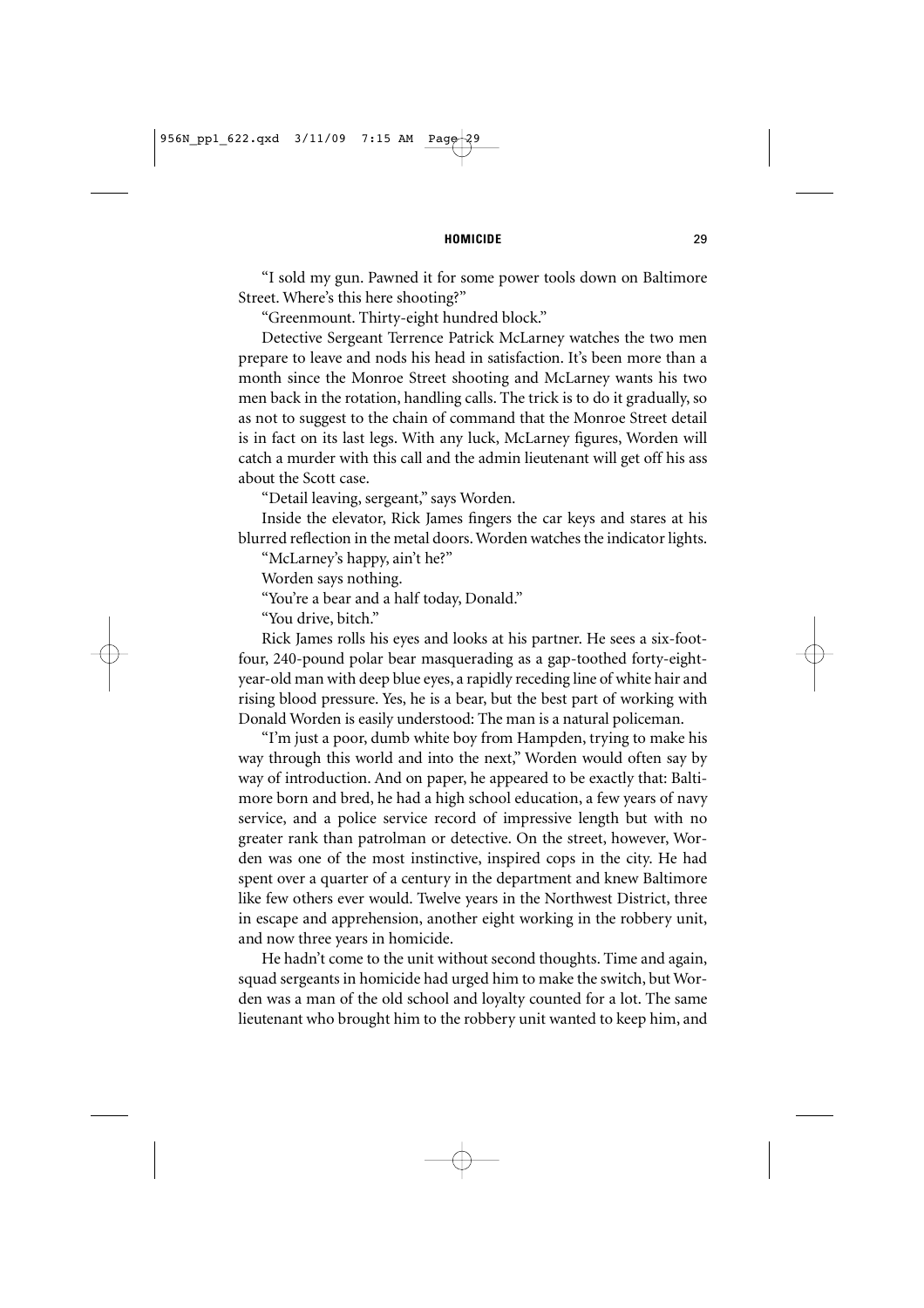Worden felt beholden. And his relationship with his partner, Ron Grady—an unlikely match between a would-be hillbilly from North Baltimore's all-white enclave of Hampden and a beefy black cop from the city's west side—was another reason to stay put. They were a salt-andpepper team of legendary proportions and Worden never hesitated to remind Rick James and everyone else in homicide that Grady was the only man he could ever truly call his partner.

But by early 1985, working robberies had become a numbing, repetitive existence. Worden had run through hundreds of investigations banks, armored cars, downtown holdups, commercial jobs. In the old days, he would tell younger detectives, a cop could go after a better class of thieves; now a Charles Street bank job was more likely to be the impulse of some nodding addict than the work of a professional. In the end, the job itself made the decision for him: Worden can still vividly remember the morning he arrived at the office to find a report of an Eastern District incident on his desk, a liquor store robbery from Greenmount Avenue. The report was filed as robbery with a deadly weapon, which meant the incident required a follow-up by a downtown detective. Worden read the narrative and learned that a group of kids had grabbed a sixpack and run from the store. The counterman tried to chase them and got hit with a piece of a brick for his trouble. It wasn't felony robbery; hell, it wasn't anything that couldn't have been handled by a district uniform. For Worden, who had been a robbery detective for almost eight years, that incident report was the end of the line. He went to the captain the next day with the transfer request to homicide.

Worden's reputation preceded him across the hall and during the next two years he proved not only that he was ready for murders but that he was the centerpiece of McLarney's squad, no small thing in a five-man unit that included two other men with twenty-year histories. Rick James had transferred to homicide in July 1985, only three months before Worden, and James quickly sized up the situation and paired up with the Big Man, following him so closely that other detectives gave him grief about it. But Worden clearly enjoyed the role of an elder sage and James was willing to hold up his end by doing a good crime scene and writing the necessary reports. If Worden taught him half of what he knew before taking that pension, Rick James would be in homicide a long, long time.

The bad thing about working with Worden was the black moods, the sullen brooding because he was still working for a patrolman's wage when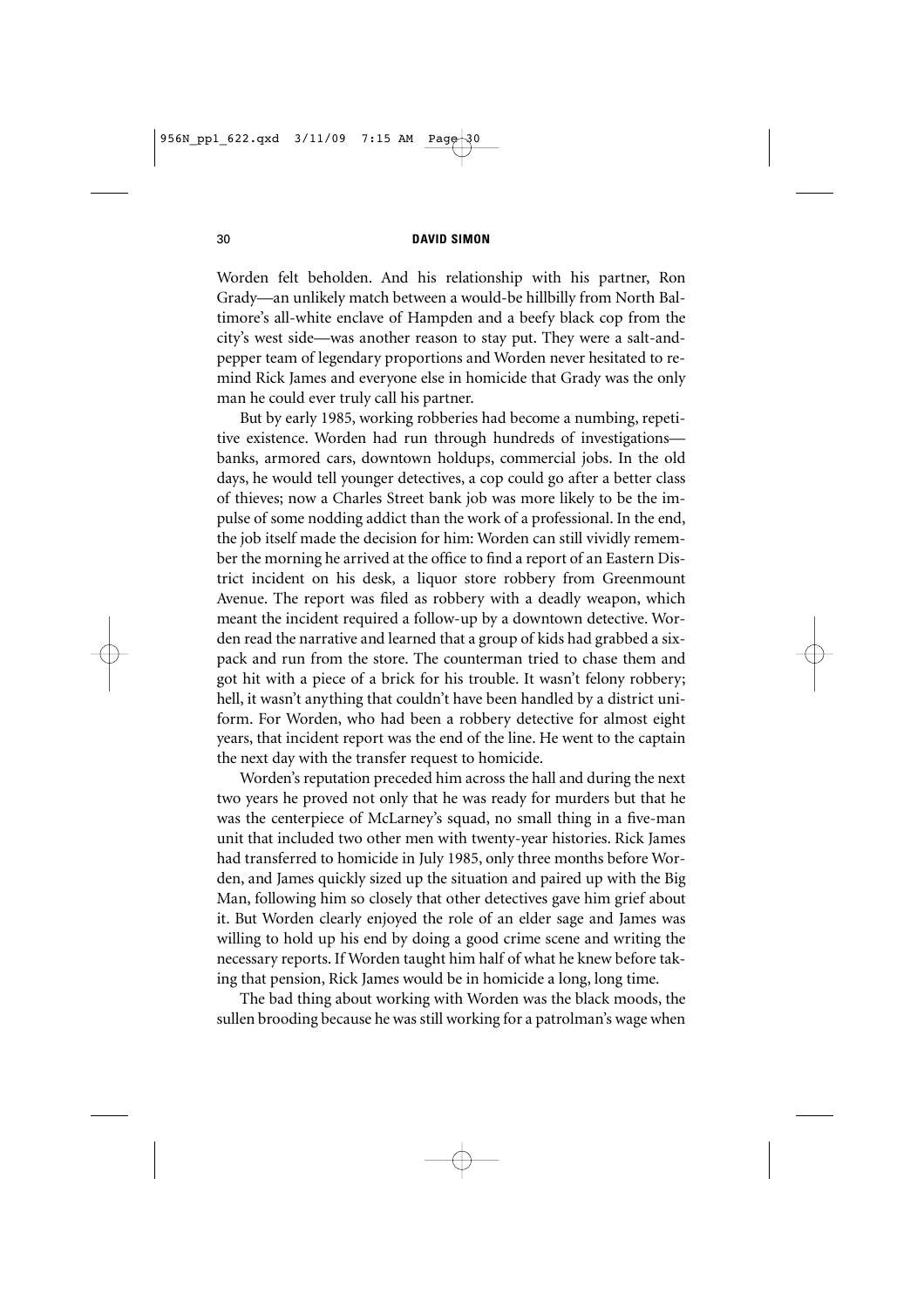he should be taking a pension and living a life of leisure as some security consultant or home improvement contractor. Worden was strangely selfconscious that he was still out there running down ghetto murders when most of the men who came on with him were retired or working a second career; the few that remained on the force were ending their days in the districts as desk sergeants or turnkeys, or in the headquarters security booths listening to the Orioles drop a double-header on a transistor radio, waiting out another year or two for a higher pension. All around him, younger men were getting out and moving on to better things.

More often than not these days, Worden found himself talking seriously about packing it in. But a large part of him didn't even want to think about retirement; the department had been his home since 1962—his arrival in homicide marked the last curl in a long, graceful arc. For three years, Worden's work in the unit had sustained and even revived him.

The Big Man took particular delight in his ongoing effort to break in the younger detectives in his squad, Rick James and Dave Brown. James was coming along all right, but in Worden's mind Brown could go either way. Worden never hesitated to press the point, subjecting the younger detective to a training regimen best characterized as education-by-insult.

The least experienced man in the squad, Dave Brown tolerated the Big Man's bluster—in large part because he knew Worden genuinely cared whether Brown stayed a detective, in smaller part because there was no real choice in the matter. The relationship between the two men was perfectly captured in a color photograph taken by a crime lab tech at a murder in Cherry Hill. In the foreground was an earnest Dave Brown, collecting discarded beer cans near the shooting scene in the vain and excessively optimistic hope that they might have anything at all to do with the killing. In the background, sitting on the front stoop of a public housing unit, was Donald Worden, watching the younger detective with what appears to be a look of unequivocal disgust. Dave Brown liberated the photograph from the case file and took it home as a memento. It was the Big Man that Brown had come to know and love. Cantankerous, annoyed, ever critical. A last, lonely centurion who sees both his affliction and his challenge in a younger generation of menials and incompetents.

The photograph showed the Big Man at the height of his powers: abrasive, confident, the nettled conscience of every younger or less experienced detective on the shift. And, of course, the Cherry Hill case went down, with Worden getting the tip that led to the murder weapon at the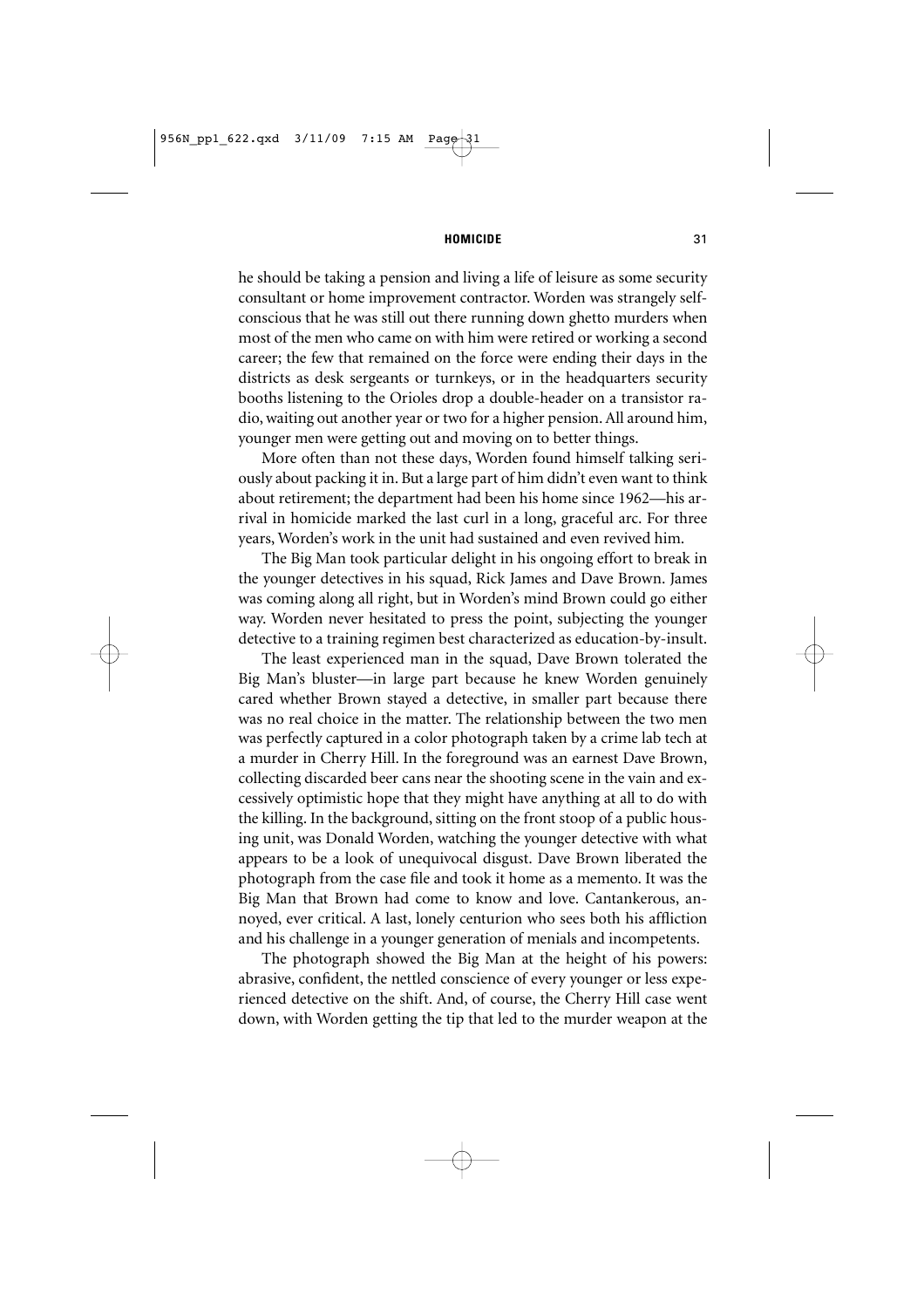home of the shooter's girlfriend. But that was when Worden still felt some delight at being a homicide detective. That was before Monroe Street.

Climbing into a Cavalier on the mezzanine level, James decides to risk conversation one more time.

"If this is a murder," he says, "I'll be the primary."

Worden looks at him. "You don't want to see if someone's been locked up first?"

"No, babe. I need the money."

"You're a whore"

"Yeah, babe."

James rolls the car down the garage ramp, over to Fayette, then north on Gay Street to Greenmount, preoccupied with the complex computations of anticipated overtime. Two hours at the scene, three hours of interrogation, another three for paperwork, four more for the autopsy; James thinks about how sweet twelve hours of time-and-a-half will look on his pay stub.

But it is not a murder on Greenmount; it isn't even a straight shooting. Both detectives know that after listening to a sixteen-year-old witness rattle through an incoherent three-minute monologue.

"Whoa, start from the beginning. Slowly."

"Derrick came running in . . ."

"Derrick who?"

"That's my brother."

"How old is he?"

"Seventeen. He come running through the front door and upstairs. My older brother went up and found him shot and called nine-one-one. Derrick said he was at the bus stop and got shot. That's all he said."

"He didn't know who shot him?"

"No, he say he just got shot."

Worden takes the flashlight from James and walks outside with a patrolman.

"Are you the first officer?"

"No," says the uniform. "That's Rodriguez."

"Where is he?"

"He went to shock-trauma with your victim."

Worden shoots the patrolman a look, then walks back toward the front door of the house and turns the flashlight on the floor of the porch. No blood trail. No blood on the door handle. The detective scans the brick front of the rowhouse with the light. No blood. No fresh damage.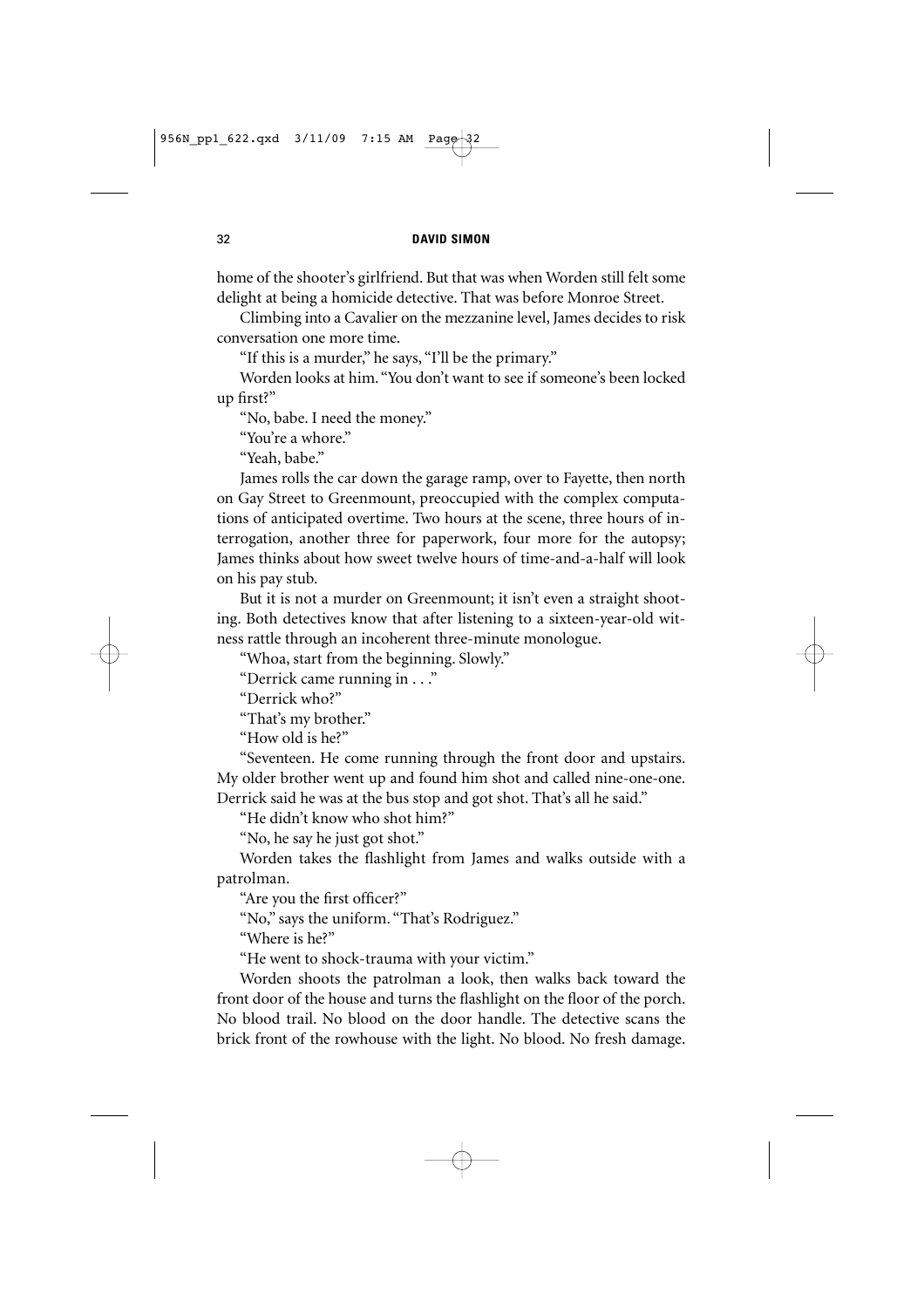One hole, but too even to be from a bullet. Probably an old drill hole for a light fixture.

Worden takes the flashlight back down the front walk toward the street. He walks back inside the house and checks the rooms upstairs. Still no blood. The detective walks back downstairs and listens to James questioning the sixteen-year-old.

"Where'd your brother run to when he came in the house?" Worden interrupts.

"Upstairs."

"There's no blood upstairs."

The kid looks at his shoes.

"What's going on here?" says Worden, pressing him.

"We cleaned it up," the kid says.

"You cleaned it up?"

"Uh-huh."

"Oh," says Worden, rolling his eyes. "Let's go back upstairs then."

The kid takes the stairs two at a time, then turns into the clutter and disarray of a teenager's room, replete with pinups of models in bikinis and posters of New York rappers in designer sweats. Without further prompting, the sixteen-year-old pulls two bloodstained sheets from a hamper.

"Where were those?"

"On the bed"

"On the bed?"

"We turned over the mattress."

Worden flips the mattress. A red-brown stain covers a good quarter of the fabric.

"What jacket was your brother wearing when he came in?"

"The gray one."

Worden picks up a gray puff jacket from a chair and checks it carefully, inside and out. No blood. He goes to the bedroom closet and checks every other winter coat, throwing each on the bed as James shakes his head slowly.

"Here's what happened," says James."You were in here playing around with a gun and your brother got shot. Now if you start telling the truth, you're not going to get locked up. Where's the gun?"

"What gun?"

"Jesus Christ. Where's the goddamn gun?"

"Don't know about no gun."

"Your brother has a gun. Let's just get the gun out of the way."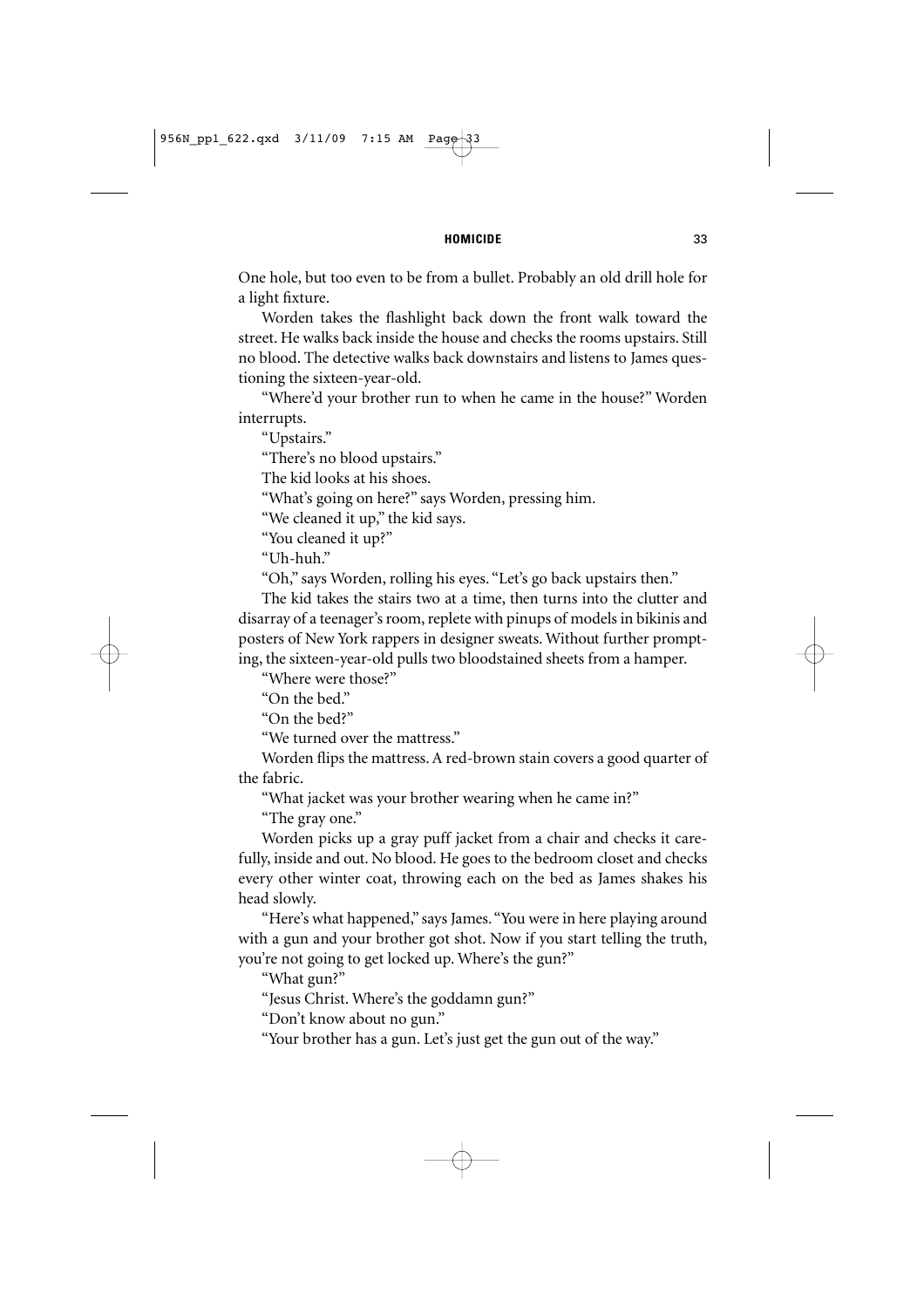"Derrick got shot at the bus stop."

"The fuck he did," says James, simmering. "He was fucking around in here and you or your brother or someone else shot him by accident. Where's the fucking gun?"

"Ain't no gun."

Classic, thinks Worden, looking at the kid. Truly classic. A prime example of the Rule Number One of the guidebook of death investigation, the page 1 entry in a detective's lexicon:

Everyone lies.

Murderers, stickup artists, rapists, drug dealers, drug users, half of all major-crime witnesses, politicians of all persuasions, used car salesmen, girlfriends, wives, ex-wives, line officers above the rank of lieutenant, sixteen-year-old high school students who accidentally shoot their older brother and then hide the gun—to a homicide detective, the earth spins on an axis of denial in an orbit of deceit. Hell, sometimes the police themselves are no different. For the last six weeks, Donald Worden has listened to a long series of statements by men wearing the uniform in which he has spent a lifetime, listened to them as they tried to get their stories straight and explain how they couldn't possibly have been anywhere near that alley off Monroe Street.

James begins moving toward the bedroom door."You tell us what you want," he says bitterly. "When your brother dies, we'll be back to charge you with the murder."

The kid remains mute, and the two detectives follow the uniform out the front door. Worden holds his temper until the Cavalier is rolling back down Greenmount.

"Who the hell is this guy Rodriguez?"

"I guess you're going to have something to say to him."

"I'm gonna have a lot to say. The first officer to arrive protects the crime scene. And what do they do? They go to the hospital, they go to headquarters, they go to lunch and let the people pick the scene apart. What good he was gonna do at the hospital, I don't know."

But Rodriguez isn't at the hospital. And there is no satisfaction for Worden in a brief discussion with the victim's distracted mother, who sits with two other children in the trauma unit's waiting room, clutching a tissue.

"I don't know, honestly," she tells the detectives."I was sitting with my other son, watching TV, and I heard a noise, like a firecracker or the sound of glass breaking. Derrick's brother James went upstairs and said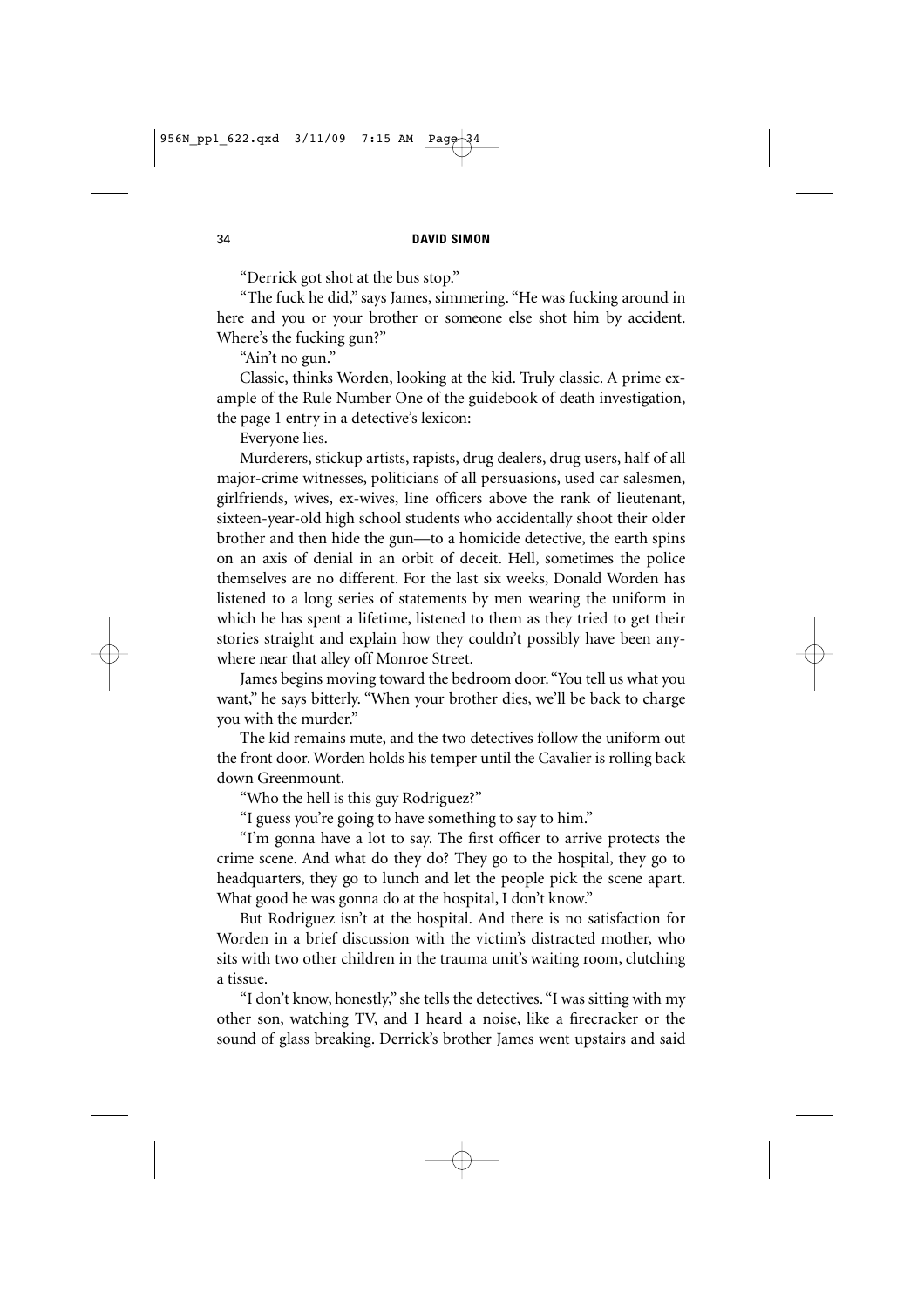Derrick had been coming home from work and got shot. I told him not to play like that."

Worden interrupts.

"Mrs. Allen, I'm gonna be frank with you. Your son was shot in his room, more than likely by accident. Except for the bed, there was no blood anywhere, not even on the jacket he was wearing when he came in."

The woman looks at the detective blankly. Worden continues, explaining her children's effort to conceal the shooting scene and the probability that the handgun that has sent her son to surgery is still in the house.

"No one is talking about charging anyone. We're from homicide and if it's an accidental shooting, then we're wasting our time and we just need to get it straightened out."

The woman nods in vague agreement. Worden asks if she would be willing to call home and ask her children to turn over the weapon.

"They can leave it on the porch and lock the door if they want," Worden says. "We're just interested in getting the gun out of the house."

The mother abdicates.

"I'd rather you do that," she says.

Worden walks into the hall and finds Rick James, who is talking with a medical technician. Derrick Allen is critical but stable; in all probability, he will live to fight another day. And Officer Rodriguez, says James, is back at homicide, writing his report.

"I'll drop you at the office. If I go back now I'm going to jump in someone's shit," says Worden. "I'll take another trip by the house for the gun. Don't ask me why I should care whether they keep the fucking thing or not."

A half hour later, Worden is rechecking Derrick Allen's bedroom and finds a hole in a back window and a spent bullet on an outside rear porch. He shows the slug and the window to the sixteen-year-old brother.

The kid shrugs. "I guess Derrick got shot in his room."

"Where's the gun?"

"Don't know about no gun."

It is a God-given truth: Everyone lies. And this most basic of axioms has three corollaries:

A. Murderers lie because they have to.

B. Witnesses and other participants lie because they think they have to.

C. Everyone else lies for the sheer joy of it, and to uphold a general principle that under no circumstances do you provide accurate information to a cop.

Derrick's brother is living proof of the second corollary. A witness lies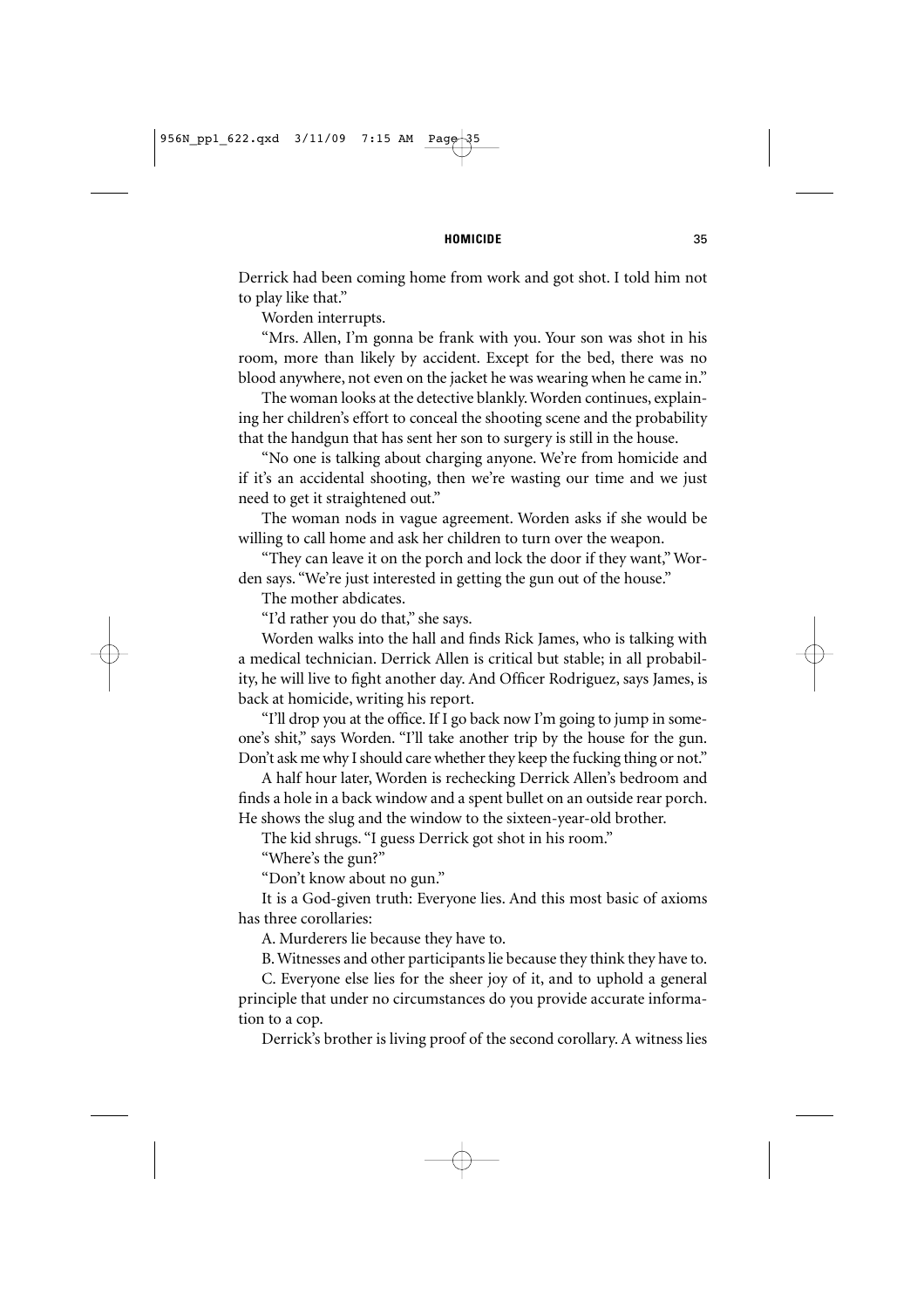to protect friends and relatives, even those who have wantonly shed blood. He lies to deny his involvement in drugs. He lies to hide the fact that he has prior arrests or that he is secretly homosexual, or that he even knew the victim. Most of all, he lies to distance himself from the murder and the possibility that he may one day have to testify in court. In Baltimore, a cop asks you what you saw and the requisite reply, an involuntary motor skill bred into the urban population over generations, is delivered with a slow shake of the head and an averted stare:

"I ain't seen nothing."

"You were standing next to the guy."

"I ain't seen nothing."

Everyone lies.

Worden gives the kid one last, steady look.

"Your brother was shot in this room with a gun that he was playing with. Why don't we get that gun out of the house?"

The teenager barely misses a beat.

"I don't know about no gun."

Worden shakes his head. He could call for the crime lab and spend a couple hours tearing the place apart in a search for the damn thing; if it were a murder, he'd be doing just that. But for an accidental shooting, what's the point? Pull a gun out of this house and there'll be another in its place by the end of the week.

"Your brother's in the hospital," say Worden. "Doesn't that mean anything to you?"

The kid looks at the floor.

Fine, thinks Worden. I tried. I gave it a shot. So now keep the goddamn gun as a souvenir, and when you've shot yourself in the leg or put a round through little sister, you can call us again. Why, thinks Worden, should I waste time on your bullshit when there are people waiting in line to lie to me? Why hunt for your \$20 pistol when I've got the quagmire that is Monroe Street on my desk?

Worden drives back to the office empty-handed, his mood even darker than before.

## Wednesday, January 20

On the long wall of the coffee room hangs a large rectangle of white paper, running most of the room's length. It is covered by acetate and divided by black rules into six sections.

Above the three right-hand sections is a letterplate bearing the name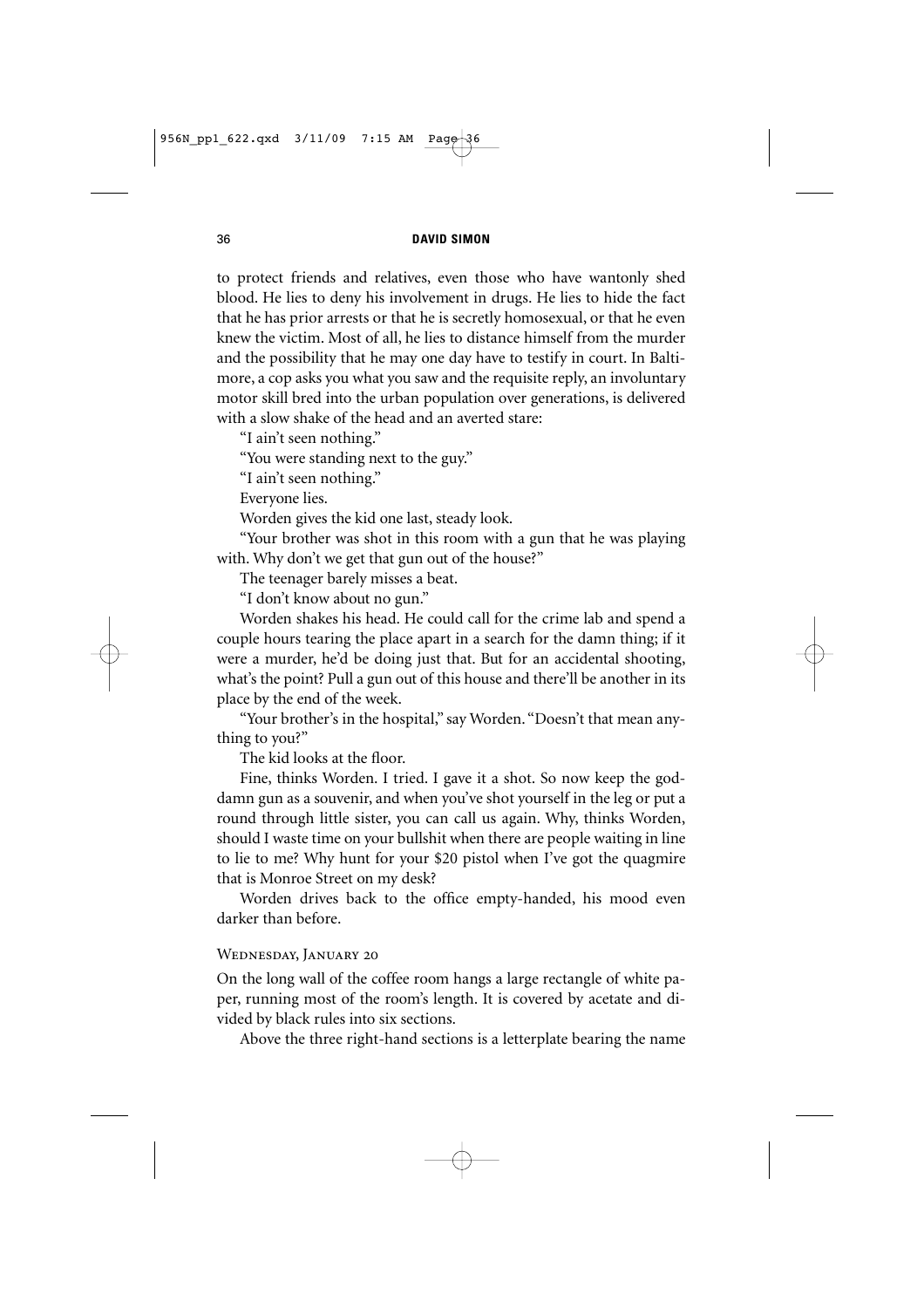of Lieutenant Robert Stanton, who commands the homicide unit's second shift. To the immediate left, below the name of Lieutenant Gary D'Addario, are the three remaining sections. Underneath the nameplates of the two lieutenants, affixed to the top of each section, is the name of a detective sergeant: McLarney, Landsman and Nolan for D'Addario's shift: Childs, Lamartina and Barrick for Stanton's command.

Below each sergeant's nameplate are brief listings of dead people, the first homicide victims of the year's first month. The names of victims in closed cases are written in black felt marker; the names of victims in open investigations, in red. To the left of each victim's name is a case number—88001 for the year's first murder, 88002 for the second, and so on. To the right of each victim's name is a letter or letters—A for Bowman, B for Garvey, C for McAllister—which correspond to the names of the assigned detectives listed at the bottom of each section.

A sergeant or lieutenant trying to match a homicide with its primary detective, or the reverse, can scan the sections of the white rectangle and in a matter of moments determine that Tom Pellegrini is working the murder of Rudy Newsome. He can also determine, by noting that Newsome's name is in red ink, that the case is still open. For this reason, supervisors in the homicide unit regard the white rectangle as an instrument necessary to assure accountability and clerical precision. For this reason, too, detectives in the unit regard the rectangle as an affliction, an unforgiving creation that has endured far beyond the expectations of the now-retired sergeants and long-dead lieutenants who created it. The detectives call it, simply, the board.

In the time that it takes the coffeepot to fill, shift commander Lieutenant Gary D'Addario—otherwise known to his men as Dee, LTD, or simply as His Eminence—can approach the board as a pagan priest might approach the temple of the sun god, scan the hieroglyphic scrawl of red and black below his name, and determine who among his three sergeants has kept his commandments and who has gone astray. He can further check the coded letters beside the name of each case and make the same determination about his fifteen detectives. The board reveals all: Upon its acetate is writ the story of past and present. Who has grown fat on domestic murders witnessed by half a dozen family members; who has starved on a drug assassination in a vacant rowhouse. Who has reaped the bountiful harvest of a murder-suicide complete with a posthumous note of confession; who has tasted the bitter fruit of an unidentified victim, bound and gagged in the trunk of an airport rental car.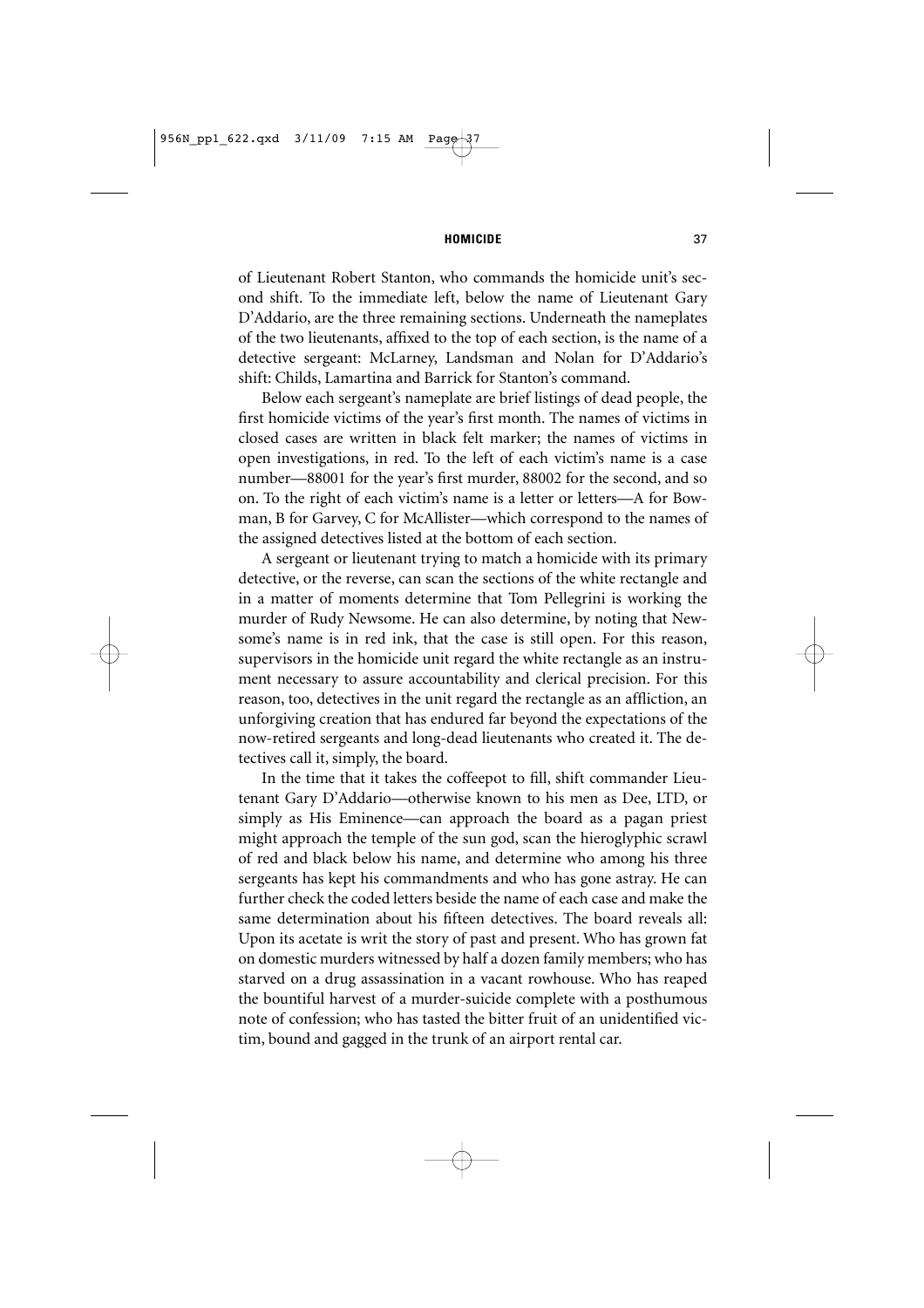The board that today greets the shift lieutenant is a wretched, bloody piece of work, with most of the names etched beneath D'Addario's sergeants written in red. Stanton's shift began the new year at midnight, catching five murders in the early hours of January 1. Of those cases, however, all but one were the result of drunken arguments and accidental shootings, and all but one are in the black. Then, a week later, came the shift change, with Stanton's men going to daywork and D'Addario's crew taking over on the four-to-twelve and midnight shifts and catching their first cases of the year. Nolan's squad took the first murder for the shift on January 10, a drug-related robbery in which the victim was found stabbed to death in the back seat of a Dodge. McLarney's squad picked up a whodunit the same night when a middle-aged homosexual was shotgunned as he opened his apartment door in lower Charles Village. Then Fahlteich caught the first murder of the year for Landsman's squad, a robbery beating in Rognel Heights with no suspects, after which McAllister broke up the red ink with an easy arrest on Dillon Street, where a fifteen-year-old white kid was stabbed in the heart over a \$20 drug debt.

But the murders were all wide open the following week, with Eddie Brown and Waltemeyer arriving at a Walbrook Junction apartment house to find Kenny Vines stretched out on his stomach in a first-floor hallway, a red puddle of wetness where his right eye used to be. Brown didn't recognize the corpse at first, though he actually knew the forty-eight-yearold Vines from years back; hell, everyone who ever worked the west side knew Kenny Vines. The owner of a Bloomingdale Road body shop, Vines had for years been deep into numbers and stolen auto parts, but it was only when he started to move a lot of cocaine that he began making serious enemies. The Vines case was followed two nights later by Rudy Newsome and Roy Johnson, the split decision for Landsman's crew, which was followed in turn by a double murder on Luzerne Street, where a gunman broke into a stash house in a dispute over drug territory and began firing wildly, killing two and wounding two more. Naturally, the survivors didn't care to remember much.

The grand total came to nine bodies in eight cases, with only one file closed and another on the verge of a warrant, a solve rate so low that D'Addario could be fairly described as one of the police department's least satisfied lieutenants.

"I can't help but note, sir," says McLarney, following his supervisor into the coffee room, "as I'm sure you, in your infinite wisdom, have also noticed . . ."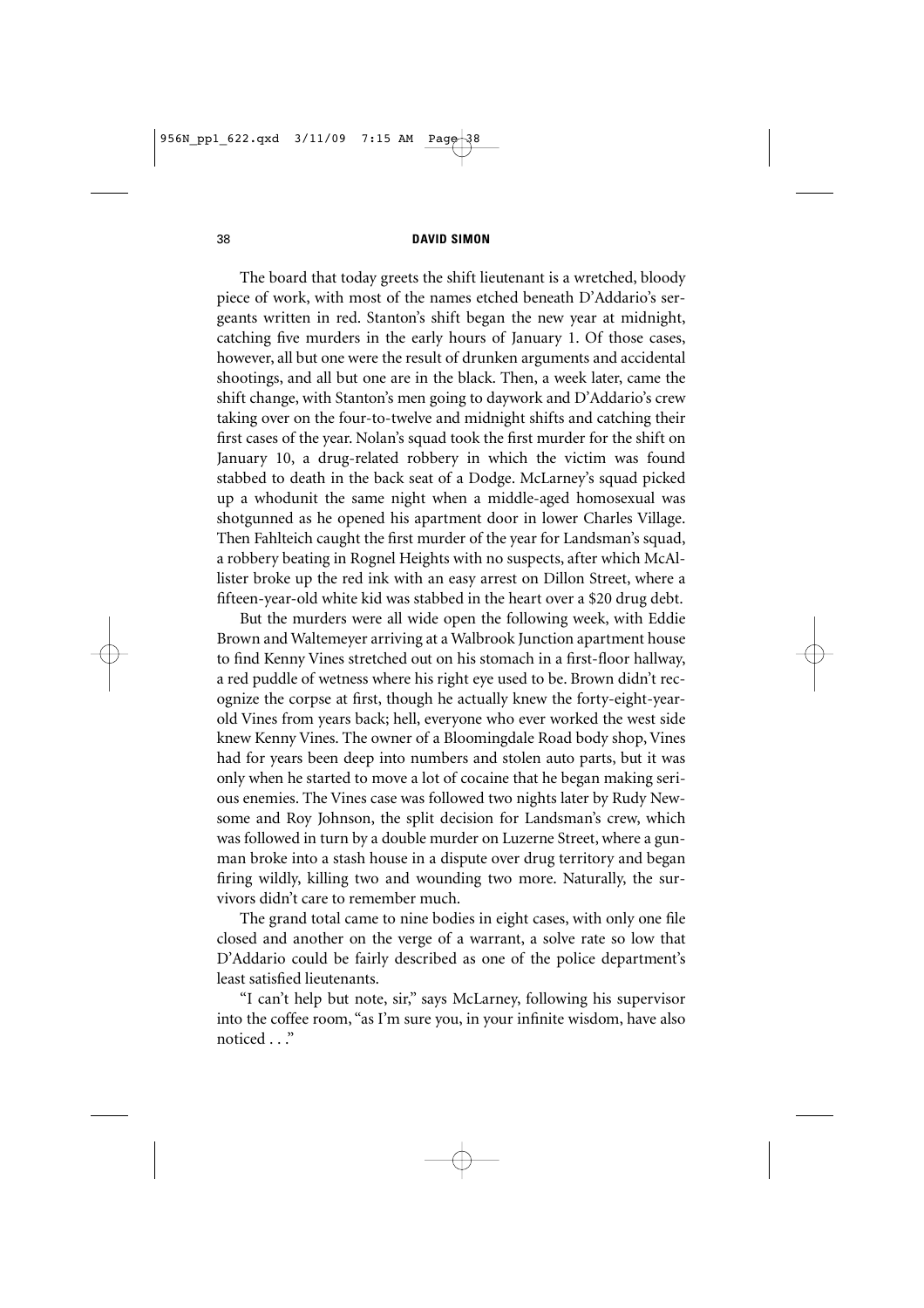"Go on, my good sergeant."

". . . that there is a lot of red ink on our side of the board."

"Yes, quite so," says D'Addario, encouraging this pattern of courtly, classical speech, a favored ploy that never fails to amuse his sergeants.

"A suggestion, sir?"

"You have my undivided attention, Sergeant McLarney."

"Maybe it would look better if we put the open cases in black and the closed ones in red,"McLarney says."That would fool the bosses for a while."

"That's one solution."

"Of course," adds McLarney, "we could also go out and lock some people up."

"That's also a solution."

McLarney laughs, but not too much. As a supervisor, Gary D'Addario is generally regarded by his sergeants and detectives as a prince, a benevolent autocrat who asks only competence and loyalty. In return, he provides his shift with unstinting support and sanctuary from the worst whims and fancies of the command staff. A tall man with thinning tufts of silver-gray hair and a quietly dignified manner, D'Addario is one of the last survivors of the Italian caliphate that briefly ruled the department after a long Irish dynasty. It was a respite that began with Frank Battaglia's ascension to the commissioner's post and continued until membership in the Sons of Italy was as much a prerequisite for elevation as the sergeant's test. But the Holy Roman Empire lasted less than four years; in 1985, the mayor acknowledged the city's changing demographics by dragging Battaglia into a well-paid consultant's position and giving the black community a firm lock on the upper tiers of the police department.

If the outgoing tide stranded D'Addario in homicide as a lieutenant, then the men under him owed much to affirmative action. Soft-spoken and introspective, D'Addario was a rare breed of supervisor for a paramilitary organization. He had learned long ago to suppress the first impulse of command that calls for a supervisor to intimidate his men, charting their every movement and riding them through investigations. In the districts, that sort of behavior usually resulted from a new supervisor's primitive conclusion that the best way to avoid being perceived as weak was to behave like a petty tyrant. Every district had a shift lieutenant or sector sergeant who would demand explanatory Form 95s from people ten minutes late to roll call, or scour the district's holes at 4:00 a.m. in the hope of finding some poor post officer sleeping in his radio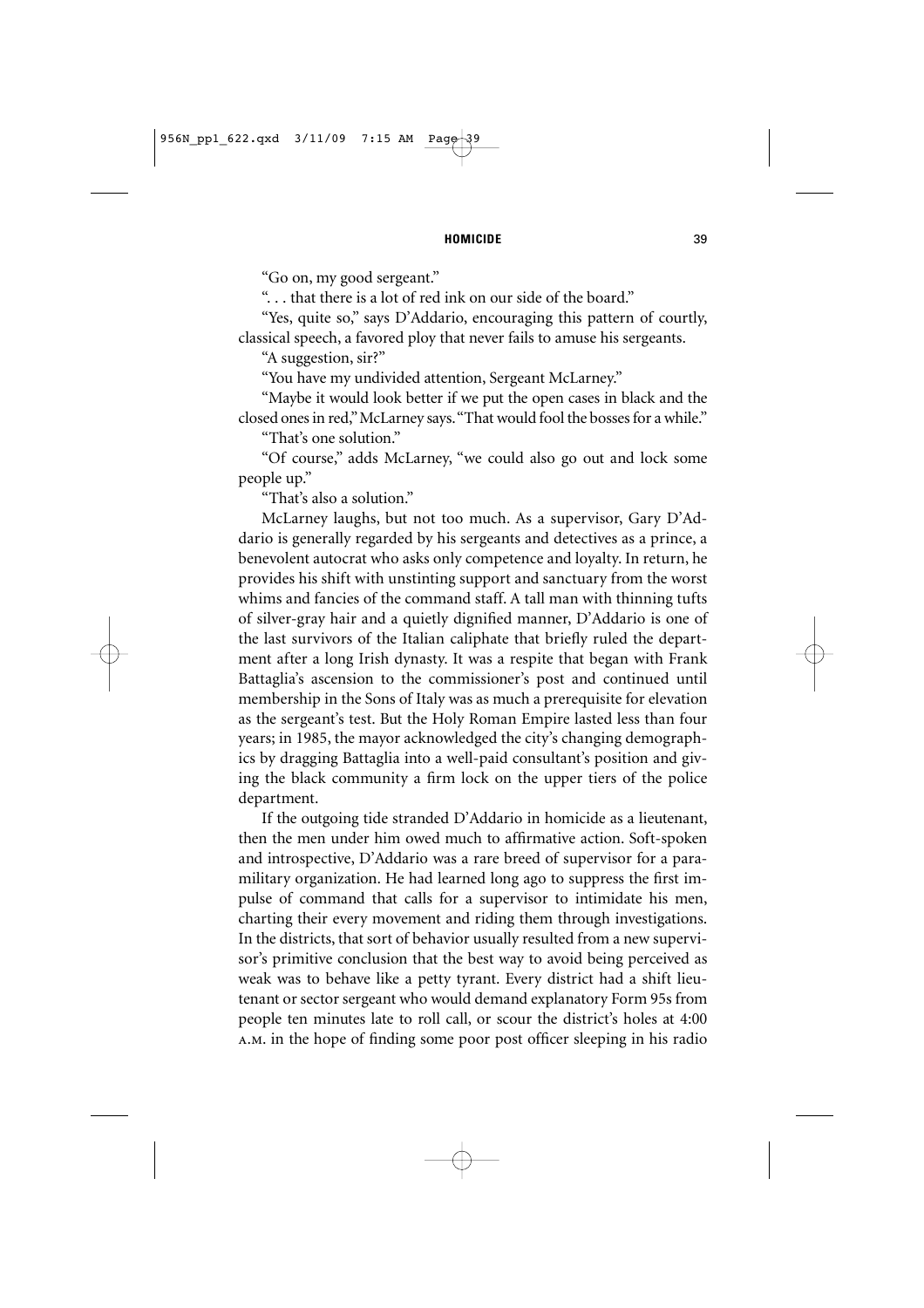car. Supervisors like that either grew into their jobs or their best men ducked and covered long enough to transfer to another sector.

Up in homicide, an authoritarian shift commander is even more likely to be held in contempt by his detectives—men who would not, in fact, be on the sixth floor of headquarters if they weren't eighteen of the most self-motivated cops in the department. In homicide, the laws of natural selection apply: A cop who puts down enough cases stays, a cop who doesn't is gone. Given that basic truth, there isn't much respect for the notion that a cop shrewd enough to maneuver his way into homicide and then put together forty or fifty cases somehow needs to have a shift commander's finger in his eye. Rank, of course, has it privileges, but a homicide supervisor who exercises his divine right to chew ass on every conceivable occasion will in the end create a shift of alienated sergeants and overly cautious detectives, unwilling or incapable of acting on their own instincts.

Instead, and at some cost to his own career, Gary D'Addario gave his men room to maneuver, providing a buffer against the captain and those above him in the chain of command. His method carried considerable risk, and the relationship between D'Addario and his captain had frayed around the edges during the last four years. By contrast, Bob Stanton, the other shift lieutenant, was a supervisor more to the captain's liking. A buttoned-down veteran of the narcotics unit handpicked by the captain to command the second shift, Stanton ran a tighter ship, with sergeants exerting more overt control over their men and detectives pressured to hold down the overtime and court pay that lubricates the entire system. Stanton was a good lieutenant and a sharp cop, but when compared with the alternative, his frugality and by-the-book style were such that more than a few veterans on his shift expressed an eagerness to join D'Addario's crusade at the first opportunity.

For the sergeants and detectives blessed by D'Addario's benevolence, the quid pro quo was both simple and obvious. They had to solve murders. They had to solve enough murders to produce a clearance rate that would vindicate His Eminence and his methods and thereby justify his benign and glorious rule. In homicide, the clearance rate is the litmus test, the beginning and end of all debate.

Which is reason enough for D'Addario to stare long and hard at the red ink on his side of the board. Not only does the white rectangle offer ready comparisons between detectives, it offers the same superficial com-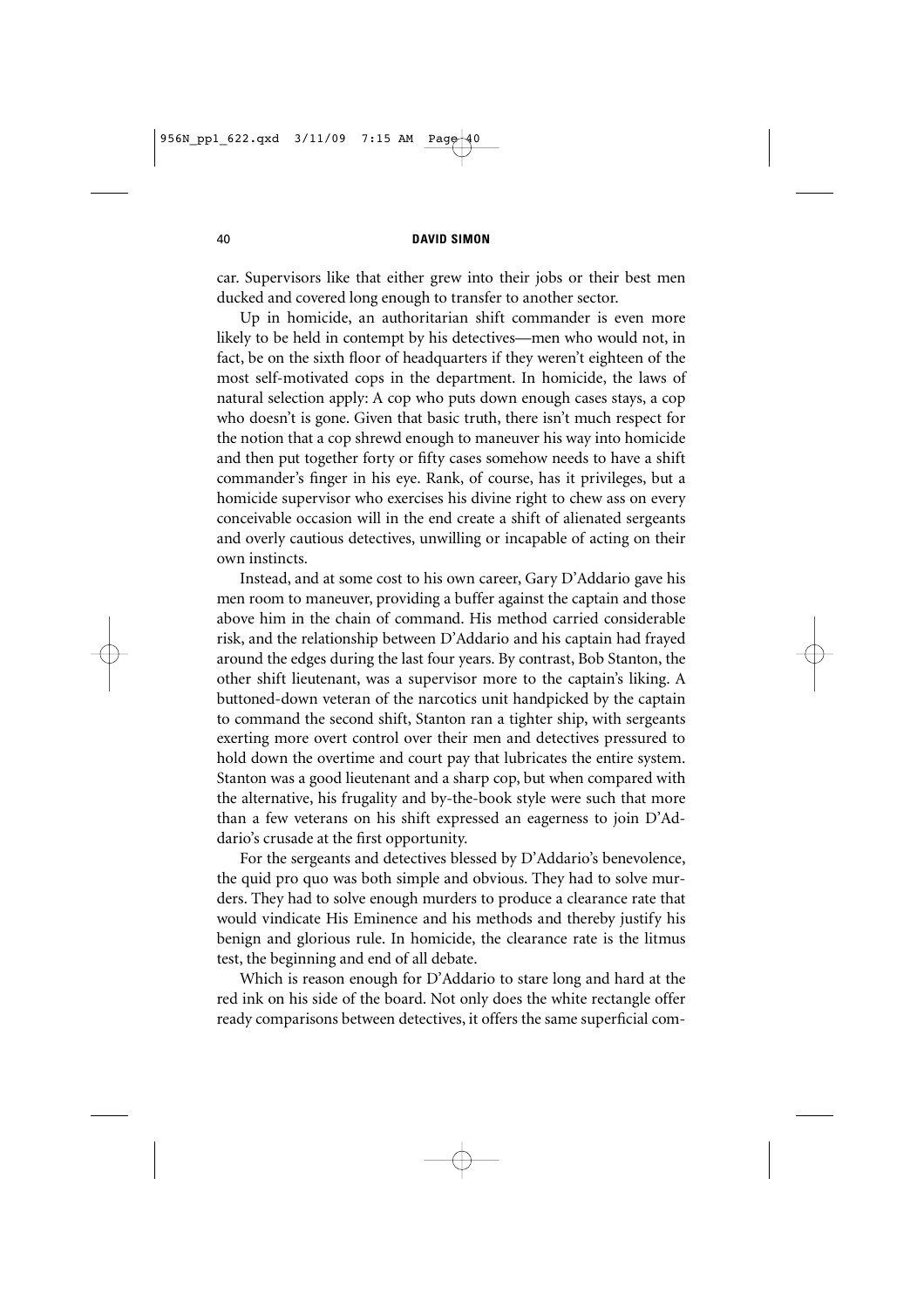parison between shifts. In that sense, the board—and the clearance rate it represents—has divided Baltimore's homicide guard into separate units, each shift functioning independently of the other. Detectives old enough to have experienced life before the board remember the homicide unit as more of a single entity; detectives were willing to work cases that began or ended on another shift, knowing that credit for clearances would be shared by the entire unit. Created to promote cohesion and accountability, the board instead left the two shifts—and each of the six squads—to compete against each other in red and black ink for clearances, as if they were a pack of double-knit salesmen moving marked-down cars for Luby's Chevrolet.

The trend began long before Stanton's arrival, but the lieutenants' different styles helped to highlight the competition. And for the last several years, detectives from one shift had interacted with those from the other only at the half-hour shift changes or on rare occasions when a detective pulling overtime on a case needed an extra body from the working shift to witness an interrogation or help kick down a door. The competition was always understated, but soon even individual detectives found themselves contemplating the white rectangle, silently computing clearance rates for opposing squads or shifts. That, too, was ironic, because every detective in the unit was willing to concede that the board was itself a flawed measurement, as it represented only the number of homicides for the year. A squad could spend three weeks of nightwork knee deep in police shootings, questionable deaths, serious assaults, kidnappings, overdose cases and every other kind of death investigation. Yet none of that would be reflected in black and red ink.

Even with the murders themselves, much of what clears a case amounts to pure chance. The vocabulary of the homicide unit recognizes two distinct categories of homicides: whodunits and dunkers. Whodunits are genuine mysteries; dunkers are cases accompanied by ample evidence and an obvious suspect. Whodunits are best typified by crime scenes where a detective is called to some godforsaken back alley to find a body and little more. Dunkers are best typified by scenes at which the detective steps over the body to meet the unrepentant husband, who has not bothered to change his bloodied clothes and requires little prompting to admit that he stabbed the bitch and would do so again given the chance. The distinction between cases that require investigation and cases that require little more than paperwork is understood and accepted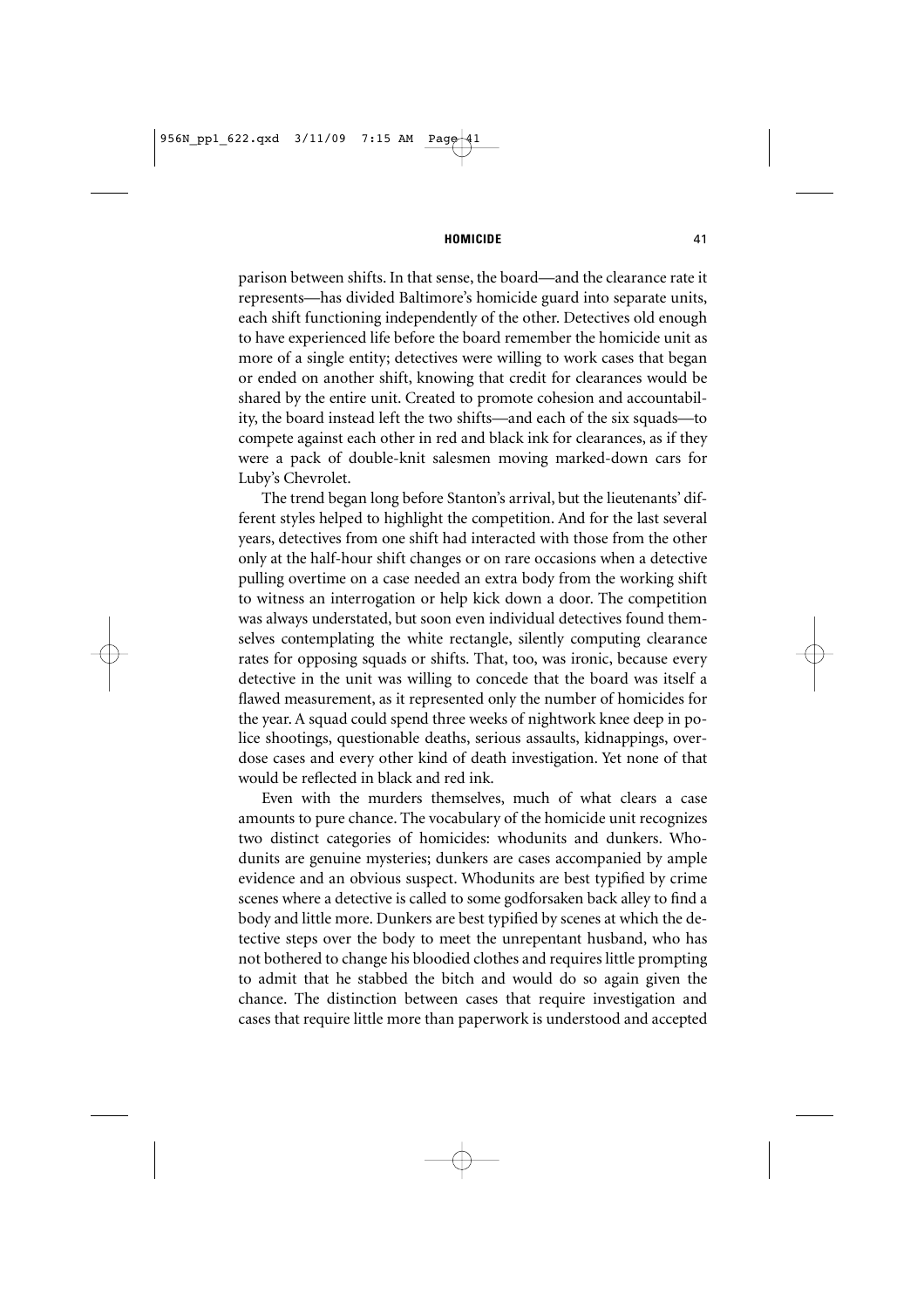by every man in the unit, and more than one squad sergeant has accused another of rushing a detective out to a call that sounded on the radio as if it were a domestic murder or, worse yet, ducking a call that had all the markings of a well-executed drug slaying.

The board, of course, does not delineate between dunkers solved by circumstance and whodunits solved by extended investigation: The ink is as black for one as the other. As a consequence, the resulting politics of whodunits and dunkers becomes part of the mind-set, so much so that veteran detectives watching an old western on the office television will always offer the same remark when gunfighters are shot down on frontier streets crowded with God-fearing townsfolk:

"Yeah, bunk. There's a dunker."

But dunkers had lately been few and far between for D'Addario's shift, and the lieutenant's dependence on both the board and the clearance rate had become even more acute in the wake of Worden's investigation into the Monroe Street shooting of John Scott. The captain had taken the extraordinary step of removing both D'Addario and McLarney from the chain of command, ordering Worden and James to report directly to the administrative lieutenant. On one level, the decision to preempt McLarney made sense because he was close to so many of the patrolmen in the Western, some of whom were potential suspects in the murder. But D'Addario had no divided allegiances, and after nine years in homicide he had seen enough red balls to know the entire drill. The suggestion that he continue to devote his time to routine matters rather than contend with a sensitive investigation such as Monroe Street could only be taken as an insult. Inevitably, D'Addario's relations with the captain were now more strained than ever.

Gary D'Addario was by reputation a man slow to anger, but Monroe Street had clearly shortened his fuse. Earlier that week, Terry McLarney had typed a routine memo requesting that two Western officers be detailed to homicide to help with an ongoing probe; he had then forwarded the missive directly to the administrative lieutenant, bypassing D'Addario. A minor oversight in chain-of-command courtesy, but now, in the quiet of the coffee room, D'Addario brings it up, using humor and overwrought formality to make his point.

"Sergeant McLarney," he says, smiling, "while I have your attention I wonder if I might inquire as to an administrative matter."

"That's not my whiskey bottle in the top right drawer," blurts out McLarney, straight-faced."Sergeant Landsman put it there to discredit me."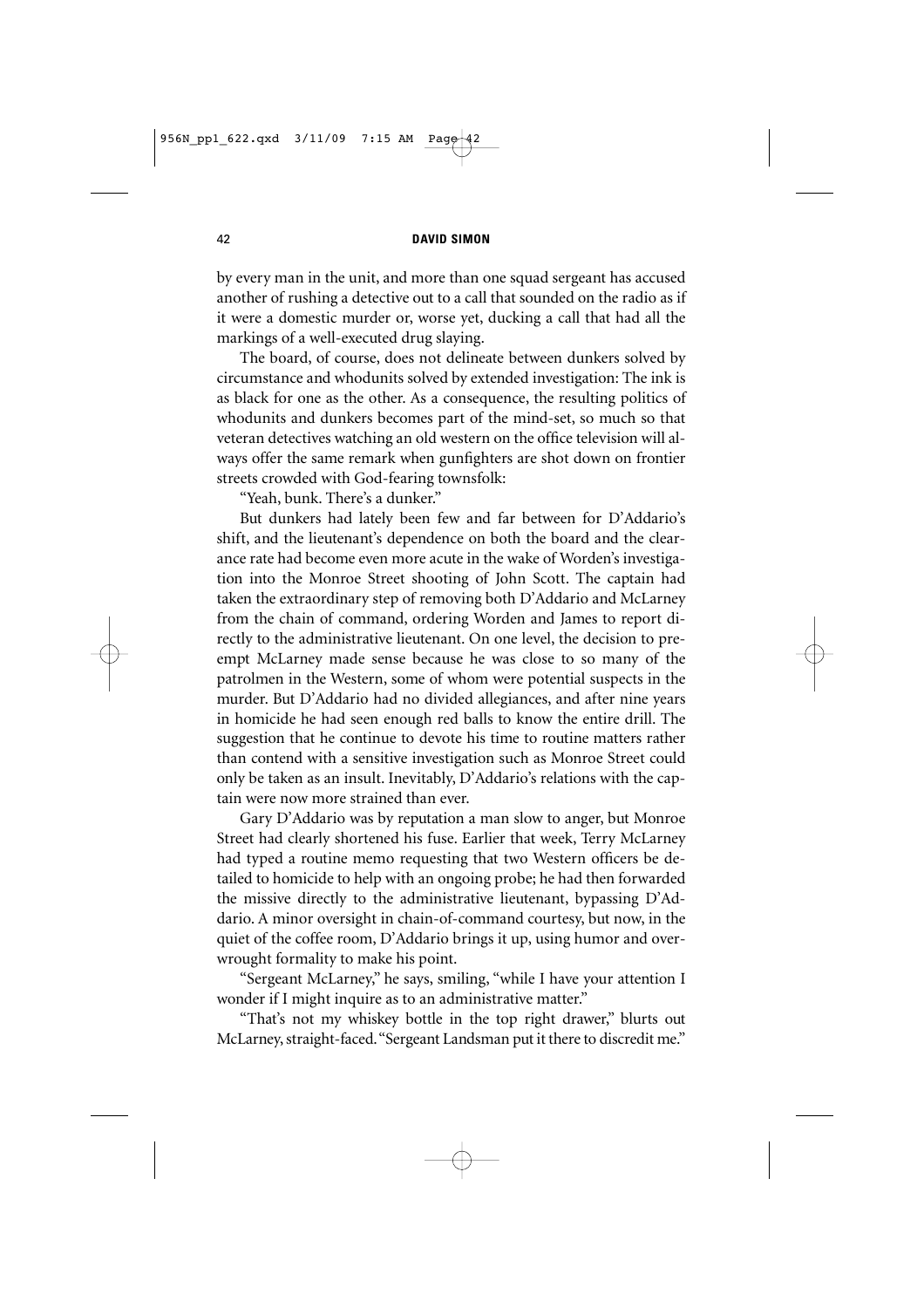D'Addario laughs for the first time.

"And," McLarney deadpans, "I would respectfully like to point out that Sergeant Nolan's men have been using the cars without signing the vehicle book as I have properly trained my squad to do."

"This is about another matter."

"Something to do with conduct unbecoming an officer?"

"Not at all. This is purely administrative in nature."

"Oh." McLarney shrugs, sitting down. "You had me worried there for a second"

"I'm just a little concerned because a certain memo you penned was addressed to a lieutenant in this police department other than myself."

McLarney sees his mistake immediately. Monroe Street has everybody stepping light.

"I didn't think. I'm sorry."

D'Addario waves off the apology. "I just need to have your answer to one particular question."

"Sir?"

"First of all, I take it you are of the Roman Catholic faith."

"And proud of it."

"Fine. Then let me ask: Do you accept me as your true and only begotten lieutenant?"

"Yes, sir"

"And thou shalt have no other lieutenants before me?"

"No, sir."

"And thou shalt forever keep this covenant and worship no false lieutenants?"

"Yes."

"Very good, sergeant," says D'Addario, extending his right hand. "You may now kiss the ring."

McLarney leans toward the large University of Baltimore band on the lieutenant's right hand, feigning a gesture of exaggerated subservience. Both men laugh and D'Addario, satisfied, takes a cup of coffee back to his own office.

Alone in the coffee room, Terry McLarney stares at the long white rectangle, understanding that D'Addario has already forgotten and forgiven the wayward memo. But the red ink on D'Addario's side of the board that's cause for some real concern.

Like most supervisors in the homicide unit, McLarney is a sergeant with a detective's heart, and like D'Addario, he sees his role as largely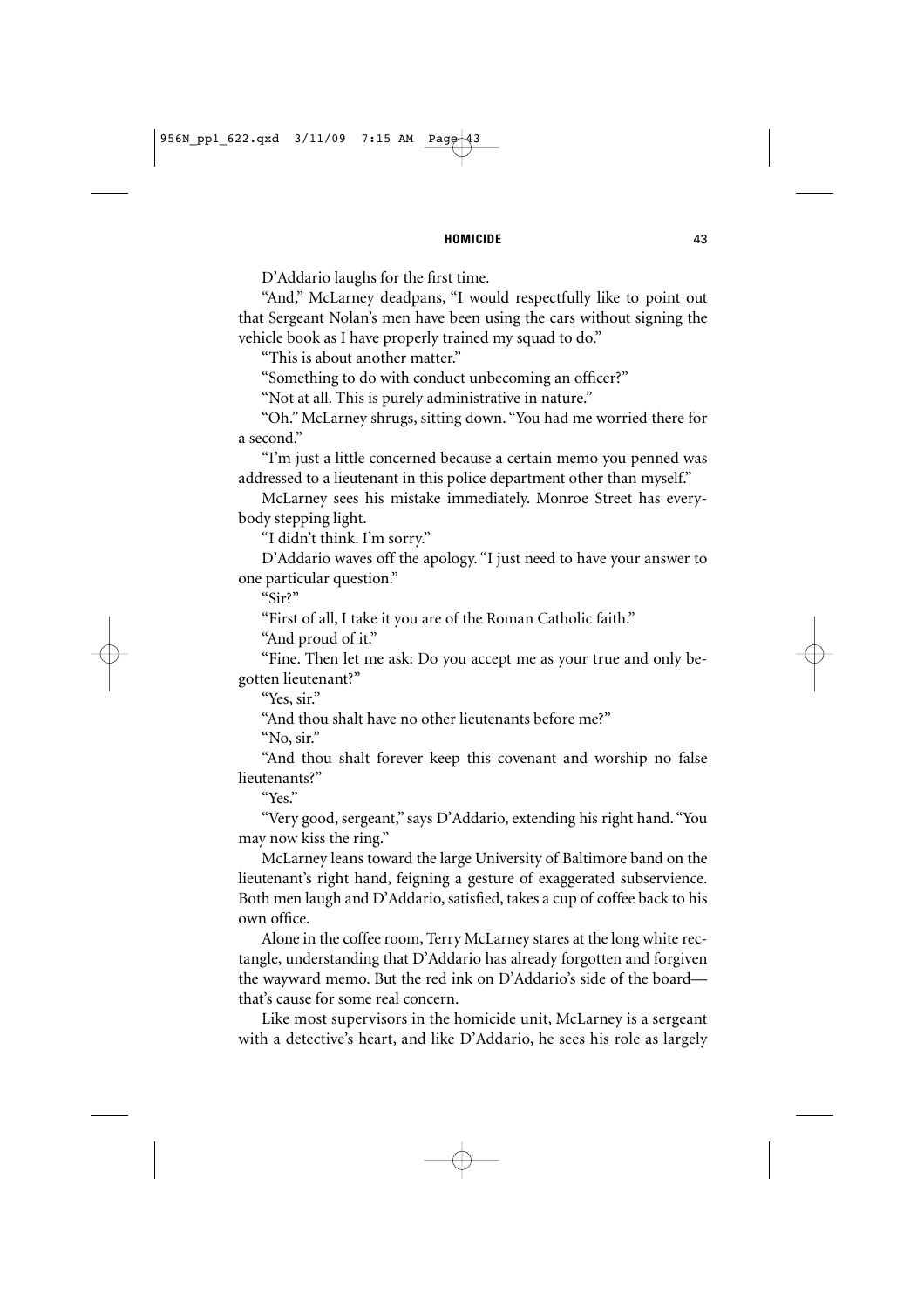protectionist. In the districts, the lieutenants can order their sergeants and the sergeants can order their men, and it all works as the general orders manual says it should—chain of command is suited to patrol. But in homicide, where the detectives are paced as much by their own instinct and talent as by the caseload, a good supervisor rarely makes unequivocal demands. He suggests, he encourages, he prods and pleads ever so gently with men who know exactly what needs to be done on a case without having to be told. In many ways, a detective sergeant best serves his men by completing the administrative paperwork, keeping the brass at bay and letting the detectives do the job. It is a reasoned philosophy, and McLarney holds firm to it nine out of ten days. But every tenth day, something suddenly compels him to attempt a pattern of behavior consistent with the sort of sergeants they warn you about in the academy.

A heavyset Irishman with cherubic features, McLarney drapes one stubby leg over a desk corner and looks up at the white rectangle and the three red entries below his nameplate. Thomas Ward. Kenny Vines. Michael Jones. Three dead men; three open cases. Definitely not the best way for a squad to start a new year.

McLarney is still staring at the board when one of his detectives walks into the coffee room. Carrying an old case folder, Donald Waltemeyer grunts a monosyllabic greeting and walks past the sergeant to an empty desk. McLarney watches him for a few minutes, thinking of a way to begin a conversation he doesn't really want to have.

"Hey, Donald."

"Hey."

"What are you looking at?"

"Old case from Mount Vernon."

"Homosexual murder?"

"Yeah, William Leyh, from eighty-seven. The one where the guy was tied up and beat," says Waltemeyer, shuffling through the file to the fiveby-seven color photos of a half-nude, blood-soaked wreck, hog-tied on an apartment floor.

"What's up with that?"

"Got a call from a state trooper in New Jersey. There's a guy in a mental institution up there who says he tied up and beat a guy in Baltimore."

"This case?"

"Dunno. Me or Dave or Donald is going to have to go up there and talk to this guy. It could all be bullshit."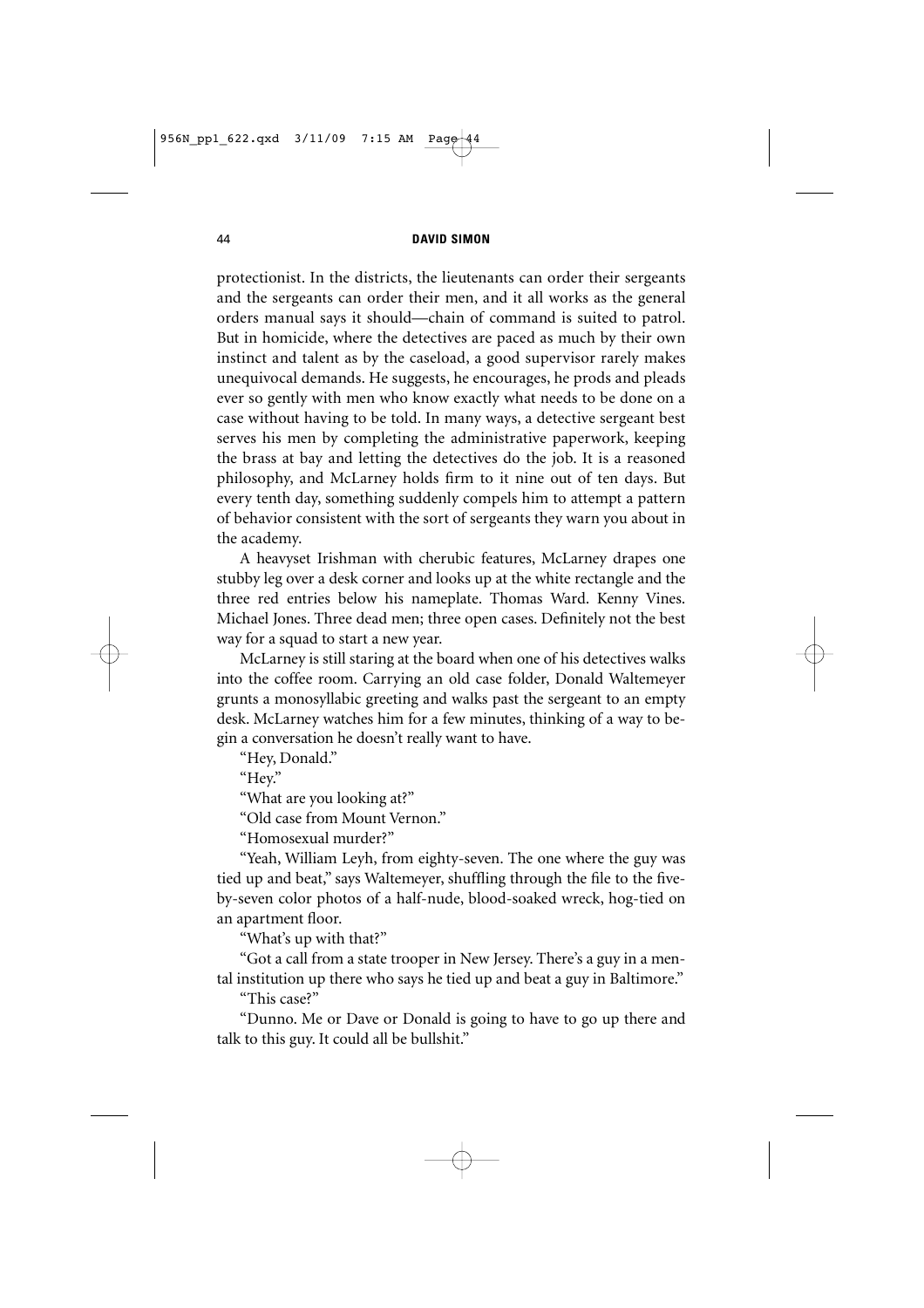McLarney shifts gears. "I always said you were the hardest-working man in my squad, Donald. I tell everybody that."

Waltemeyer looks up at his sergeant with immediate suspicion.

"No, really . . ."

"What do you want, sergeant?"

"Why do I have to want anything?"

"Hey," says Waltemeyer, leaning back in his chair, "how long have I been a policeman?"

"Can't a sergeant compliment one of his men?"

Waltemeyer rolls his eyes. "What do you want from me?"

McLarney laughs, almost embarrassed at having been so easily caught playing the role of supervisor.

"Well," he says, treading carefully, "what's up with the Vines case?"

"Not much. Ed wants to bring Eddie Carey back in and talk to him, but there isn't much else."

"Well, what about Thomas Ward?"

"Talk to Dave Brown. He's the primary."

Pedaling with his feet, McLarney rolls his chair around to the side of Waltemeyer's desk. His voice drops to a conspiratorial tone.

"Donald, we've got to make something happen with some of these fresh cases. Dee was in here looking at the board just a few minutes ago."

"What are you telling me for?"

"I'm just asking you, is there anything that we're not doing?"

"Is there anything *I'm* not doing?" says Waltemeyer, standing up and grabbing the Leyh file off the desk."You tell me. I'm doing everything I can, but either the case is there or it isn't. What should I be doing? You tell me."

Donald Waltemeyer is losing it. McLarney can tell because Waltemeyer's eyes have begun to roll up into his forehead the way they always do when he gets steamed. McLarney worked with a guy in the Central who used to do that. Nicest guy in the world. Pretty long fuse. But let some yo with an attitude ride him too far, those eyeballs would roll up like an Atlantic City slot. It was a sure sign to every other cop that negotiations had ended and nightsticks were in order. McLarney tries to shrug off the memory; he continues to press the point with Waltemeyer.

"Donald, I'm just saying it doesn't look good to start out the year with so many cases in the red."

"So what you're saying to me, sergeant, is that the lieutenant came in here and looked at the board and gave you a little kick, so now you're gonna kick me."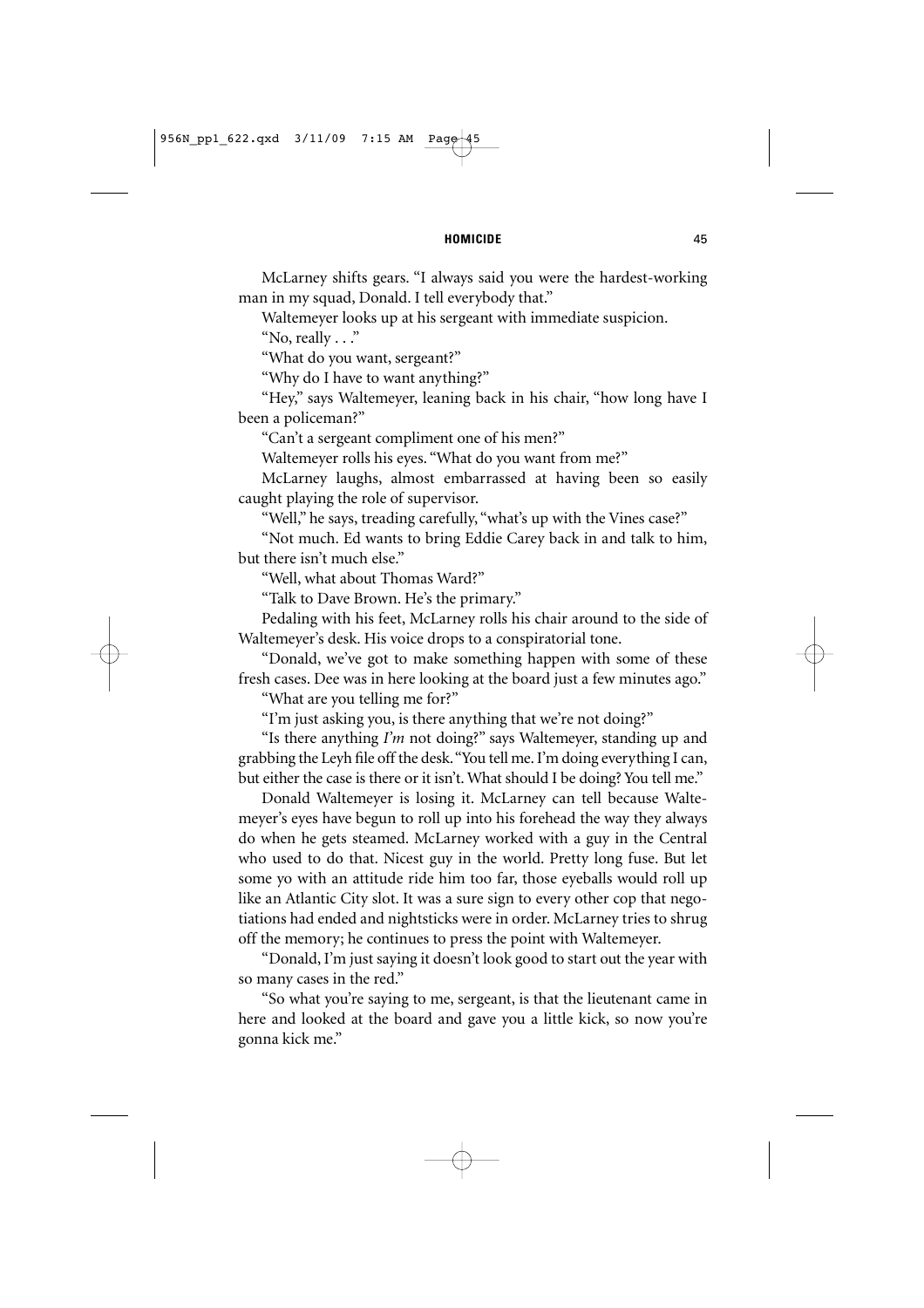The whole truth and nothing but. McLarney has to laugh. "Well, Donald, you can always go kick Dave Brown."

"Shit rolls downhill, doesn't it, sergeant?"

Fecal gravity. The chain of command defined.

"I don't know," says McLarney, backing away from the conversation as gracefully as possible. "I don't think I've ever actually seen shit on a hill."

"I understand, sergeant, I understand," says Waltemeyer, walking out of the coffee room. "I been a policeman a long time now."

McLarney leans back in his chair, resting his head against the office blackboard. He absently pulls a copy of the police department newsletter off the top of the desk and scans the front page. Grip-and-grin photographs of commissioners and deputy commissioners shaking hands with whichever cop managed to survive the last police shooting. Thank you, son, for taking a bullet for Baltimore.

The sergeant tosses the newsletter back on the desk, then gets up, giving one last glance at the board on his way out of the coffee room.

Vines, Ward and Jones. Red, red and red.

So, McLarney tells himself, it's gonna be that kind of year.

# Tuesday, January 26

Harry Edgerton begins the day right, his freshly shined loafer narrowly avoiding a piece of the dead man's ear as he pushes through the screen door of a Northeast Baltimore townhouse.

"You just missed his ear."

Edgerton looks up quizzically at a ruddy-faced patrolman leaning against a living room wall.

"What was that?"

"His ear," the uniform says, pointing down at the parquet floor. "You just missed stepping on it."

Edgerton looks down at a pale lump of flesh next to his right shoe. It's an ear, all right. Most of the lobe and a short, curled stretch of the outer ridge, resting just beyond the welcome mat. The detective glances at the dead man and the shotgun on the sofa, then moves toward the other end of the room, choosing his steps carefully.

"How does that line go," says the uniform, as if he had practiced it for a week. "Friends, Romans, countrymen . . ."

"Police are some sick fucks," laughs Edgerton, shaking his head. "Who's handling this one?"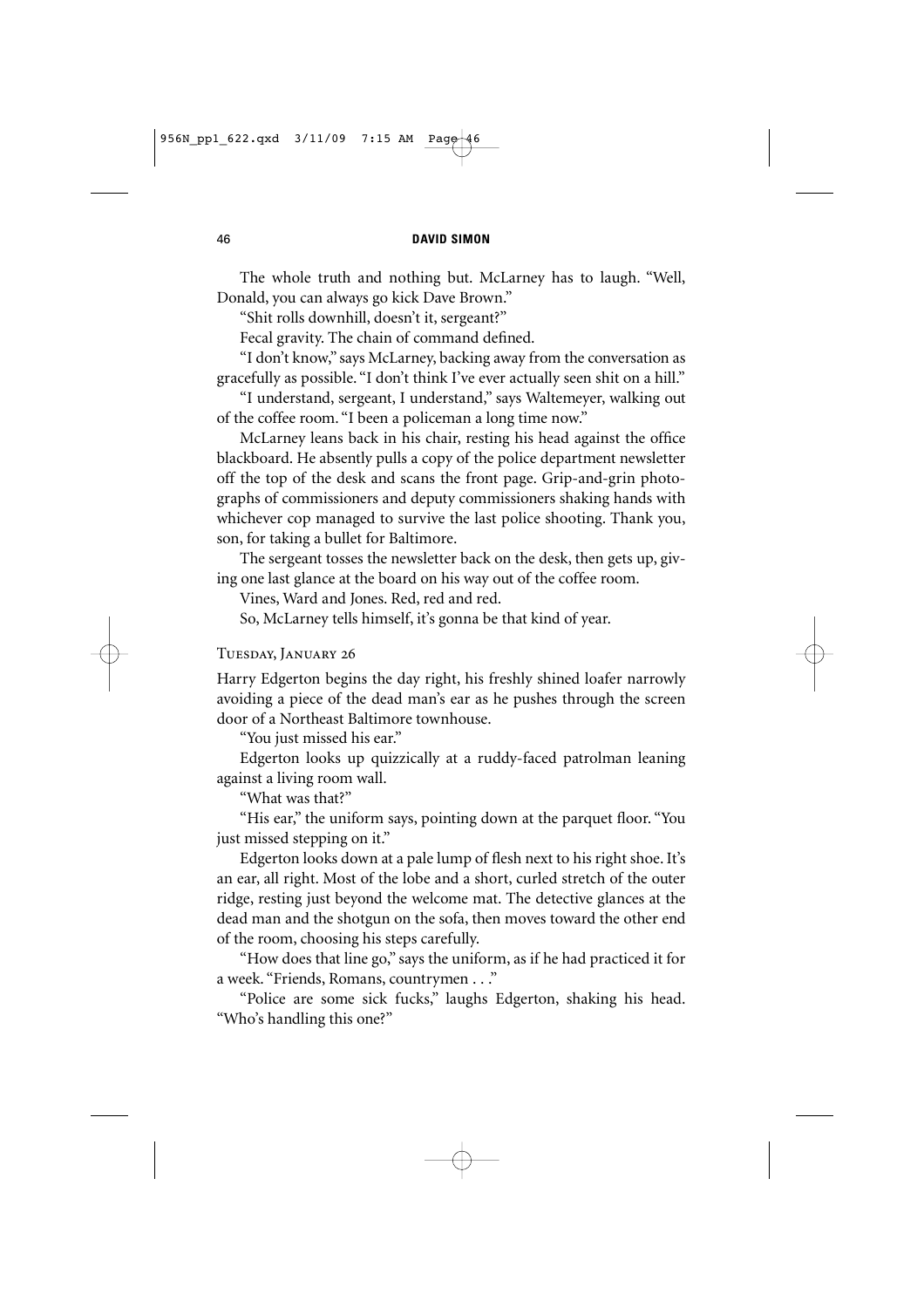"Straight-up suicide. She's got it."

An older patrolman points to a younger uniform sitting at the dining room table. The officer, a black woman with delicate features, is already writing out her incident report. Edgerton makes her immediately for a uniform new to the street.

"Hey there."

The woman nods.

"You found him? What's your unit number?"

"Four-two-three."

"Did you touch him or move anything around?"

The woman looks at Edgerton as if he's just dropped in from another solar system. Touch him? She doesn't even want to look at the poor bastard. The woman shakes her head, then glances over at the body. Edgerton looks over at the red-faced officer, who understands and accepts the detective's silent plea.

"We'll walk her through it," the older uniform says quietly. "She'll be okay."

The academy had been turning out policewomen for more than a decade and as far as Edgerton was concerned, the verdict was still out. Many women had joined the department with a reasonable understanding of the job and a willingness to perform; some were even good cops. But Edgerton knew there were others out on the street who were absolutely dangerous. Secretaries, the older hands called them. Secretaries with guns.

The tales became worse with each telling. Everyone in the department had heard about the girl out in the Northwest, a novice who got her gun taken from her by that mental case in a Pimlico convenience store. And there was that female officer in the Western who called in the Signal 13 while her partner was getting the shit kicked from him by a family of five in a Sector 2 rowhouse. When the radio cars came racing up the street, they found the woman standing at the curb, pointing toward the front door of the house like some kind of crossing guard. Stories like that could be heard in every district roll call room.

Even as other sections of the department became grudgingly familiar with the idea of women officers, the homicide unit remained a bastion of male law enforcement, a lewd, locker room environment where a second divorce was regarded almost as a rite of passage. Only one female detective had ever lasted for any length of time: Jenny Wehr spent three years in homicide, time enough to prove herself a good investigator and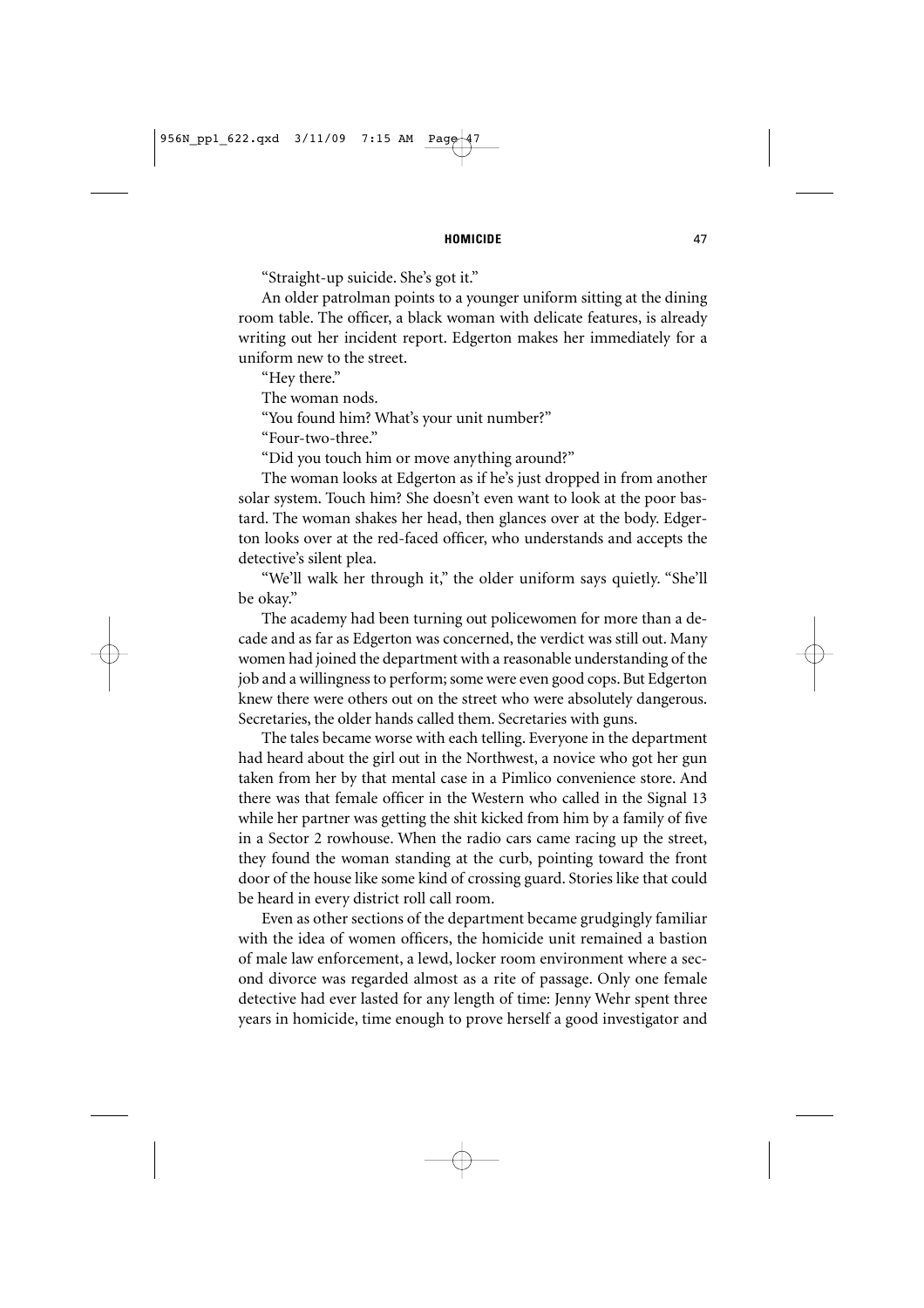exceptional interrogator, but not long enough to begin anything that could be considered a trend.

It was only two weeks ago, in fact, that Bertina Silver had transferred into the homicide unit on Stanton's shift, making her the only female among thirty-six detectives and sergeants. In the judgment of other detectives who had worked with her in narcotics and patrol, Bert Silver was a cop: aggressive, hard, intelligent. But her arrival in homicide did little to change the prevailing political view among many detectives, who regarded the decision to give badges to women as unequivocal evidence that the barbarians were rattling the gates of Rome. For many in the homicide unit, the reality of Bertina Silver did not contradict the established theory, she was simply an exception. It was an unjustified but necessary contortion of logic that kept her out of the accepted equation: The women officers are secretaries, but Bert is Bert. Friend. Partner. Cop.

Harry Edgerton would have been the last person to complain about Bert Silver, whom he regarded as one of the unit's better recruits. This opinion held despite a continuing campaign of aggression and hegemony being waged by Bert for partial control of Edgerton's desk. After years of having a place to call his own in the homicide office, Edgerton had been told at the beginning of the year to double up with Bert because of a space shortage. He did so grudgingly and soon found himself on the defensive. Once such innocuous additions as family portraits and a gold statuette of a policewoman were granted space on the desktop, they were followed by hairbrushes and loose earrings in the upper right drawer. Then came the unending assault of the lipstick canisters and the arrival of a perfumed scarf that kept finding its way back to the bottom drawer, where Edgerton kept his suspect files from several previous drug investigations.

"That's it," said the detective, pulling the scarf out of the drawer and stuffing it into Bert's mailbox for the third time. "If I don't fight back, she'll be putting curtains up in the interrogation room."

But Edgerton didn't fight back, and eventually Bert Silver had half the desk. In his heart of hearts, Harry Edgerton knows that is as it should be. Then again, this young thing writing an incident report at the dining room table is no Bert Silver. Despite the older officer's assurance, Edgerton takes the uniform aside and speaks softly.

"If she's the first officer, she's going to have to wait for the crime lab and then do the ECU submissions"

The comment is almost an open question. More than once a medical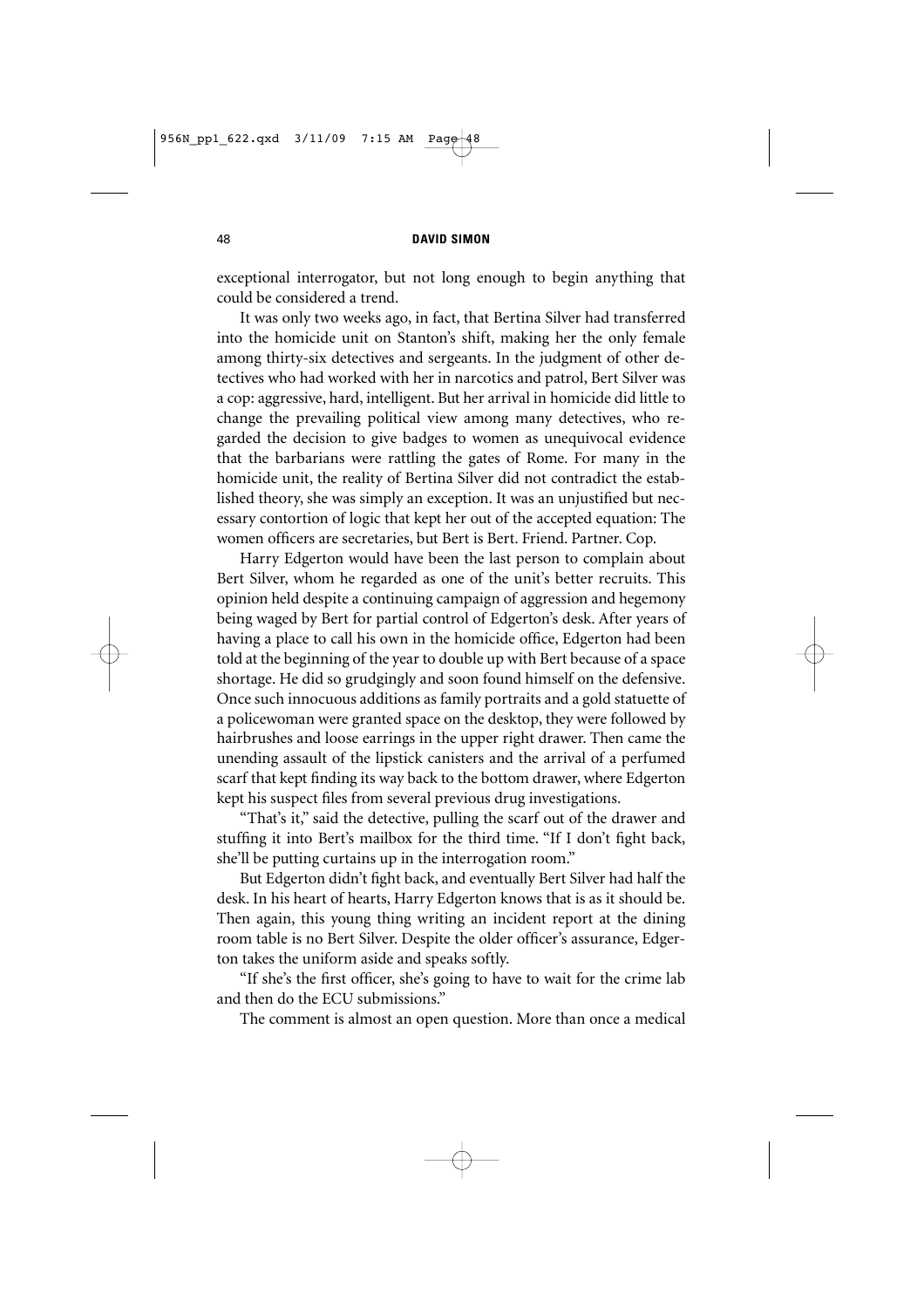examiner has turned a seeming suicide into a murder, and God knows it won't do to have some recent academy product tangling up chain-ofcustody on every item submitted to evidence control. The uniform understands without another word spoken.

"Don't worry. We'll walk her through it," he repeats.

Edgerton nods.

"She'll be okay," the officer says, shrugging. "Hell, she's more on the ball than some we're seeing."

Edgerton opens his small steno pad and walks back into the dining room. He begins asking both uniforms the standard questions, pulling together the raw material for a death investigation.

On the first page, dated 26 Jan. in the upper right corner, the detective has already recorded the details of his own notification by a police dispatcher at 1:03 p.m.: "1303 hours/Dispatch #76/serious shooting/5511 Leith Walk." Two lines below that, Edgerton has recorded his time of arrival at the scene.

He adds the name of the young female officer, her unit number and time of arrival. He asks for the incident number, 4A53881—4 representing the Northeastern District, A signifying the month of January, the remaining digits the basic tracking number—and writes that down as well. Then he records the number of the city ambulance unit that responded and the name of the medic who pronounced the victim. He finishes off the first page with the time of the ambo crew's pronouncement.

"Okay," says Edgerton, turning to take his first interested look at the dead man. "Who do we have here?"

"Robert William Smith," says the red-faced officer. "Thirty-eight, no . . . thirty-nine years."

"He lives here?"

"He did, yeah."

Edgerton writes the name on the second page followed by M/W/39 and the address.

"Anyone here when it happened?"

The female officer speaks up. "His wife called nine-one-one. She said she was upstairs and he was down here cleaning his shotgun."

"Where is she now?"

"They took her to the hospital for shock."

"Did you talk to her before she left?"

The woman nods.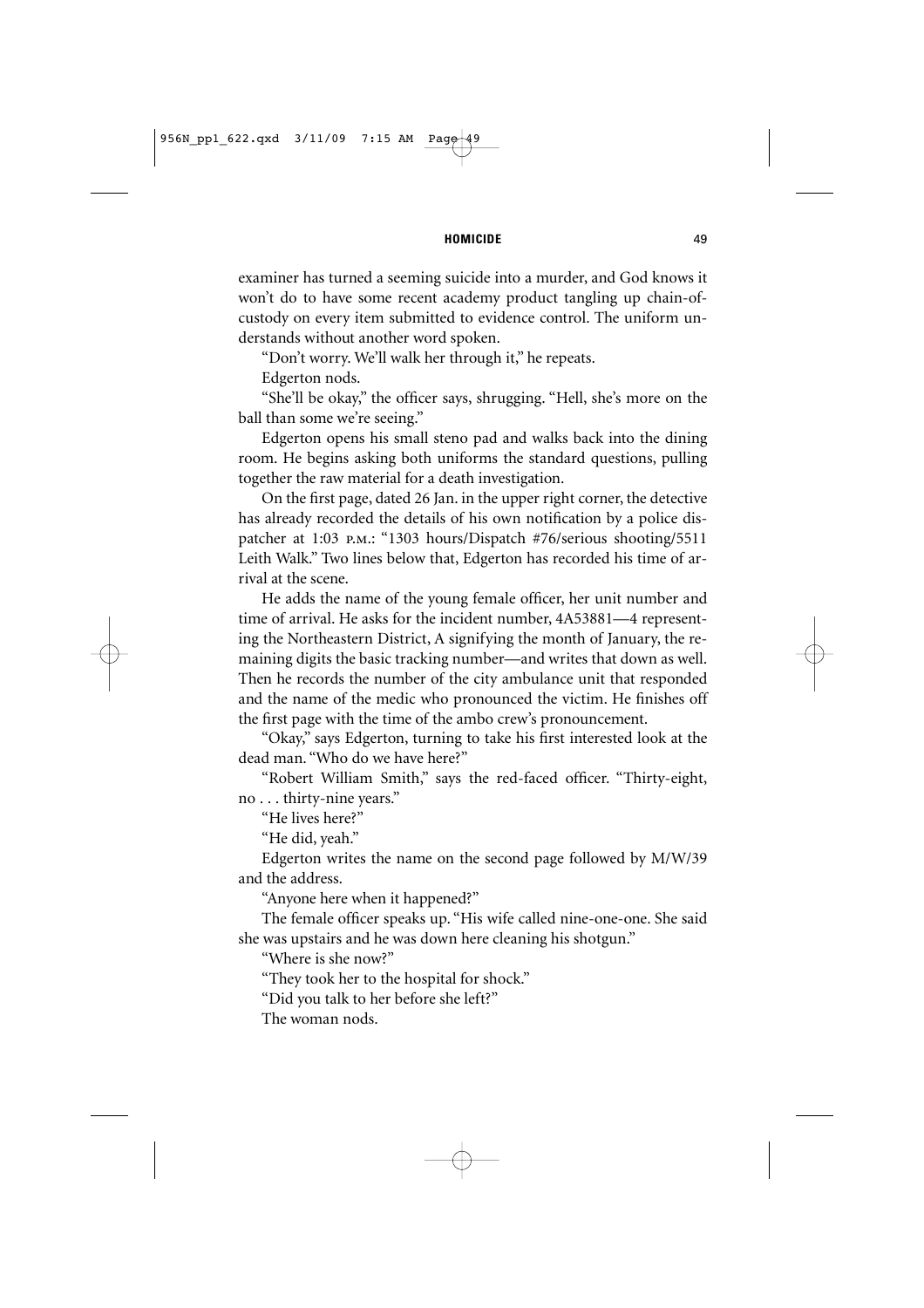"Write what she told you in a supplemental report," Edgerton says. "Did she say why he might've killed himself?"

"She said he has a history of mental problems," says the red-faced officer, breaking in."He just got out of Springfield Hospital on the eleventh. Here's his commitment papers."

Edgerton takes a creased green sheet of paper from the officer and reads quickly. The dead man was undergoing treatment for personality disorders and—bingo—suicidal tendencies. The detective hands the paper back and writes two more lines in his notepad.

"Where did you find that?"

"His wife had it."

"Is the crime lab on the way?"

"My sergeant called them."

"How about the medical examiner?"

"Lemme check on that," says the officer, walking outside to key his radio. Edgerton throws his notepad on the dining room table and pulls off his overcoat.

He does not move directly toward the body but instead walks around the perimeter of the living room, looking along the floor, walls and furniture. For Edgerton, it has become second nature to begin at the periphery of the crime scene, moving toward the body in a slowly shrinking circle. It is a method born of the same instinct that allows a detective to walk into a room and spend ten minutes filling a notepad with raw data before taking a serious look at the corpse. It takes a few months for every detective to learn that the body is going to be there, stationary and intact, for as long as it takes to process the crime scene. But the scene itself—whether it happens to be a street corner, automobile interior or living room begins to deteriorate as soon as the first person finds the body. Any homicide detective with more than a year's experience has already collected one or two stories about uniformed men walking through blood trails or handling weapons found at a murder scene. And not just the uniforms: More than once a Baltimore homicide detective has arrived at a shooting scene to discover some major or colonel wandering through a fresh scene, pawing the shell casings or going through a victim's wallet in a determined effort to put prints on every conceivable bit of evidence.

Rule Number Two in the homicide lexicon: The victim is killed once, but a crime scene can be murdered a thousand times.

Edgerton marks the direction of spatter from the body, reassuring himself that the spray of blood and brain matter is consistent with a sin-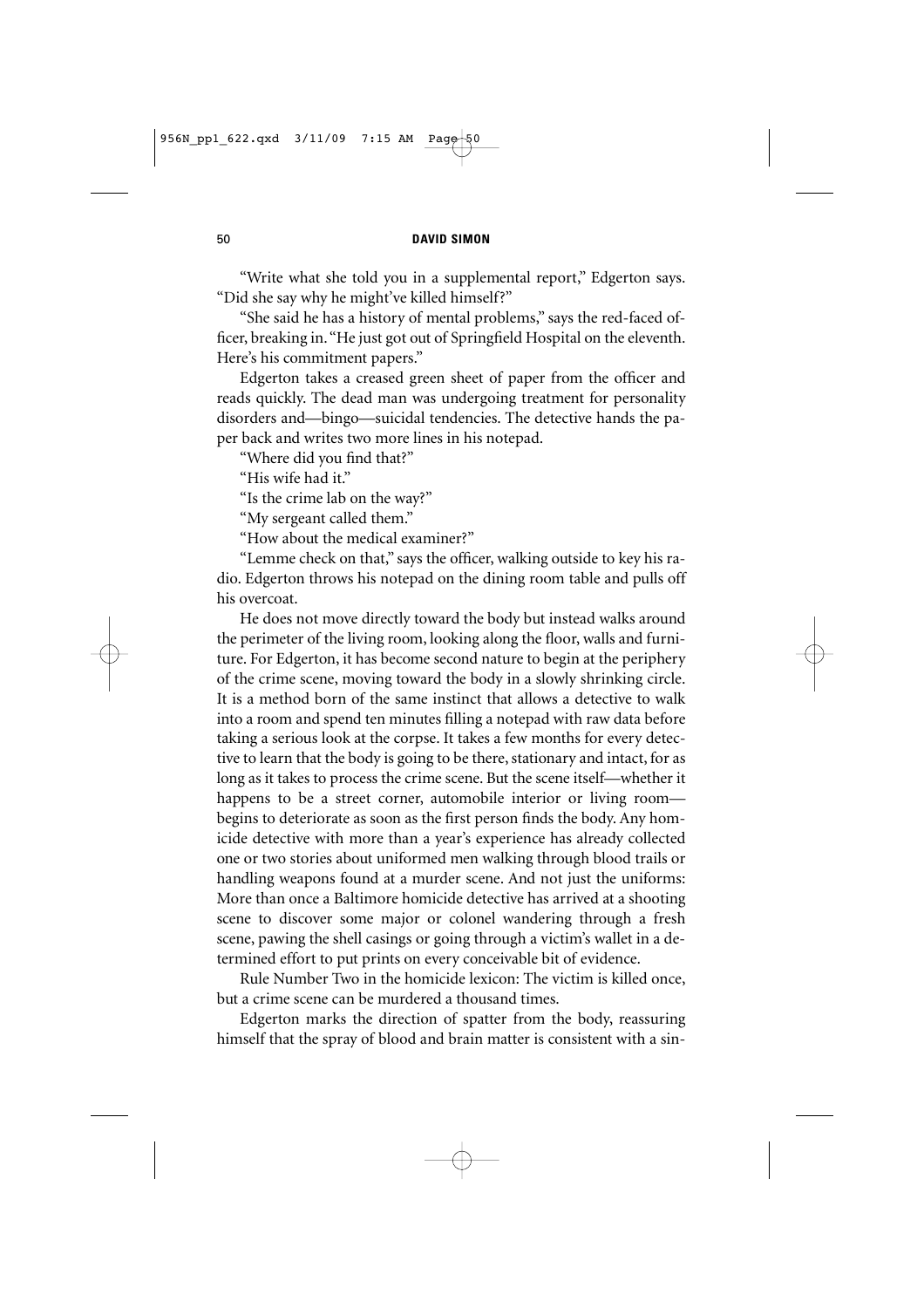gle wound to the head. The long white wall behind the sofa and to the dead man's right is marred by one red-pink arc extending upward from a half foot above the victim's head to nearly eye level at the front door frame. It is a long, curled finger of individual spatters that seems to point, in its final trajectory, toward the piece of ear near the welcome mat. A smaller arc extends across the top cushions of the sofa. In the small space between the sofa and the wall, Edgerton finds a few shards of skull and, on the floor just below the dead man's right side, much of what had once occupied the victim's head.

The detective looks closely at several of the individual spatters and satisfies himself that the blood spray is consistent with a single wound, fired upwards, into the left temple. The calculation is a matter of simple physics: A blood droplet that strikes a surface from a 90-degree angle should be symmetrical, with tentacles or fingers of equal length extending in any and every direction; a droplet that strikes a surface at an odd angle will dry with the longest tentacles pointing in a direction opposite the source of the blood. In the case at hand, a blood trail or spatter with tentacles pointing in any direction other than from the victim's head would be hard to explain.

"Okay," says the detective, pushing back the coffee table to stand directly in front of the victim. "Let's see what you're about."

The dead man is nude, his lower half wrapped in a checkered blanket. He is seated in the center of the couch, with what remains of his head resting on the back of the sofa. The left eye stares at the ceiling; gravity has pulled the other deep into its socket.

"That's his federal tax form on the table," says the red-faced uniform, pointing to the coffee table.

"Oh yeah?"

"Check it out."

Edgerton looks down at the coffee table and sees the familiar cover page of a 1040.

"Those things drive me crazy, too," says the uniform. "I guess he just lost his head."

Edgerton moans loudly. It is still too early in the day for unchecked constabulary wit.

"He musta been itemizing."

"Police," Edgerton repeats, "are sick fucks."

He looks at the shotgun between the victim's legs. The 12-gauge is resting with its stock on the floor, barrel upward, with the victim's left forearm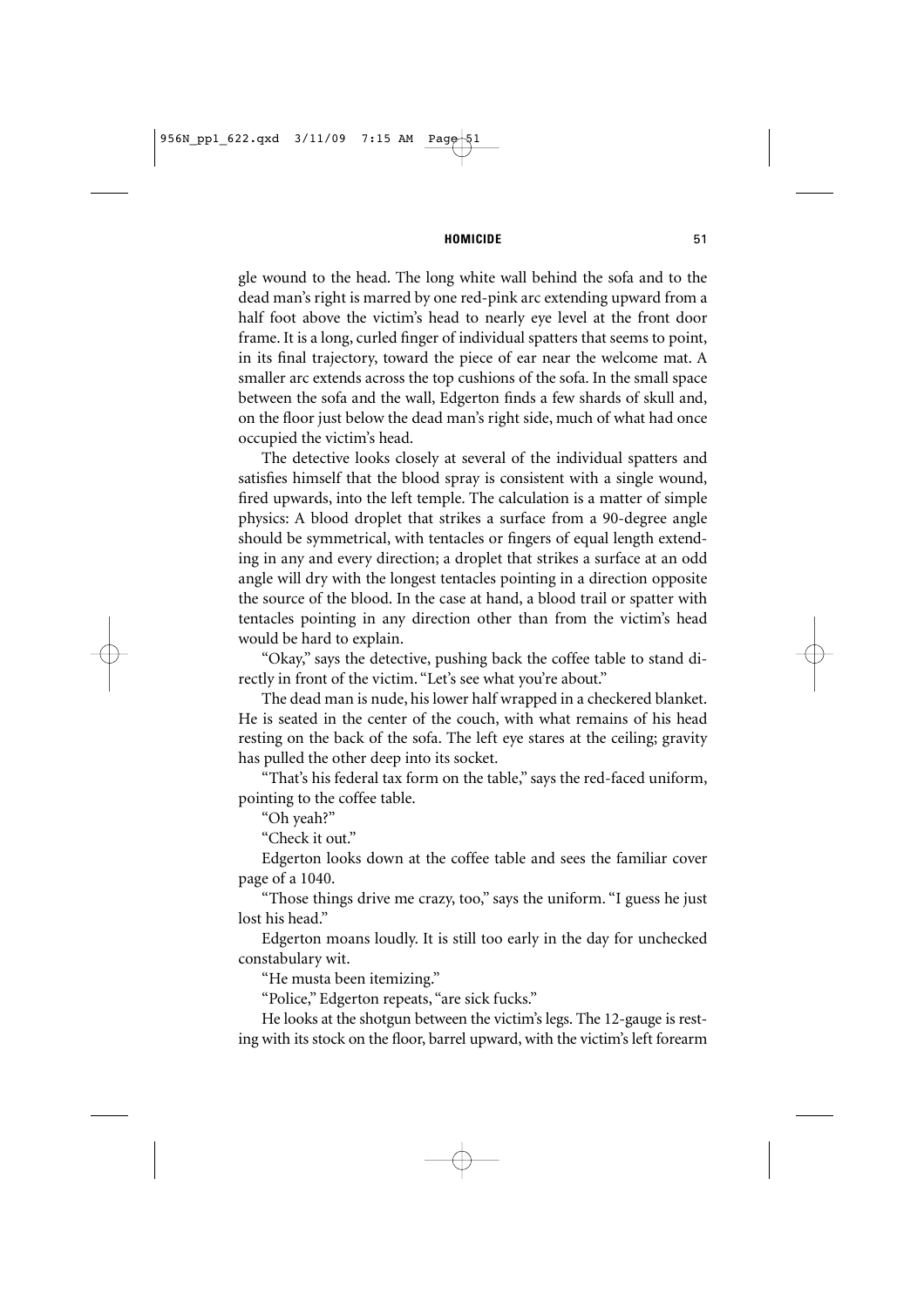resting on the upper barrel. The detective gives the weapon a once-over, but the crime lab will need a photograph, so he leaves the gun resting between the victim's legs. He takes the dead man's hands in his own. Still warm. Edgerton convinces himself that death was recent by manipulating the ends of the fingers. Every now and then, some irate husband or wife wins the argument by shooting the significant other and then spends three or four hours wondering what to do next. By the time they seize on the notion of staging a suicide, the victim's body temperature has dropped and rigor mortis is evident in the shorter facial and finger muscles. Edgerton has had cases where the killers caused themselves much useless aggravation by attempting to push the rigid fingers of the not so recently departed inside the trigger guard of a weapon, an effort that fairly screams foul play by giving the body the appearance of a department store mannequin with a prop glued to its ungrasping hand. But Robert William Smith is one very fresh piece of meat.

Edgerton puts pen to paper:"V. braced gun between legs . . . muzzle to right cheek . . . large GSW to right side head. Warm to touch. No rigor."

Both uniforms watch as Edgerton pulls on his overcoat and deposits the notepad in an outside pocket.

"You're not staying for the crime lab?"

"Well, I'd love to but . . ."

"We're boring you, aren't we?"

"What can I say?" says Edgerton, his voice dropping to something approximating a matinee idol baritone. "My work here is done."

The red-faced officer laughs.

"When the guy gets here, tell him I just need photos of this room, and tell him to get a good shot of the guy with the gun between his legs. We're going to want to take the gun and that green sheet."

"The discharge papers?"

"Yeah, that goes downtown. What about securing this place? Is the wife coming back?"

"She was pretty messed up when they took her out of here. I guess we'll find a way to lock the place up."

"Yeah, good."

"Is that it?"

"Yeah, thanks."

"No problem."

Edgerton looks over at the female uniform, still seated at the dining room table.

"How's your report coming?"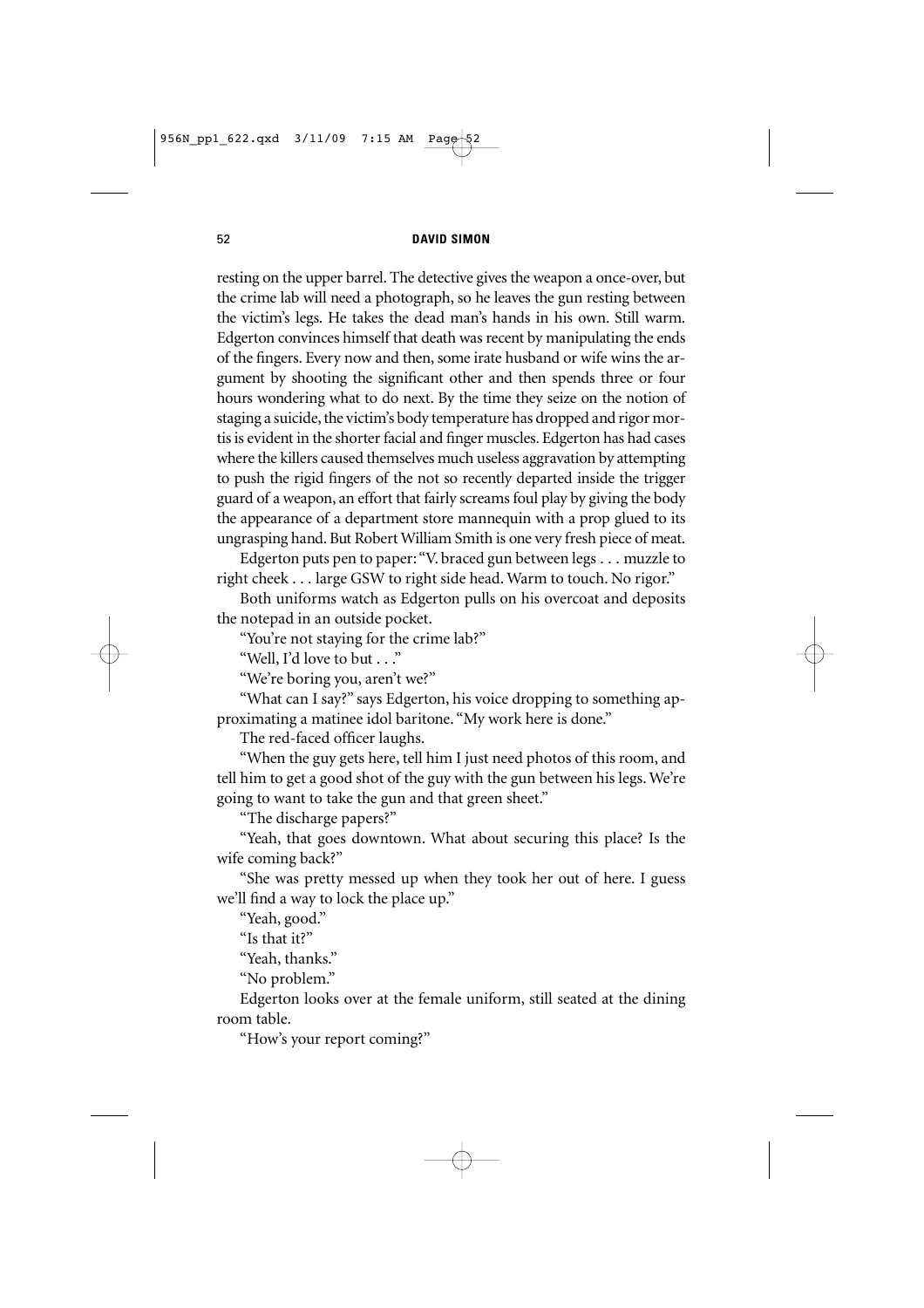"It's done," she says, holding up the face sheet."Do you want to see it?"

"No, I'm sure it's fine," says Edgerton, knowing a sector sergeant will review it. "How do you like the job so far?"

The woman looks first at the dead man, then at the detective."It's okay." Edgerton nods, waves to the red-faced officer and walks out, this time carefully sidestepping the ear.

Fifteen minutes later, he is at a typewriter in the homicide unit's administrative office, converting the contents of three notepad pages into a single-page 24-hour crime report, Criminal Investigation Division form 78/151. Even with Edgerton's hunt-and-peck typing skills, the details of Robert William Smith's terminus are condensed to a manageable memorandum in little more than a quarter hour. Case folders are the essential documentation for homicides, but the 24-hour reports become the paper trail for the activities of the entire Crimes Against Persons section. By checking the log containing the twenty-fours, a detective can quickly familiarize himself with every ongoing case. For each incident, there is a corresponding one- or two-page missive with a brief, declarative heading, and a detective flipping through the log can look at those headings for a complete chronological account of Baltimore's violence:

". . . shooting, shooting, questionable death, cutting, arrest/homicide, serious shooting, homicide, homicide/serious shooting, suicide, rape/cutting, questionable death/poss overdose, commercial robbery, shooting . . ."

Dead, dying or merely wounded, there is a form 78/151 for every victim in the city of Baltimore. In little more than a year in homicide, Tom Pellegrini has probably filled in the blanks on more than a hundred twenty-fours. By that same estimate, Harry Edgerton has gone through five hundred forms since transferring to homicide in February 1981. And Donald Kincaid, the senior detective in Edgerton's squad and a homicide man since 1975, has probably typed well over a thousand.

More than the board, which tallies only homicides and their clearances, the 24-hour log is the basic measure of a detective's workload. If your name is on the bottom of a twenty-four, it means you were picking up phones when the call came in or, better still, you volunteered yourself when another detective held up a green pawn shop card with an address scrawled on it and asked a question older than the headquarters building itself: "Who's up?"

Harry Edgerton didn't volunteer often and among the other members of his squad, that simple fact had turned into an open wound.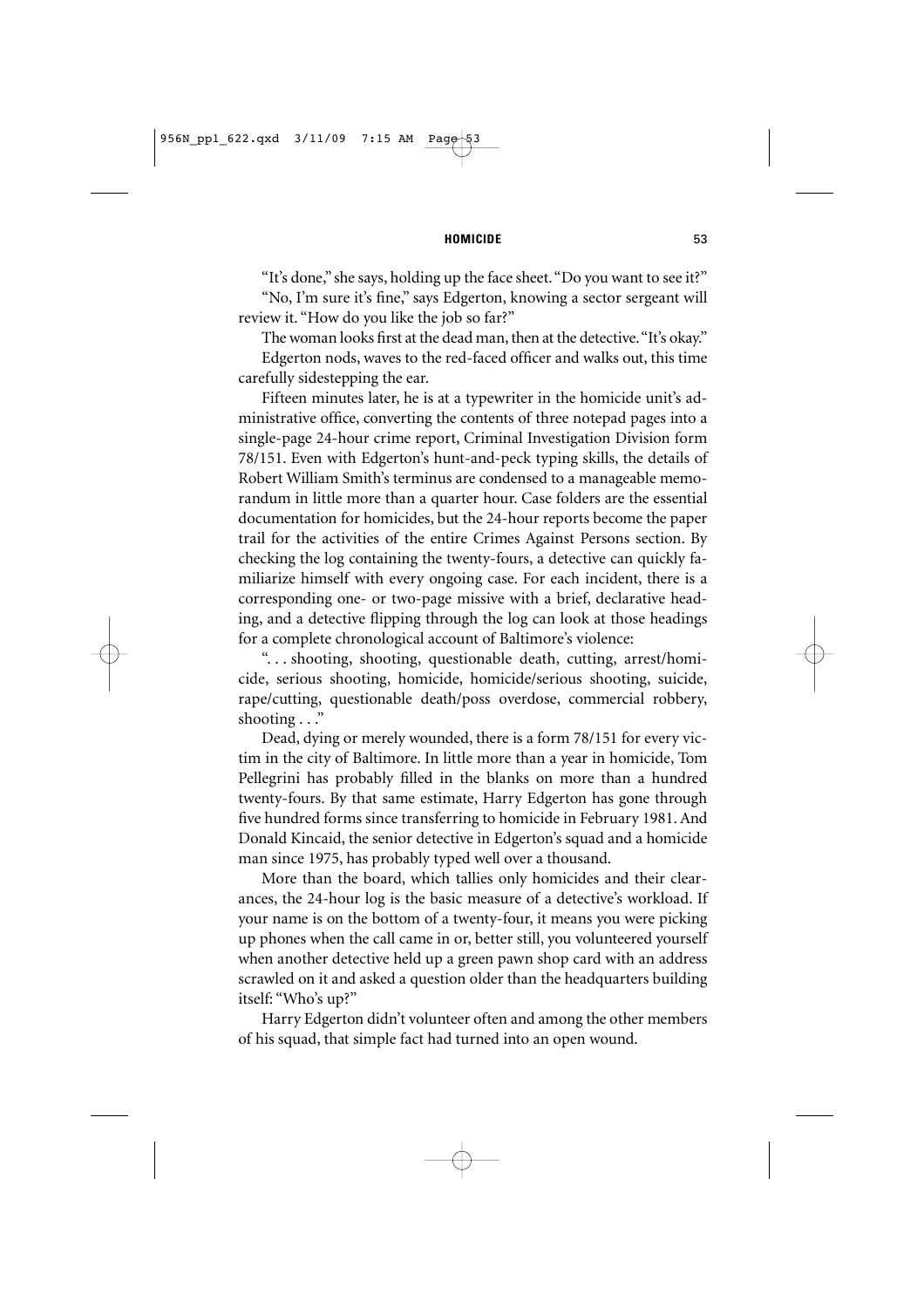No one in the squad doubted Edgerton's abilities as an investigator and most would admit that, personally, they kind of liked the guy. But in a five-man unit where the detectives all worked one another's cases and handled every kind of call, Harry Edgerton was something of a lone wolf, a man who regularly wandered off on his own extended adventures. In a unit where most murders were won or lost in the first twenty-four hours of investigation, Edgerton would pursue a case for days or even weeks, running down witnesses or conducting surveillance on a time clock all his own. Perennially late for roll calls and shift relief on nightwork, Edgerton might just as easily be discovered putting together a case file at 3:00 a.m. when his shift had ended at midnight. For the most part, he worked his cases without a secondary detective, taking his own statements and conducting his own interrogations, oblivious of whatever storms were buffeting the rest of the squad. They regarded Edgerton as more of a finesse pitcher than a bullpen workhorse, and in an environment where quantity seemed to matter more than quality, his work ethic was a constant source of tension.

Edgerton's background only added to the isolation. The son of a respected New York jazz pianist, he was a child of Manhattan who joined the Baltimore department on a whim after glancing at an ad in the classifieds. Whereas many of those in homicide had spent their childhood on the same streets they were now policing, Edgerton's frame of reference was Upper Manhattan, tinged with memories of visits to the Metropolitan Museum after school and nightclub engagements where his mother would accompany the likes of Lena Horne or Sammy Davis, Jr. His youth was as far removed from police work as a life could conceivably be: Edgerton could claim to have seen Dylan in the early Greenwich Village years, and he later sang lead for his own rock 'n' roll group, an ensemble with the flower child name of Aphrodite.

A conversation with Harry Edgerton was apt to wander from foreign art films to jazz fusion to the relative quality of imported Greek wines an expertise acquired through his marriage into the Brooklyn family of a Greek merchant who had brought his family to New York after several successful years of trading in the Sudan. All of which made Harry Edgerton, even at the settled age of forty, an enigma to his colleagues. On midnight shift, when the rest of his squad might be sitting together, watching Clint Eastwood fondling the largest and most powerful handgun in the world, Edgerton could be found writing out an office report in the coffee room, listening to a tape of Emmylou Harris singing Woody Guthrie.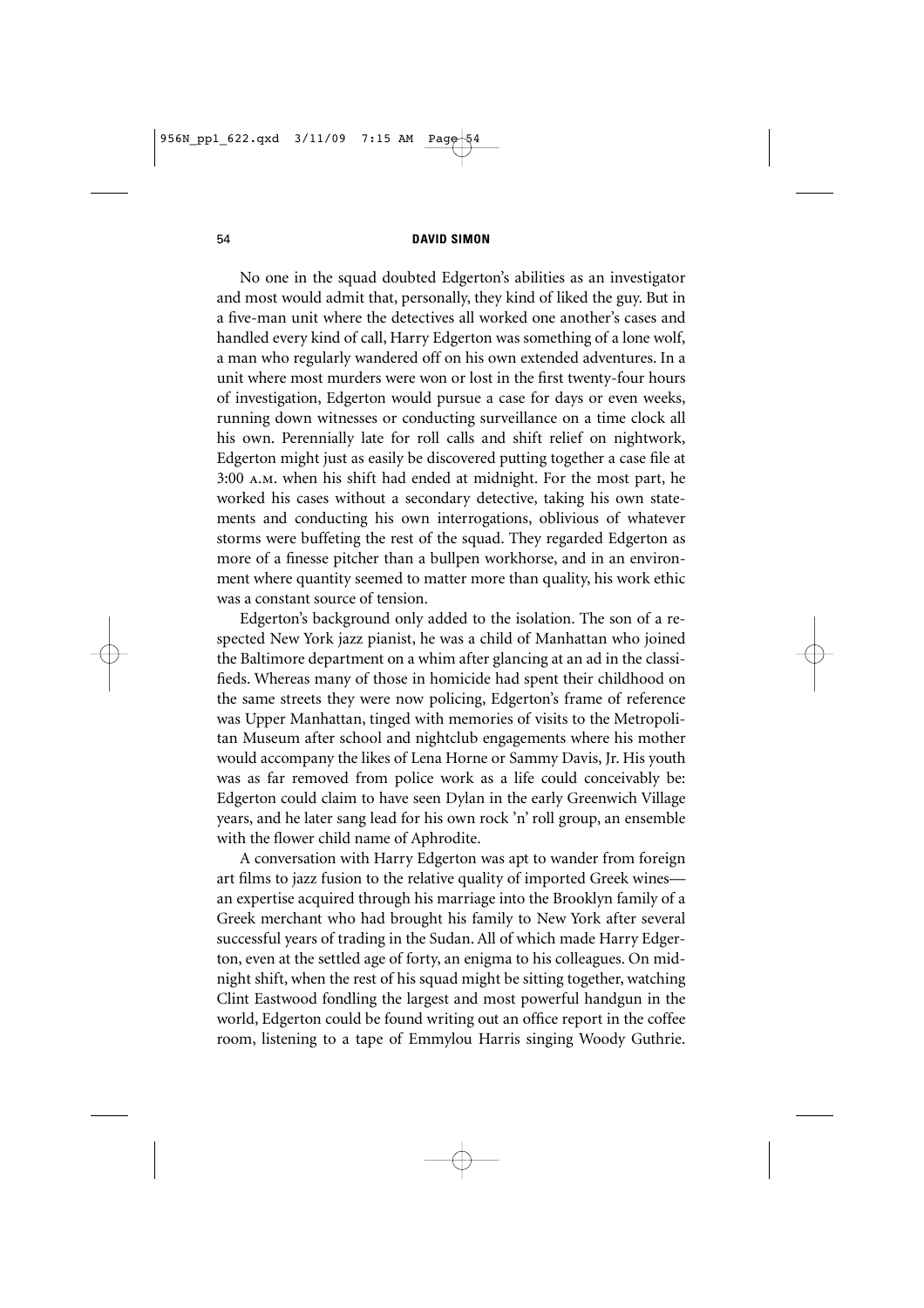And during the dinner hour, Edgerton was likely to disappear into the back of an East Baltimore Street carryout, where he would park in front of a bank of video games and lose himself in a fevered effort to blast apart multicolored space critters with a laser death ray. In an environment where a willingness to wear a pink necktie is held suspect, Edgerton was a certified flake. One of Jay Landsman's throwaway lines pretty much summed things up for the entire unit: "For a communist, Harry's a helluva detective"

And though Edgerton was black, his cosmopolitan background, his coffeehouse leanings, even his New York accent so completely confounded expectations that he was regarded as inauthentic by white detectives accustomed to viewing blacks through the limited prism of their own experience in the Baltimore slums. Edgerton crossed up stereotypes and blurred the unit's preconceived racial lines: Even black detectives with local roots, like Eddie Brown, would routinely suggest that while Edgerton was black, he certainly wasn't "po' and black," a distinction that Brown, who drove a Cadillac Brougham the size of a small container ship, reserved for himself. And on those occasions when white detectives needed someone to anonymously call some West Baltimore address to see if a wanted suspect happened to be at home, Edgerton would be quickly discouraged.

"Not you, Harry. We need someone who sounds like a black guy."

Edgerton's detachment from the rest of the unit was furthered by his partnership with Ed Burns, with whom he had been detailed to the Drug Enforcement Administration for an investigation that consumed two years. That probe began because Burns had learned the name of a major narcotics trafficker who had ordered the slaying of his girlfriend. Unable to prove the murder, Burns and Edgerton instead spent months on electronic and telephone surveillance, then took the dealer down for drug distribution to the tune of thirty years, no parole. To Edgerton, a case like that was a statement of a kind, an answer to an organized drug trade that could otherwise engage in contract murder with impunity.

It was a persuasive argument. Close to half of Baltimore's murders were believed to be related to the use or sale of narcotics, though the solve rate for drug murders was consistently lower than that for nearly any other motive. Yet homicide's methodology hadn't changed with the trend: Detectives worked the drug-related murders independently, as they would any other homicide. Both Burns and Edgerton had argued that much of the violence was related and could only be reduced—or,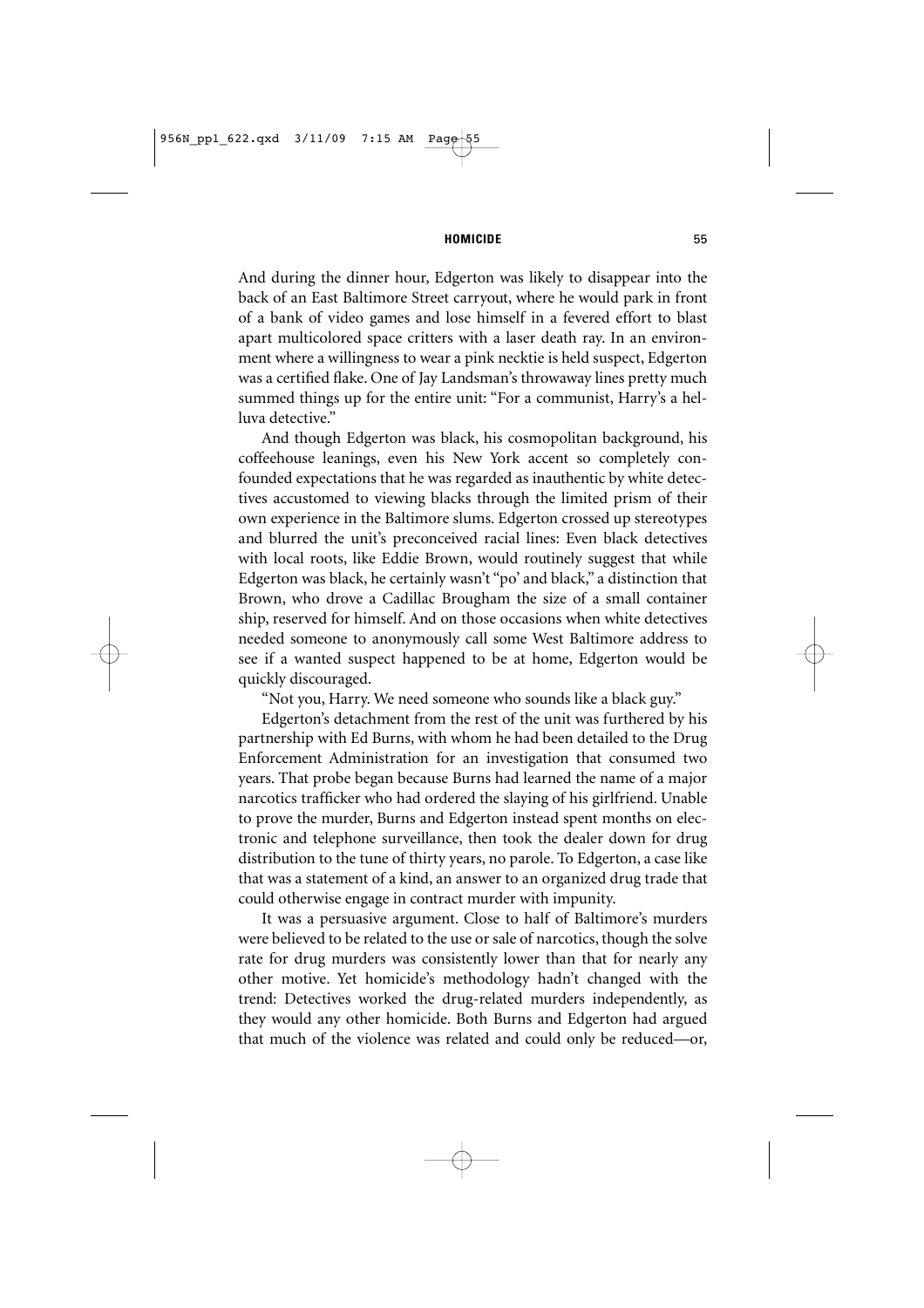better still, prevented—by attacking the city's larger narcotics organizations. By that argument, the repetitive violence of the city's drug markets betrayed the weakness in the homicide unit, namely, that the investigations were individual, haphazard and reactive. Two years after that initial DEA case, Edgerton and Burns again proved the point with a year-long probe of a drug ring linked to a dozen murders and attempted murders in the Murphy Homes housing project. Every one of those shootings had remained open after detectives followed the traditional approach, yet as a result of the prolonged investigation, four murders were cleared and the key defendants received double life sentences.

It was precision law enforcement, but other detectives were quick to point out that those two probes consumed three years, leaving two of the unit's squads short a man for much of that time. The phone still had to be answered and with Edgerton reporting to work at the DEA field office, the other members of his squad—Kincaid and Garvey, McAllister and Bowman—would each be handling more shootings, more questionable deaths, more suicides, more murders. The fallout from Edgerton's prolonged absences had served to push him further from the other detectives.

True to form, Ed Burns is at this very moment detailed to a sprawling FBI probe of a drug organization in the Lexington Terrace projects—an investigation that will eventually consume two years. Edgerton originally went with him, but two months ago he was shipped back to the homicide unit after a nasty budget dispute between federal and local supervisors. And the fact that Harry Edgerton is now back in the standard rotation, pecking away at a 24-hour report on something as menial and undramatic as a suicide, is a source of glee to the rest of the shift.

"Harry, what're you doing at the typewriter?"

"Hey, Harry, you didn't handle a call, did you?"

"What is it, Harry, a big investigation?"

"Are you gonna get detailed again, Harry?"

Edgerton lights a cigarette and laughs. After all the special details, he knows he has this coming.

"Pretty funny," he says, still smiling. "You guys are a fucking riot."

Carrying paperwork of his own to the other admin office typewriter, Bob Bowman leans over and looks at the headings on Edgerton's twenty-four.

"A suicide? Harry, you went out on a suicide?"

"Yeah," says Edgerton, playing the game. "See what happens when you answer the phone?"

"I'll bet you're never gonna do that again."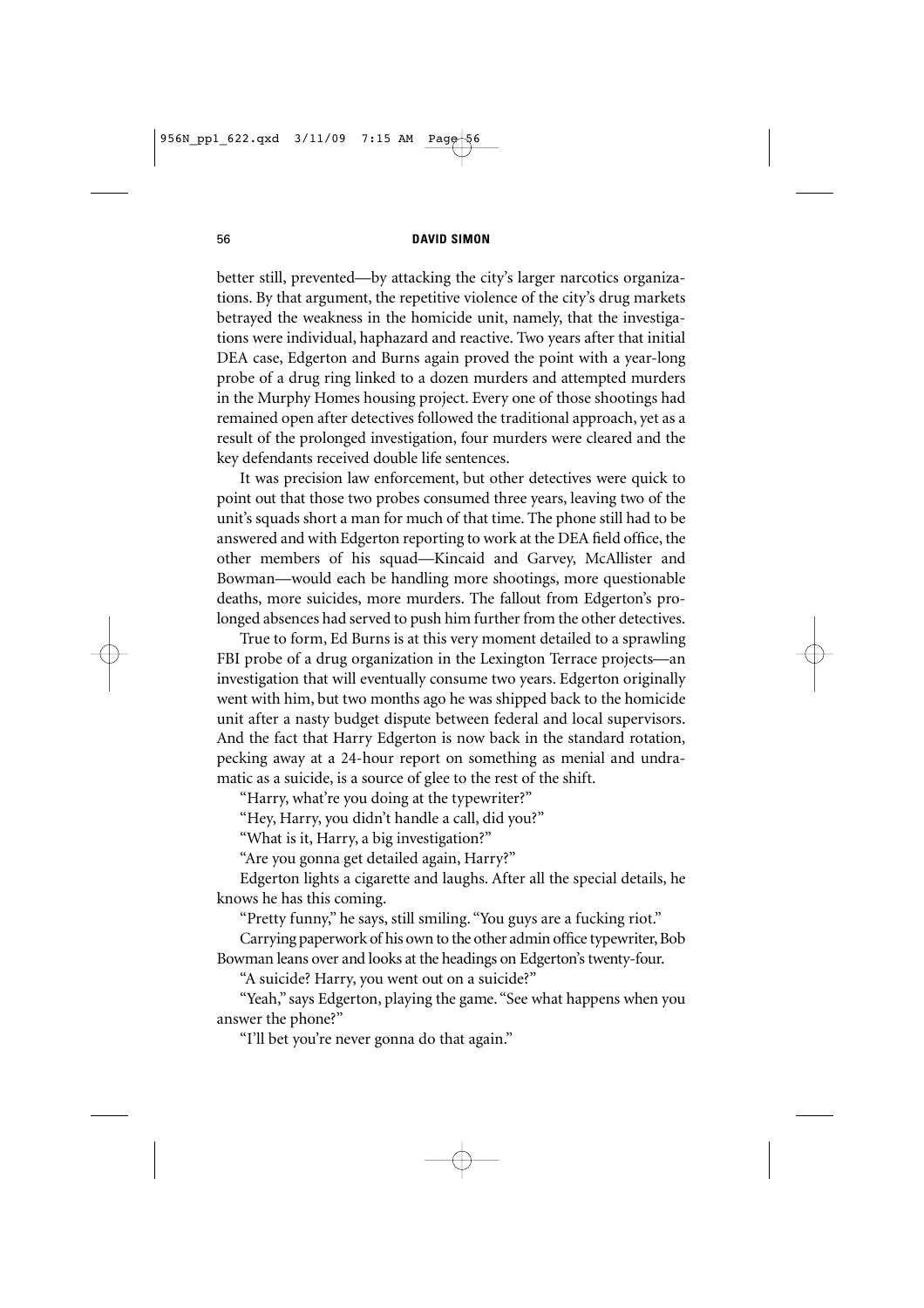"Not if I can help it."

"I didn't know you were allowed to do suicides. I thought you only did big investigations."

"I'm slumming."

"Hey, Rog," says Bowman as his squad sergeant walks into the office, "do you know Harry went out on a suicide?"

Roger Nolan only smiles. Edgerton could be a problem child, but Nolan knows him to be a good detective and is therefore tolerant of his idiosyncrasies. Besides, Edgerton has more than a simple suicide on his plate: He caught the first murder of the year for Nolan's squad, a particularly vicious stabbing from the Northwest that showed no sign of going down easily.

It was the first leg of a midnight shift two weeks back that Edgerton met Brenda Thompson, an overweight, sad-faced woman who finished twenty-eight years in the rear seat of a four-door Dodge found idling at a bus stop and pay phone in the 2400 block of Garrison Boulevard.

The crime scene was largely the Dodge, with the victim slumped in the back seat, her shirt and bra hiked up to display a chest and stomach marked by a dozen or more vertical stab wounds. On the floor of the back seat, the killer had dumped the contents of the victim's purse, indicating an apparent robbery. Beyond that, there was no physical evidence in the car—no fingerprints, no hairs, no fibers, no torn skin or blood beneath the victim's fingernails, no nothing. Without witnesses, Edgerton was in for a long haul.

For two weeks, he had worked backward on Brenda Thompson's last hours, learning that on the night of her murder she was picking up money from a stable of young street dealers who sold her husband's heroin along Pennsylvania Avenue. The drugs were one motive, but Edgerton couldn't discount a straight-up robbery either. Just this afternoon, in fact, he had been across the hall in CID robbery, checking knife attacks in the Northwest, looking for even the slimmest of new leads.

That Edgerton has been working a fresh murder doesn't count for much. Nor does it matter to anyone in his squad that he took the suicide call with little complaint. Edgerton's workload remains a sore point with his colleagues, Bowman and Kincaid in particular. And as their sergeant, Roger Nolan knows that it can only get worse. It's Nolan's responsibility to keep his detectives from one another's throats, and so, more than anyone in the room, the sergeant listens to the banter with the understanding that every comment has an edge.